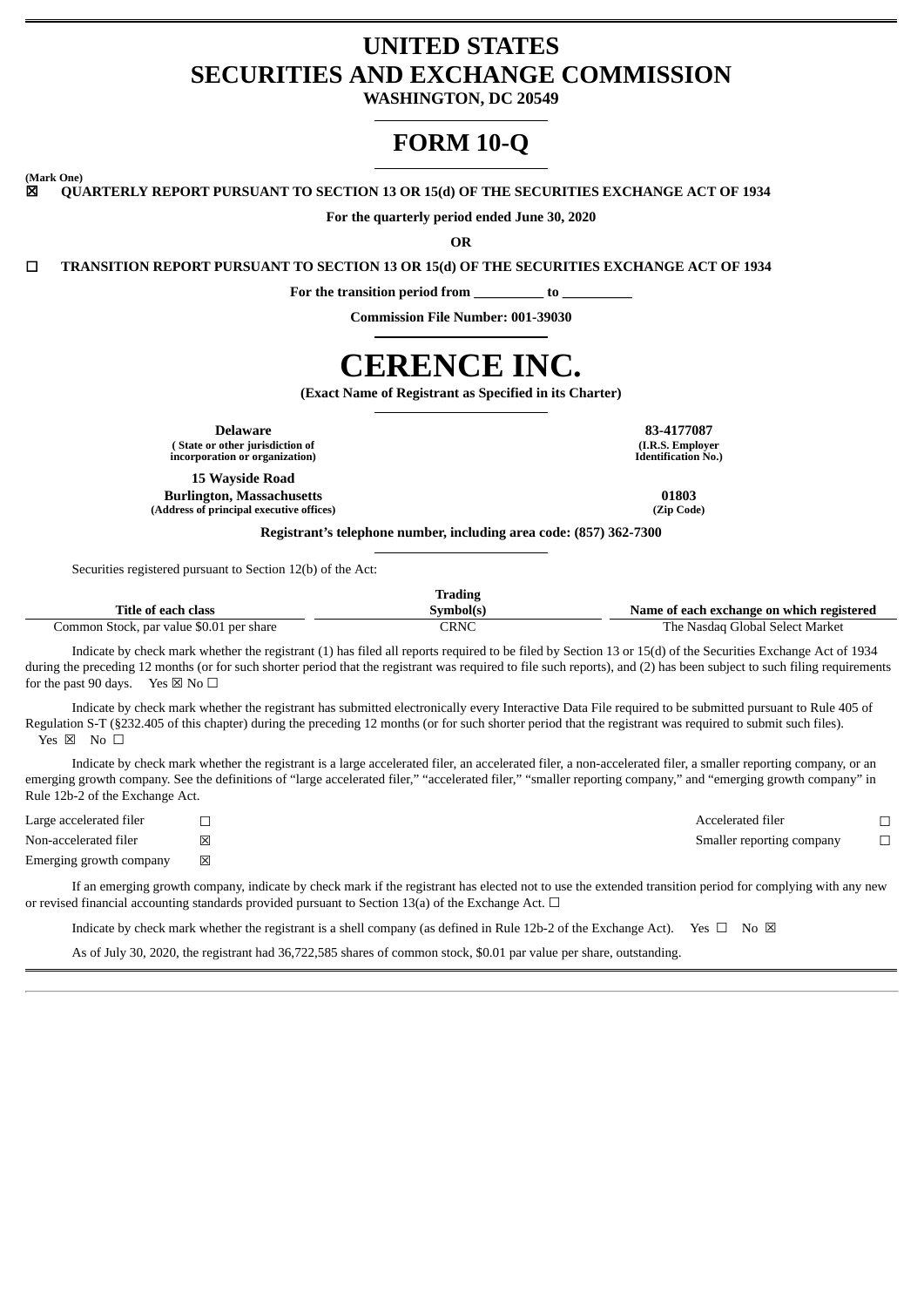## **Table of Contents**

|                   |                                                                                              | Page           |
|-------------------|----------------------------------------------------------------------------------------------|----------------|
| PART I.           | <b>FINANCIAL INFORMATION</b>                                                                 | $\overline{2}$ |
| Item 1.           | <b>Consolidated and Combined Financial Statements (Unaudited)</b>                            |                |
|                   | <b>Statements of Operations</b>                                                              |                |
|                   | <b>Statements of Comprehensive (Loss) Income</b>                                             | 3              |
|                   | <b>Balance Sheets</b>                                                                        |                |
|                   | <b>Statements of Equity</b>                                                                  | 5              |
|                   | <b>Statements of Cash Flows</b>                                                              |                |
|                   | Notes to Consolidated and Combined Financial Statements                                      | 8              |
| Item 2.           | <b>Management's Discussion and Analysis of Financial Condition and Results of Operations</b> | 28             |
| Item 3.           | Quantitative and Qualitative Disclosures About Market Risk                                   | 45             |
| Item 4.           | <b>Controls and Procedures</b>                                                               | 46             |
| PART II.          | <b>OTHER INFORMATION</b>                                                                     | 47             |
| Item 1.           | <b>Legal Proceedings</b>                                                                     | 47             |
| Item 1A.          | <b>Risk Factors</b>                                                                          | 47             |
| Item 6.           | <b>Exhibits</b>                                                                              | 50             |
| <b>Signatures</b> |                                                                                              | 51             |

## i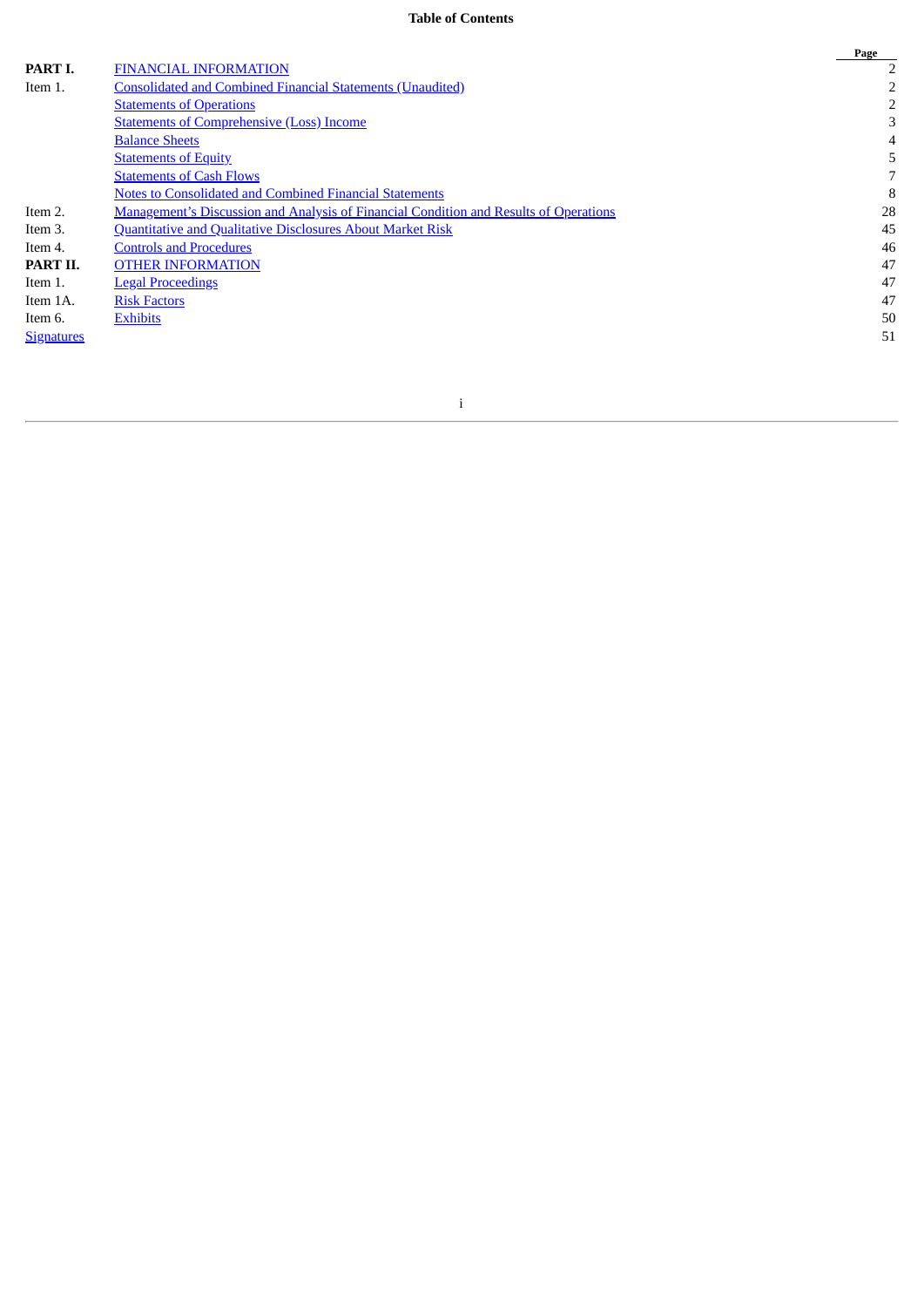## **CAUTIONARY STATEMENT CONCERNING FORWARD-LOOKING STATEMENTS**

This Quarterly Report on Form 10-Q ("Form 10-Q"), filed by Cerence Inc. together with its consolidated subsidiaries, "Cerence" or the "Company," "we," "us" or "our" unless the context indicates otherwise, contains "forward-looking statements" that involve risks and uncertainties. These statements can be identified by the fact that they do not relate strictly to historical or current facts, but rather are based on current expectations, estimates, assumptions and projections about our industry and our business and financial results. Forward-looking statements often include words such as "anticipates," "estimates," "expects," "projects," "forecasts," "intends," "plans," "continues," "believes," "may," "will," "goals" and words and terms of similar substance in connection with discussions of future operating or financial performance. As with any projection or forecast, forward-looking statements are inherently susceptible to uncertainty and changes in circumstances. Our actual results may vary materially from those expressed or implied in our forward-looking statements. Accordingly, undue reliance should not be placed on any forward-looking statement made by us or on our behalf. Although we believe that the forward-looking statements contained in this Form 10-Q are based on reasonable assumptions, you should be aware that many factors could affect our actual financial results or results of operations and could cause actual results to differ materially from those in such forward-looking statements, including but not limited to:

- the duration and severity of the COVID-19 pandemic and its impact on our business and financial performance;
- adverse conditions in the automotive industry or the global economy more generally, including as a result of the COVID-19 pandemic;
- our employees represented by workers councils or unions or are subject to local laws that are less favorable to employers than the laws of the U.S.;
- the highly competitive and rapidly changing market in which we operate;
- our strategy to increase cloud services and fluctuations in our operating results;
- escalating pricing pressures from our customers;
- our failure to win, renew or implement service contracts;
- the cancellation or postponement of service contracts after a design win;
- the loss of business from any of our largest customers;
- transition difficulties with our first senior management team:
- inability to recruit and retain qualified personnel;
- cybersecurity and data privacy incidents that damage client relations;
- economic, political, regulatory, foreign exchange and other risks of international operations;
- unforeseen U.S. and foreign tax liabilities;
- the failure to protect our intellectual property or allegations that we have infringed the intellectual property of others;
- defects in our software products that result in lost revenue, expensive corrections or claims against us;
- our inability to quickly respond to changes in technology and to develop our intellectual property into commercially viable products;
- a significant interruption in the supply or maintenance of our third-party hardware, software, services or data; and
- certain factors discussed elsewhere in this Form 10-Q.

These and other factors are more fully discussed in Part I, Item 1A of our Annual Report on Form 10-K for the fiscal year ended September 30, 2019 and elsewhere in this Form 10-Q, including Part II, "Item 1A, Risk Factors". These risks could cause actual results to differ materially from those implied by forward-looking statements in this Form 10-Q. Even if our results of operations, financial condition and liquidity and the development of the industry in which we operate are consistent with the forward-looking statements contained in this Form 10-Q, those results or developments may not be indicative of results or developments in subsequent periods.

Any forward-looking statements made by us in this Form 10-Q speak only as of the date on which they are made. We are under no obligation to, and expressly disclaim any obligation to, update or alter our forward-looking statements, whether as a result of new information, subsequent events or otherwise, except as required by law.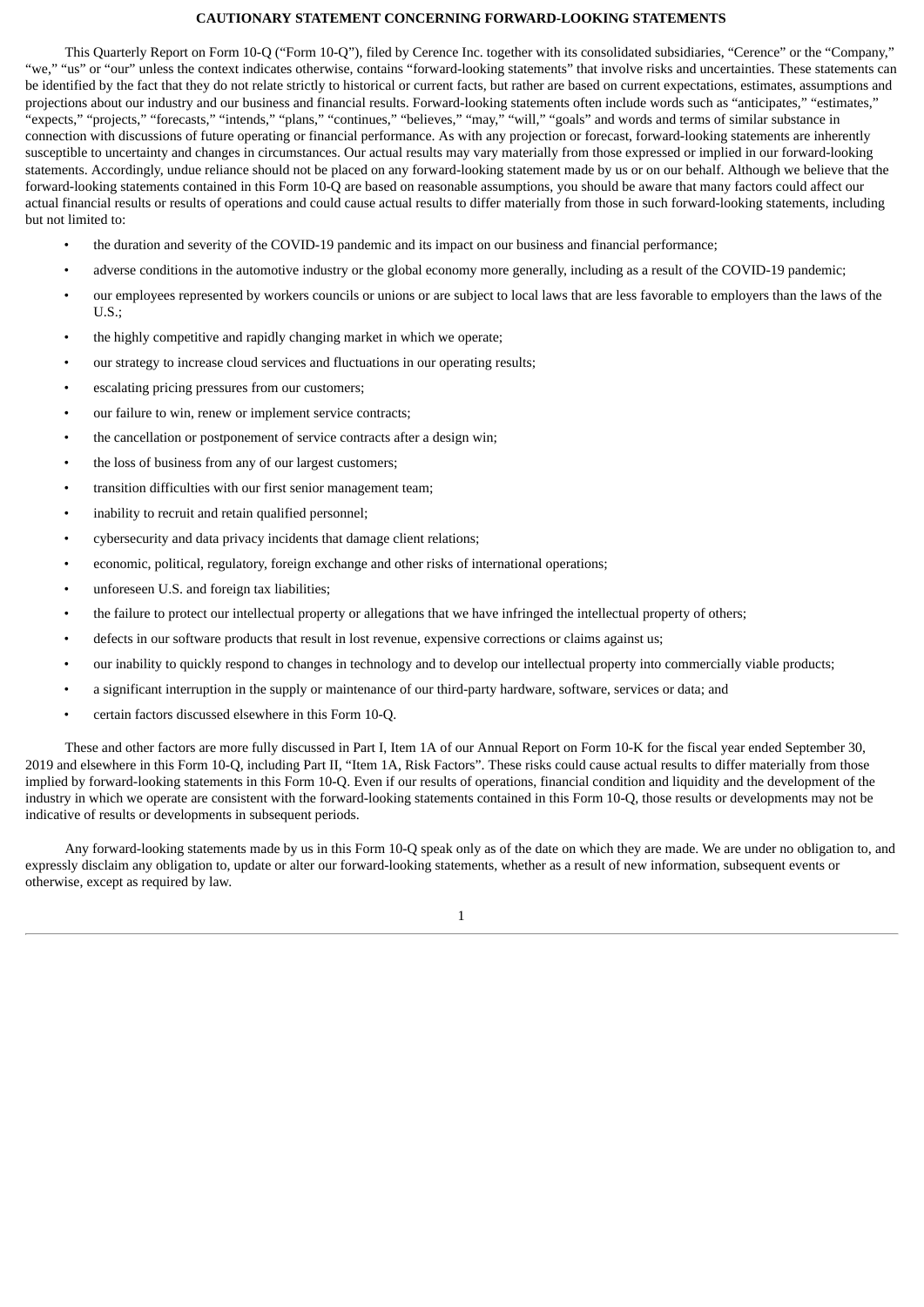## **PART I—FINANCIAL INFORMATION**

## <span id="page-3-1"></span><span id="page-3-0"></span>**Item 1. Consolidated and Combined Financial Statements.**

## **CERENCE INC.** CONSOLIDATED STATEMENT OF OPERATIONS FOR JUNE 30, 2020 COMBINED STATEMENT OF OPERATIONS FOR JUNE 30, 2019 (Dollars in thousands, except per share data) (unaudited)

<span id="page-3-2"></span>

|                                            |              | Three Months Ended June 30, |                           |        | Nine Months Ended June 30, |           |    |         |
|--------------------------------------------|--------------|-----------------------------|---------------------------|--------|----------------------------|-----------|----|---------|
|                                            |              | 2020                        |                           | 2019   |                            | 2020      |    | 2019    |
| Revenues:                                  |              |                             |                           |        |                            |           |    |         |
| License                                    | \$           | 32,454                      | \$                        | 43,961 | \$                         | 117,843   | \$ | 127,287 |
| Connected services                         |              | 24,996                      |                           | 19,717 |                            | 71,148    |    | 55,830  |
| Professional services                      |              | 17,360                      |                           | 13,891 |                            | 49,773    |    | 37,240  |
| <b>Total revenues</b>                      |              | 74,810                      |                           | 77,569 |                            | 238,764   |    | 220,357 |
| Cost of revenues:                          |              |                             |                           |        |                            |           |    |         |
| License                                    |              | 820                         |                           | 521    |                            | 2,344     |    | 1,428   |
| Connected services                         |              | 7,191                       |                           | 8,232  |                            | 24,742    |    | 28,591  |
| Professional services                      |              | 17,529                      |                           | 12,943 |                            | 48,773    |    | 36,132  |
| Amortization of intangible assets          |              | 2,063                       |                           | 1,979  |                            | 6,408     |    | 6,175   |
| Total cost of revenues                     |              | 27,603                      |                           | 23,675 |                            | 82,267    |    | 72,326  |
| Gross profit                               |              | 47,207                      |                           | 53,894 |                            | 156,497   |    | 148,031 |
| Operating expenses:                        |              |                             |                           |        |                            |           |    |         |
| Research and development                   |              | 22,041                      |                           | 22,975 |                            | 66,898    |    | 69,344  |
| Sales and marketing                        |              | 9,180                       |                           | 8,232  |                            | 24,829    |    | 27,476  |
| General and administrative                 |              | 14,261                      |                           | 6,237  |                            | 36,456    |    | 17,647  |
| Amortization of intangible assets          |              | 3,120                       |                           | 3,132  |                            | 9,376     |    | 9,396   |
| Restructuring and other costs, net         |              | 3,301                       |                           | 9,691  |                            | 13,725    |    | 17,147  |
| Acquisition-related costs                  |              |                             |                           | 366    |                            |           |    | 783     |
| Total operating expenses                   |              | 51,903                      |                           | 50,633 |                            | 151,284   |    | 141,793 |
| (Loss) income from operations              |              | (4,696)                     |                           | 3,261  |                            | 5,213     |    | 6,238   |
| Interest income                            |              | 38                          |                           |        |                            | 563       |    |         |
| Interest expense                           |              | (5,546)                     |                           |        |                            | (19,043)  |    |         |
| Other income (expense), net                |              | (20, 446)                   |                           | (150)  |                            | (20, 366) |    | 100     |
| (Loss) income before income taxes          |              | (30,650)                    |                           | 3,111  |                            | (33, 633) |    | 6,338   |
| (Benefit from) provision for income taxes  |              | (2,469)                     |                           | 1,341  |                            | (6, 185)  |    | 1,859   |
| Net (loss) income                          | \$           | (28, 181)                   | \$                        | 1,770  | $\$$                       | (27, 448) | \$ | 4,479   |
| Net (loss) income per share:               |              |                             |                           |        |                            |           |    |         |
| <b>Basic</b>                               | $\mathbb{S}$ | (0.77)                      | $\boldsymbol{\mathsf{S}}$ | 0.05   | \$                         | (0.76)    | \$ | 0.12    |
| <b>Diluted</b>                             | \$           | (0.77)                      | \$                        | 0.05   | \$                         | (0.76)    | \$ | 0.12    |
| Weighted-average common share outstanding: |              |                             |                           |        |                            |           |    |         |
| <b>Basic</b>                               |              | 36,509                      |                           | 36,391 |                            | 36,315    |    | 36,391  |
| <b>Diluted</b>                             |              | 36,509                      |                           | 36,391 |                            | 36,315    |    | 36,391  |

Refer to accompanying Notes to the unaudited consolidated and combined financials statements.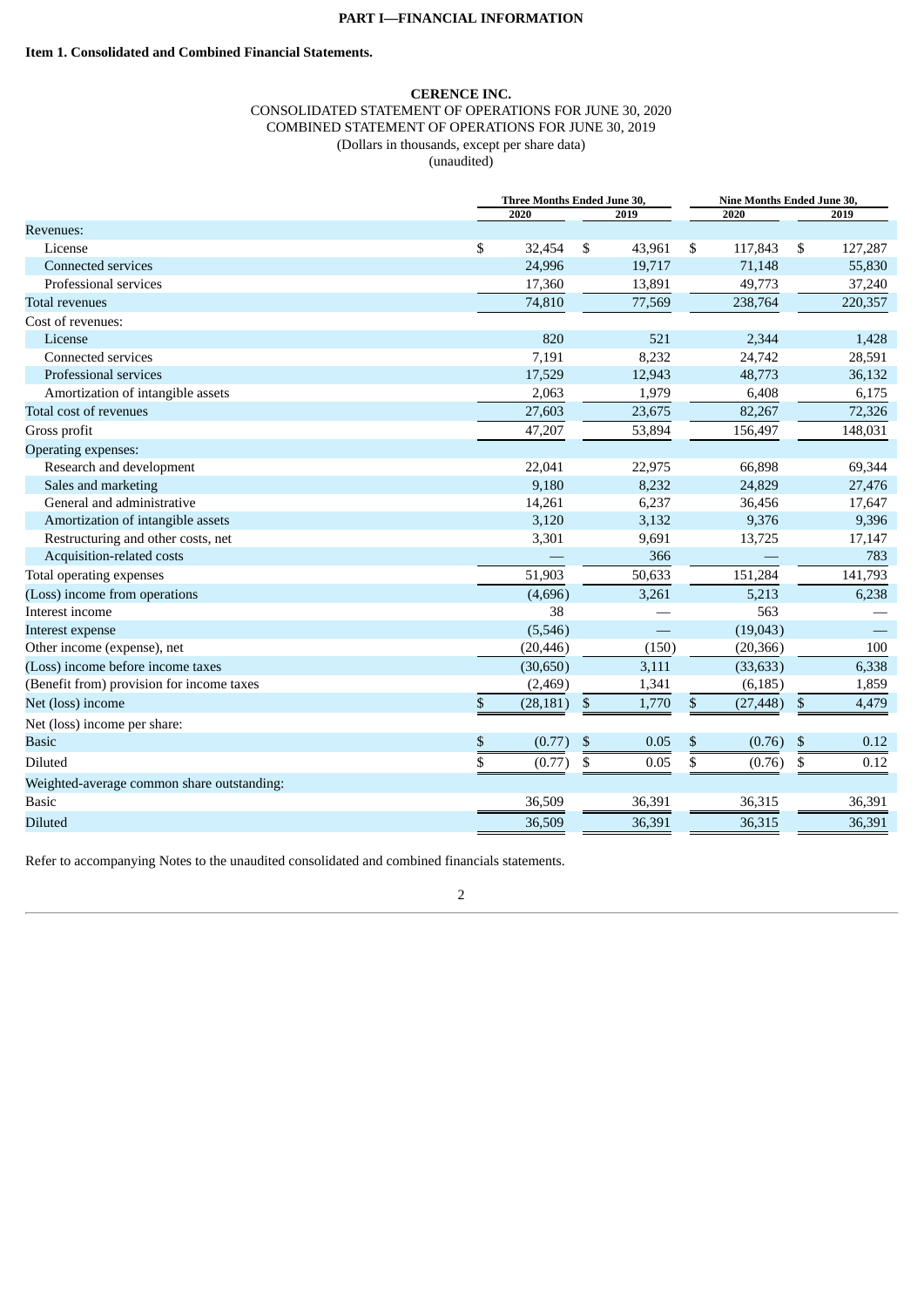## **CERENCE INC.** CONSOLIDATED STATEMENT OF COMPREHENSIVE LOSS FOR JUNE 30, 2020 COMBINED STATEMENT OF COMPREHENSIVE INCOME FOR JUNE 30, 2019 (Dollars in thousands) (unaudited)

<span id="page-4-0"></span>

|                                          | Three Months Ended June 30, |           |  |       |  | Nine Months Ended June 30, |      |          |  |  |  |  |
|------------------------------------------|-----------------------------|-----------|--|-------|--|----------------------------|------|----------|--|--|--|--|
|                                          | 2020<br>2019                |           |  | 2020  |  |                            | 2019 |          |  |  |  |  |
| Net (loss) income                        |                             | (28, 181) |  | 1,770 |  | $(27, 448)$ \$             |      | 4,479    |  |  |  |  |
| Other comprehensive income (loss):       |                             |           |  |       |  |                            |      |          |  |  |  |  |
| Foreign currency translation adjustments |                             | 6,382     |  | 1,768 |  | 4.002                      |      | (1, 412) |  |  |  |  |
| Pension adjustments                      |                             | 16        |  | (138) |  | 1,032                      |      | 229      |  |  |  |  |
| Total other comprehensive income (loss)  |                             | 6,398     |  | 1,630 |  | 5,034                      |      | (1, 183) |  |  |  |  |
| Comprehensive (loss) income              |                             | (21,783)  |  | 3,400 |  | (22, 414)                  |      | 3,296    |  |  |  |  |

Refer to accompanying Notes to the unaudited consolidated and combined financials statements.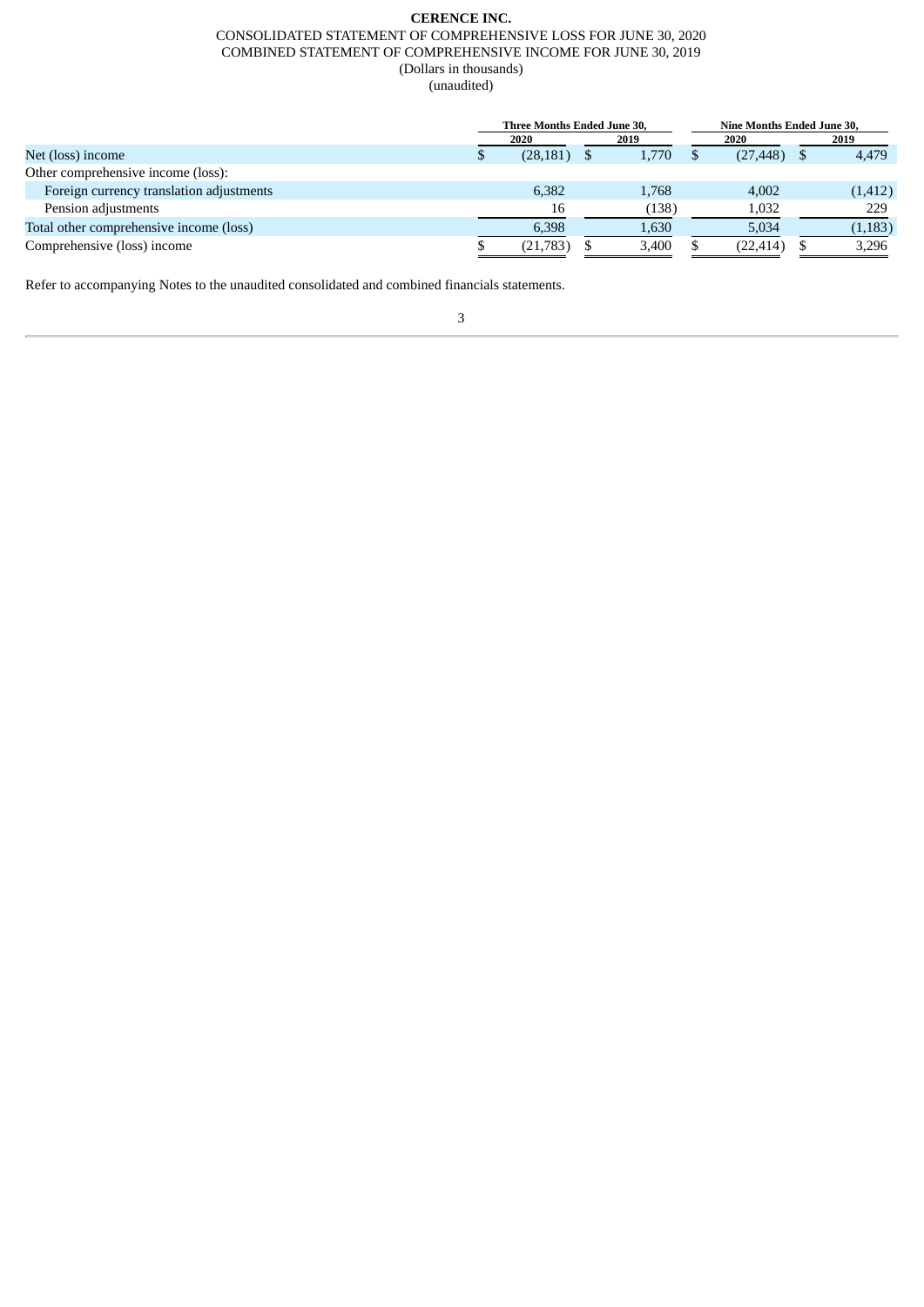## **CERENCE INC.** CONSOLIDATED BALANCE SHEET AS OF JUNE 30, 2020 (UNAUDITED) COMBINED BALANCE SHEET AS OF SEPTEMBER 30, 2019 (Dollars in thousands, except per share amounts)

<span id="page-5-0"></span>

|                                                                                                | June 30, 2020   | September 30, 2019 |
|------------------------------------------------------------------------------------------------|-----------------|--------------------|
| <b>ASSETS</b>                                                                                  |                 |                    |
| Current assets:                                                                                |                 |                    |
| Cash and cash equivalents                                                                      | \$<br>132,844   | \$                 |
| Accounts receivable, net of allowances of \$1,406 and \$865 at June 30, 2020 and September 30, |                 |                    |
| 2019, respectively                                                                             | 62,566          | 65,787             |
| Deferred costs                                                                                 | 6,679           | 9,195              |
| Prepaid expenses and other current assets                                                      | 34,389          | 17,343             |
| Total current assets                                                                           | 236,478         | 92,325             |
| Property and equipment, net                                                                    | 28,366          | 20,113             |
| Deferred costs                                                                                 | 36,913          | 32,428             |
| Operating lease right of use assets                                                            | 19,547          |                    |
| Goodwill                                                                                       | 1,121,616       | 1,119,329          |
| Intangible assets, net                                                                         | 50,152          | 65,561             |
| Deferred tax assets                                                                            | 160,140         | 150,629            |
| Other assets                                                                                   | 15,863          | 3,444              |
| <b>Total assets</b>                                                                            | \$<br>1,669,075 | \$<br>1,483,829    |
| <b>LIABILITIES AND STOCKHOLDERS' EQUITY</b>                                                    |                 |                    |
| <b>Current liabilities:</b>                                                                    |                 |                    |
| Accounts payable                                                                               | \$<br>11,637    | \$<br>16,687       |
| Deferred revenue                                                                               | 116,894         | 88,233             |
| Short-term operating lease liabilities                                                         | 5,727           |                    |
| Short-term debt                                                                                | 6,250           |                    |
| Accrued expenses and other current liabilities                                                 | 54,672          | 24,194             |
| Total current liabilities                                                                      | 195,180         | 129,114            |
| Long-term debt                                                                                 | 267,172         |                    |
| Deferred revenue, net of current portion                                                       | 219,197         | 265,051            |
| Long-term operating lease liabilities                                                          | 16,305          |                    |
| Other liabilities                                                                              | 32,528          | 21,536             |
| <b>Total liabilities</b>                                                                       | 730,382         | 415,701            |
| Commitments and contingencies (Note 10)                                                        |                 |                    |
| Stockholders' Equity:                                                                          |                 |                    |
| Common stock, \$0.01 par value, 600,000 shares authorized as of June 30, 2020; 36,520 shares   |                 |                    |
| issued and outstanding as of June 30, 2020                                                     | 366             |                    |
| Net parent investment                                                                          |                 | 1,097,127          |
| Accumulated other comprehensive loss                                                           | (8,237)         | (28,999)           |
| Additional paid-in capital                                                                     | 974,012         |                    |
| <b>Accumulated deficit</b>                                                                     | (27, 448)       |                    |
| Total stockholders' equity                                                                     | 938,693         | 1,068,128          |
| Total liabilities and stockholders' equity                                                     | \$<br>1,669,075 | \$<br>1,483,829    |

Refer to accompanying Notes to the unaudited consolidated and combined financials statements.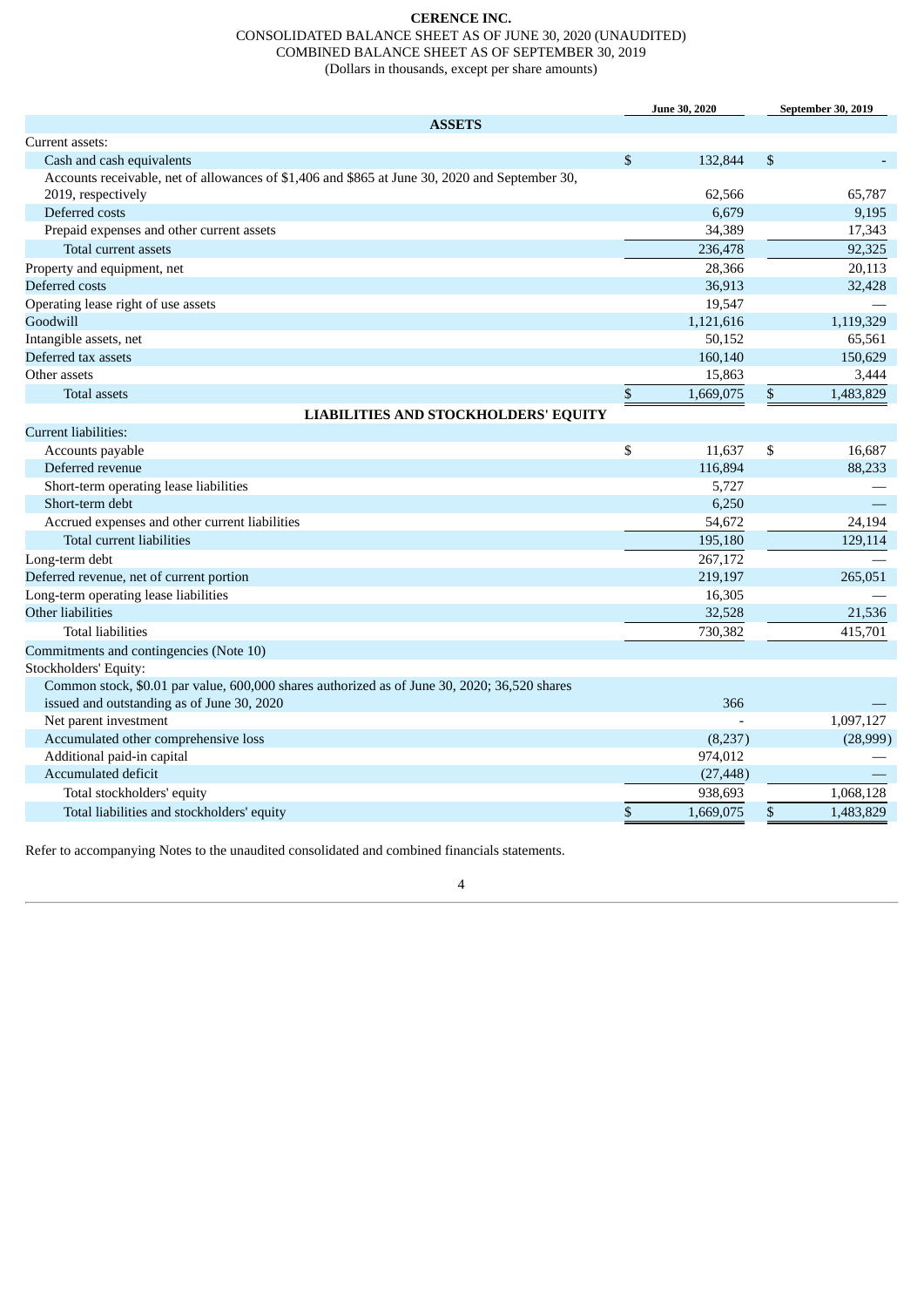## **CERENCE INC.** CONSOLIDATED STATEMENT OF EQUITY AND COMBINED STATEMENT OF CHANGES IN PARENT COMPANY EQUITY (Dollars in thousands) (unaudited)

## **Three Months Ended June 30, 2020**

<span id="page-6-0"></span>

|                                                           | Common Stock  |                          |                                         |                                             |                                    |                                                      |               |
|-----------------------------------------------------------|---------------|--------------------------|-----------------------------------------|---------------------------------------------|------------------------------------|------------------------------------------------------|---------------|
|                                                           | <b>Shares</b> | Amount                   | <b>Additional</b><br>Paid-In<br>Capital | Accumulated<br><b>Earnings</b><br>(Deficit) | <b>Net</b><br>Parent<br>Investment | <b>Accumulated</b><br>Other<br>Comprehensive<br>Loss | Total         |
| Balance at March 31, 2020                                 | 36,458        | 365                      | 949,916                                 | 733                                         | $\overline{\phantom{a}}$           | (14, 635)                                            | 936,379       |
| Net loss                                                  | -             |                          | $\overline{\phantom{0}}$                | (28, 181)                                   |                                    | $\overline{\phantom{a}}$                             | (28, 181)     |
| Other comprehensive income                                | -             | -                        | $\overline{\phantom{a}}$                |                                             | -                                  | 6,398                                                | 6,398         |
| Stock issued pursuant to employee stock plans             | 62            |                          | (696)                                   |                                             |                                    |                                                      | (695)         |
| Convertible Senior Notes conversion feature (net of taxes |               |                          |                                         |                                             |                                    |                                                      |               |
| of \$4,678 and issuance costs of \$629)                   |               | $\sim$                   | 14.369                                  | $\overline{\phantom{a}}$                    |                                    | $\sim$                                               | 14,369        |
| Stock-based compensation                                  |               | $\overline{\phantom{a}}$ | 10,423                                  |                                             |                                    | $\overline{\phantom{0}}$                             | 10,423        |
| Balance at June 30, 2020                                  | 36,520        | 366                      | 974,012                                 | (27, 448)                                   | —                                  | (8,237)                                              | 938,693<br>S. |

#### **Three Months Ended June 30, 2019**

|                            | Common Stock     |                          |                                  |                                 |                                    |                                               |          |
|----------------------------|------------------|--------------------------|----------------------------------|---------------------------------|------------------------------------|-----------------------------------------------|----------|
|                            | <b>Shares</b>    | Amount                   | Additional<br>Paid-In<br>Capital | Accumulated<br>Earnings         | <b>Net</b><br>Parent<br>Investment | Accumulated<br>Other<br>Comprehensive<br>Loss | Total    |
| Balance at March 31, 2019  | $\sim$           | $\sim$                   | ۰.                               |                                 | \$1,009,956                        | (26,770)                                      | 983,186  |
| Net income                 |                  | $\overline{\phantom{0}}$ |                                  |                                 | 1,770                              | $\overline{\phantom{a}}$                      | 1,770    |
| Other comprehensive income |                  | -                        |                                  |                                 | $\overline{\phantom{a}}$           | 1,630                                         | 1,630    |
| Net transfer to Parent     | -                | $\overline{\phantom{a}}$ |                                  |                                 | (21,710)                           | $\overline{\phantom{0}}$                      | (21,710) |
| Balance at June 30, 2019   | $\sim$ 100 $\pm$ |                          |                                  | $\hspace{0.1mm}-\hspace{0.1mm}$ | 990,016                            | (25, 140)                                     | 964,876  |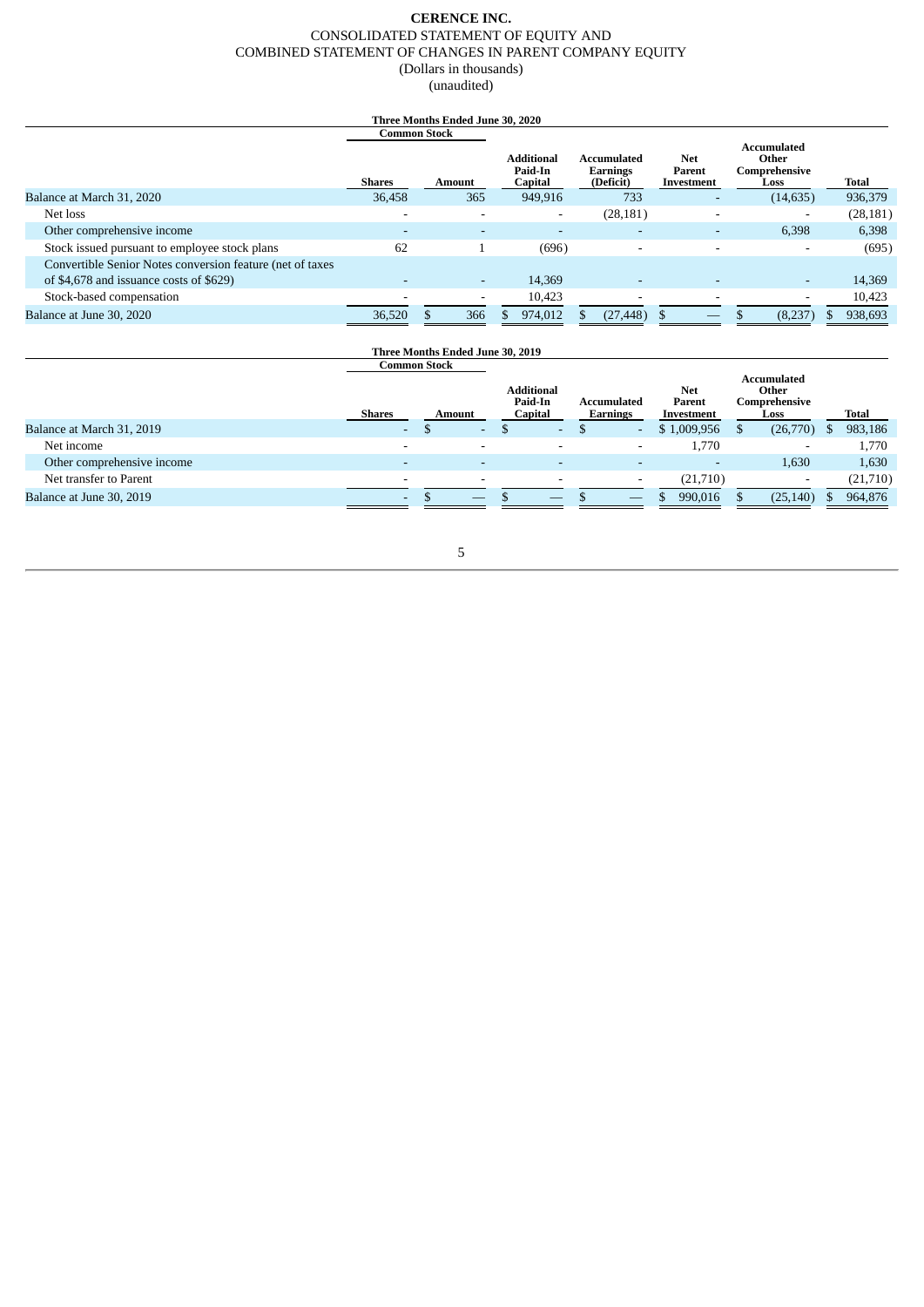## **CERENCE INC.** CONSOLIDATED STATEMENT OF EQUITY AND COMBINED STATEMENT OF CHANGES IN PARENT COMPANY EQUITY (Cont.) (Dollars in thousands) (unaudited)

## **Nine Months Ended June 30, 2020**

|                                                           | <b>Common Stock</b>      |                          |    |                                         |                          |                                    |                                               |             |
|-----------------------------------------------------------|--------------------------|--------------------------|----|-----------------------------------------|--------------------------|------------------------------------|-----------------------------------------------|-------------|
|                                                           | <b>Shares</b>            | Amount                   |    | <b>Additional</b><br>Paid-In<br>Capital | Accumulated<br>Deficit   | <b>Net</b><br>Parent<br>Investment | Accumulated<br>Other<br>Comprehensive<br>Loss | Total       |
| Balance at September 30, 2019                             | ٠                        | \$                       |    |                                         |                          | \$1,097,127                        | (28,999)                                      | \$1,068,128 |
| Net loss                                                  | $\overline{\phantom{0}}$ |                          |    |                                         | (27, 448)                | -                                  |                                               | (27, 448)   |
| Other comprehensive income                                |                          | $\overline{\phantom{0}}$ |    | -                                       |                          | $\overline{\phantom{a}}$           | 5,034                                         | 5,034       |
| Distribution to Parent                                    |                          | ۰                        |    |                                         | $\blacksquare$           | (152, 978)                         |                                               | (152, 978)  |
| Net (decrease) increase in net parent investment          | -                        | -                        |    |                                         | ۰                        | (4,275)                            | 15,728                                        | 11,453      |
| Reclassification of net parent investment in Cerence      |                          | $\overline{\phantom{a}}$ |    | 939,874                                 | $\blacksquare$           | (939, 874)                         | $\overline{\phantom{a}}$                      |             |
| Issuance of common stock at separation                    | 36,391                   | 364                      |    | (364)                                   | $\overline{\phantom{a}}$ | $\overline{\phantom{a}}$           | $\overline{\phantom{a}}$                      |             |
| Stock issued pursuant to employee stock plans             | 129                      | 2                        |    | (1,615)                                 |                          | $\overline{\phantom{a}}$           | $\overline{\phantom{a}}$                      | (1,613)     |
| Convertible Senior Notes conversion feature (net of taxes |                          |                          |    |                                         |                          |                                    |                                               |             |
| of \$4,678 and issuance costs of \$629)                   |                          | ۰.                       |    | 14,369                                  |                          | -                                  | $\sim$                                        | 14,369      |
| Stock-based compensation                                  |                          | -                        |    | 21,748                                  |                          |                                    |                                               | 21,748      |
| Balance at June 30, 2020                                  | 36,520                   | 366                      | S. | 974,012                                 | (27, 448)                |                                    | (8,237)                                       | 938,693     |

#### **Nine Months Ended June 30, 2019 Common Stock**

|                                                       | Common otoer             |                          |                                         |                                |                                    |                                                      |   |           |
|-------------------------------------------------------|--------------------------|--------------------------|-----------------------------------------|--------------------------------|------------------------------------|------------------------------------------------------|---|-----------|
|                                                       | <b>Shares</b>            | Amount                   | <b>Additional</b><br>Paid-In<br>Capital | Accumulated<br><b>Earnings</b> | <b>Net</b><br>Parent<br>Investment | <b>Accumulated</b><br>Other<br>Comprehensive<br>Loss |   | Total     |
| Balance at September 30, 2018 (As reported, ASC 605)  | ٠.                       | $\sim$                   | ۰.                                      | ۰.                             | \$1,017,276                        | \$<br>(23, 957)                                      | S | 993,319   |
| Accumulated adjustment related to the adoption of ASC |                          |                          |                                         |                                |                                    |                                                      |   |           |
| 606                                                   |                          |                          |                                         |                                | 6,974                              |                                                      |   | 6,974     |
| Net income                                            | -                        |                          |                                         | $\overline{\phantom{a}}$       | 4,479                              | ۰                                                    |   | 4,479     |
| Other comprehensive loss                              | $\overline{\phantom{a}}$ | -                        | ۰                                       |                                | $\overline{\phantom{a}}$           | (1, 183)                                             |   | (1,183)   |
| Net transfer to Parent                                | $\overline{\phantom{a}}$ | $\overline{\phantom{a}}$ |                                         | -                              | (38,713)                           | $\overline{\phantom{a}}$                             |   | (38, 713) |
| Balance at June 30, 2019                              | $\sim$                   |                          |                                         |                                | 990,016                            | (25, 140)                                            |   | 964,876   |

Refer to accompanying Notes to the unaudited consolidated and combined financials statements.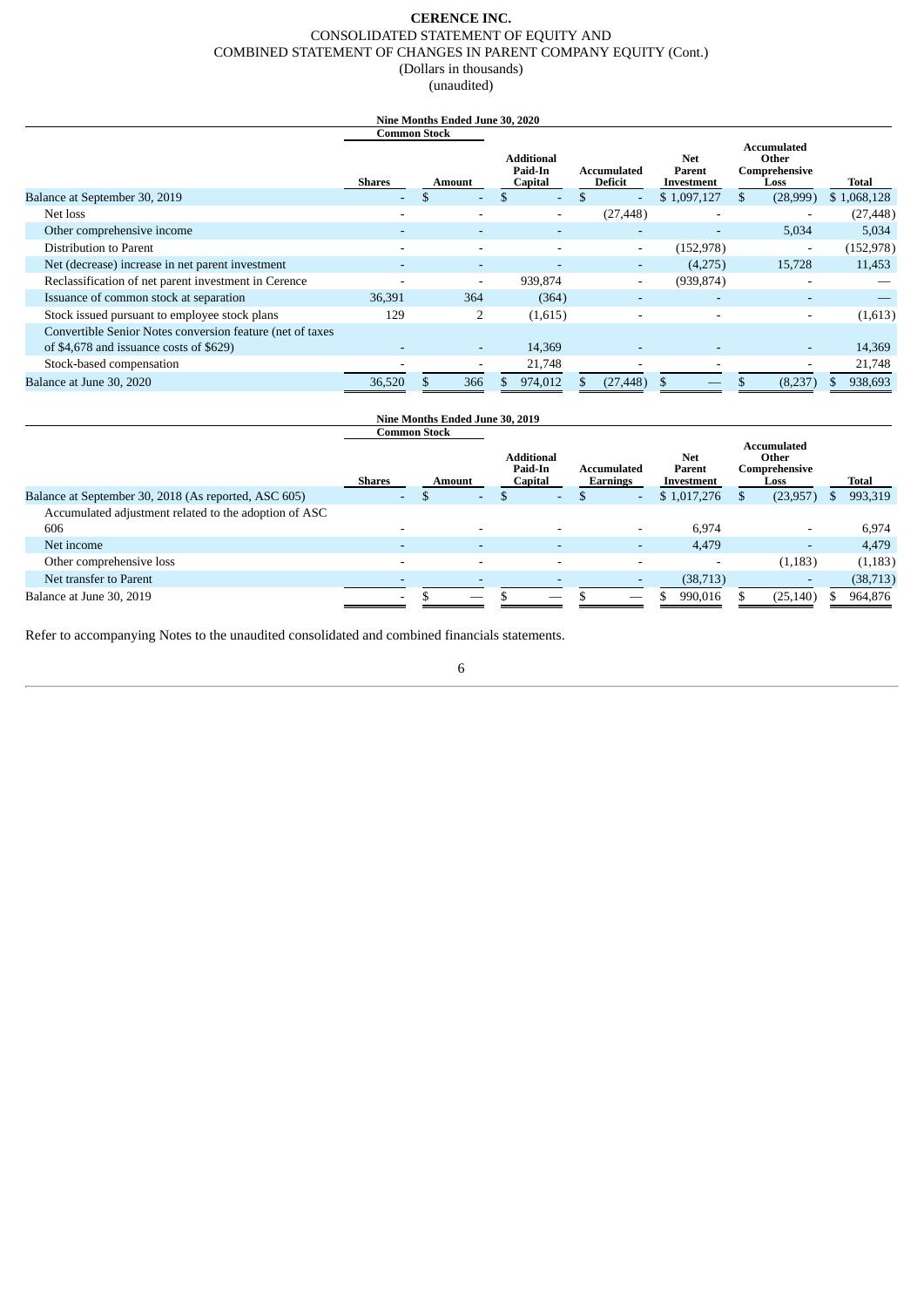## **CERENCE INC.** CONSOLIDATED STATEMENT OF CASH FLOWS FOR JUNE 30, 2020 COMBINED STATEMENT OF CASH FLOWS FOR JUNE 30, 2019 (Dollars in thousands) (unaudited)

<span id="page-8-0"></span>

|                                                                                   | <b>Nine Months Ended June 30,</b> |            |    |           |  |  |
|-----------------------------------------------------------------------------------|-----------------------------------|------------|----|-----------|--|--|
|                                                                                   |                                   | 2020       |    | 2019      |  |  |
| <b>Cash flows from operating activities:</b>                                      |                                   |            |    |           |  |  |
| Net (loss) income                                                                 | \$                                | (27, 448)  | \$ | 4,479     |  |  |
| Adjustments to reconcile net (loss) income to net cash provided by operations:    |                                   |            |    |           |  |  |
| Depreciation and amortization                                                     |                                   | 22,704     |    | 21,522    |  |  |
| Provision for doubtful accounts                                                   |                                   | 525        |    |           |  |  |
| Stock-based compensation                                                          |                                   | 32,954     |    | 21,195    |  |  |
| Non-cash interest expense                                                         |                                   | 4,025      |    |           |  |  |
| Loss on debt extinguishment                                                       |                                   | 19,279     |    |           |  |  |
| Deferred tax benefit                                                              |                                   | (12, 572)  |    | (469)     |  |  |
| Changes in operating assets and liabilities:                                      |                                   |            |    |           |  |  |
| Accounts receivable                                                               |                                   | 3,853      |    | (7,368)   |  |  |
| Prepaid expenses and other assets                                                 |                                   | (21, 328)  |    | (5,513)   |  |  |
| Deferred costs                                                                    |                                   | (749)      |    | 1,876     |  |  |
| Accounts payable                                                                  |                                   | (170)      |    | 6,674     |  |  |
| Accrued expenses and other liabilities                                            |                                   | 19,283     |    | 4,441     |  |  |
| Deferred revenue                                                                  |                                   | (21,779)   |    | 21,822    |  |  |
| Net cash provided by operating activities                                         |                                   | 18,577     |    | 68,659    |  |  |
| <b>Cash flows from investing activities:</b>                                      |                                   |            |    |           |  |  |
| Capital expenditures                                                              |                                   | (16,075)   |    | (2,868)   |  |  |
| Net cash used in investing activities                                             |                                   | (16,075)   |    | (2,868)   |  |  |
| <b>Cash flows from financing activities:</b>                                      |                                   |            |    |           |  |  |
| Net transaction with Parent                                                       |                                   | 12,964     |    | (65, 791) |  |  |
| <b>Distribution to Parent</b>                                                     |                                   | (152, 978) |    |           |  |  |
| Proceeds from long-term debt, net of discount                                     |                                   | 547,719    |    |           |  |  |
| Payments for long-term debt issuance costs                                        |                                   | (5,765)    |    |           |  |  |
| Principal payments of long-term debt                                              |                                   | (270,000)  |    |           |  |  |
| Common stock repurchases for tax withholdings for net settlement of equity awards |                                   | (1,613)    |    |           |  |  |
| Principal payment of lease liabilities arising from a finance lease               |                                   | (96)       |    |           |  |  |
| Net cash provided by (used in) financing activities                               |                                   | 130,231    |    | (65, 791) |  |  |
| Effects of exchange rate changes on cash and cash equivalents                     |                                   | 111        |    |           |  |  |
| Net change in cash and cash equivalents                                           |                                   | 132,844    |    |           |  |  |
| Cash and cash equivalents at beginning of period                                  |                                   |            |    |           |  |  |
| Cash and cash equivalents at end of period                                        | \$                                | 132,844    | \$ |           |  |  |
| <b>Supplemental information:</b>                                                  |                                   |            |    |           |  |  |
| Cash paid for income taxes                                                        | \$                                | 931        | \$ | 2,329     |  |  |
| Cash paid for interest                                                            | \$                                | 14,344     | \$ |           |  |  |

7

Refer to accompanying Notes to the unaudited consolidated and combined financials statements.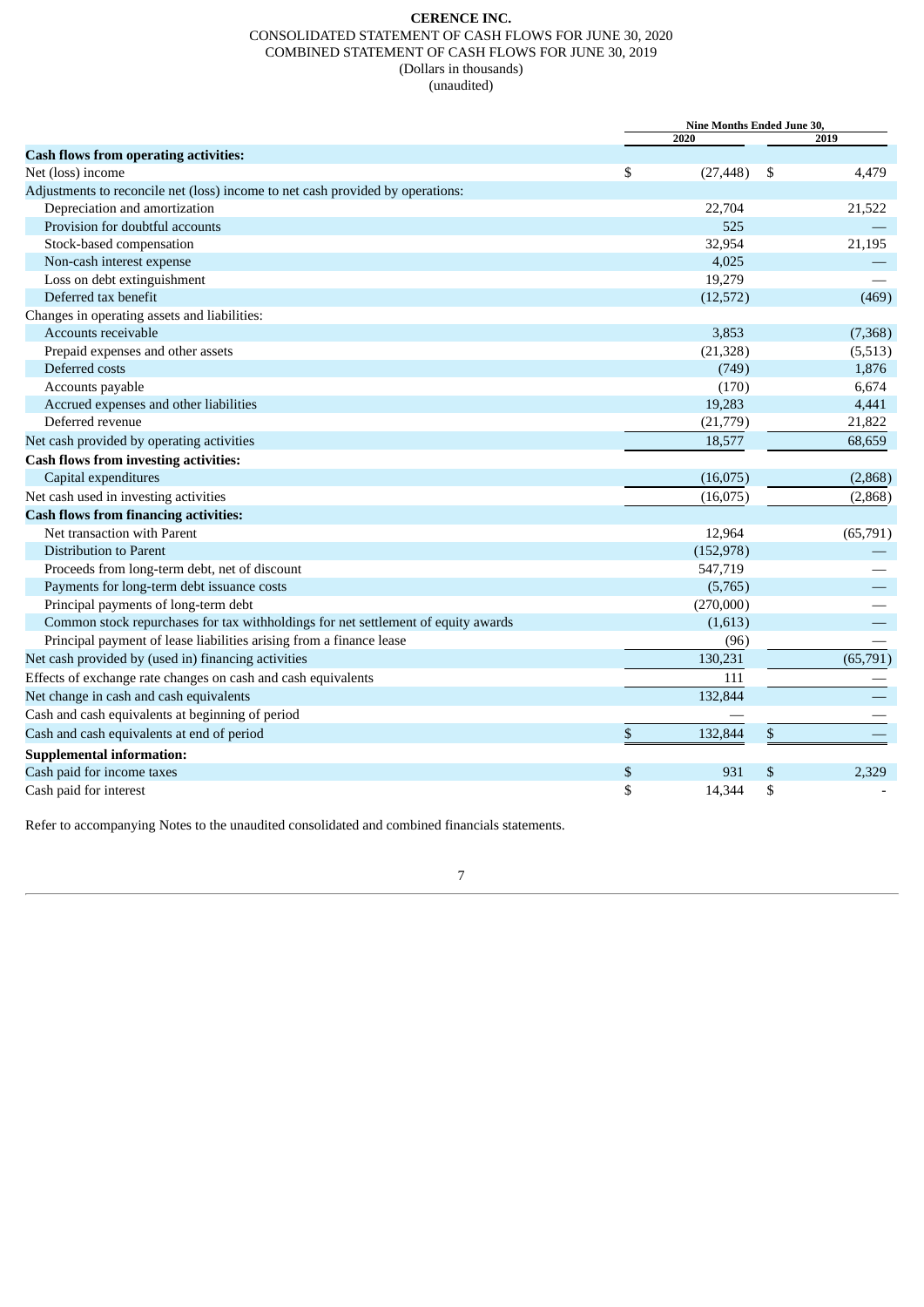## **CERENCE INC. Notes to Consolidated and Combined Financial Statements**

## <span id="page-9-0"></span>**Note 1. Business Overview**

## *History*

On October 1, 2019, (the "Distribution Date"), Nuance Communications ("Nuance"), a leading provider of speech and language solutions for businesses and consumers around the world, completed the complete legal and structural separation and distribution to its stockholders of all of the outstanding shares of our common stock, and its consolidated subsidiaries, in a tax free spin-off (which we refer to as the "Spin-Off"). The distribution was made in the amount of one share of our common stock for every eight shares of Nuance common stock (which we refer to as the "Distribution") owned by Nuance's stockholders as of 5:00 p.m. Eastern Time on September 17, 2019, the record date of the Distribution.

In connection with the Distribution, on September 30, 2019, we filed an Amended and Restated Certificate of Incorporation (the "Charter") with the Secretary of State of the State of Delaware, which became effective on October 1, 2019. Our Amended and Restated By-laws also became effective on October 1, 2019. On October 2, 2019, our common stock began regular-way trading on the Nasdaq Global Select Market under the ticker symbol CRNC.

#### *Business*

Cerence Inc. (referred to in this Quarterly Report on Form 10-Q as "we," "our," "us," "ourselves," the "Company" or "Cerence") is a global, premier provider of AI-powered assistants and innovations for connected and autonomous vehicles. Our customers include all major automobile original equipment manufacturers ("OEMs"), or their tier 1 suppliers worldwide. We deliver our solutions on a white-label basis, enabling our customers to deliver customized virtual assistants with unique, branded personalities and ultimately strengthening the bond between automobile brands and end users. We generate revenue primarily by selling software licenses and cloud-connected services. In addition, we generate professional services revenue from our work with OEMs and suppliers during the design, development and deployment phases of the vehicle model lifecycle and through maintenance and enhancement projects.

## *COVID-19 Update*

In December 2019, a novel strain of coronavirus, now known as COVID-19 ("COVID-19"), was reported in Wuhan, China and has since extensively impacted the global health and economic environment. In January 2020, the World Health Organization ("WHO") declared it a Public Health Emergency of International Concern. On February 28, 2020, the WHO raised its assessment of the COVID-19 threat from high to very high at a global level due to the continued increase in the number of cases and affected countries, and on March 11, 2020, the WHO characterized COVID-19 as a pandemic.

As a result of the COVID-19 pandemic, local, state, and national governments responded to the spread of COVID-19 by implementing various forms of social distancing and shelter-in-place orders to citizens, which has limited economic activity. These extreme measures to slow the spread of COVID-19 have negatively impacted businesses of all sizes, including the automotive industry and its suppliers. Automotive production and shipments ceased or were not operating at full capacity in order to ensure the safety of workers. During the three months ended June 30, 2020, local, state, and national governments began a phased reopening of their respective economies. As a result, automotive production and shipments began to resume with the implementation of robust safety measures, including health assessment measures, personal protective equipment, and facility modifications to increase social distancing. Given the declines in automotive production and shipments, the COVID-19 pandemic has had a material impact on our billings and revenue recognized from licenses and billings from connected services, which may also continue beyond fiscal 2020.

We have taken numerous steps in our approach to addressing the COVID-19 pandemic. We have shifted a portion of our R&D and engineering workforces to support our professional service teams and their successful completion of customer project milestones to help mitigate the decline in revenues. We reduced expenses by limiting discretionary spending, reducing third-party contractors, deferring the hiring of new employees and implementing a reduction in our workforce. In order to further conserve cash outflows, we implemented temporary reductions in salaries for our current named executive officers and other senior executives.

We implemented our business continuity plans and our crisis response team is in place to respond to changes in our environment. At the onset of the COVID-19 pandemic, we instructed employees across 18 different countries and 24 office locations to work from home on a temporary basis. In accordance with local, state, and national guidelines, we have started reopening our offices to allow employees to return to work at their option. Given our investment in web-based applications and tools, we have experienced minimal declines in workforce efficiency to date as a result of employees working remotely. In addition, we have instituted strict restrictions on travel for all employees.

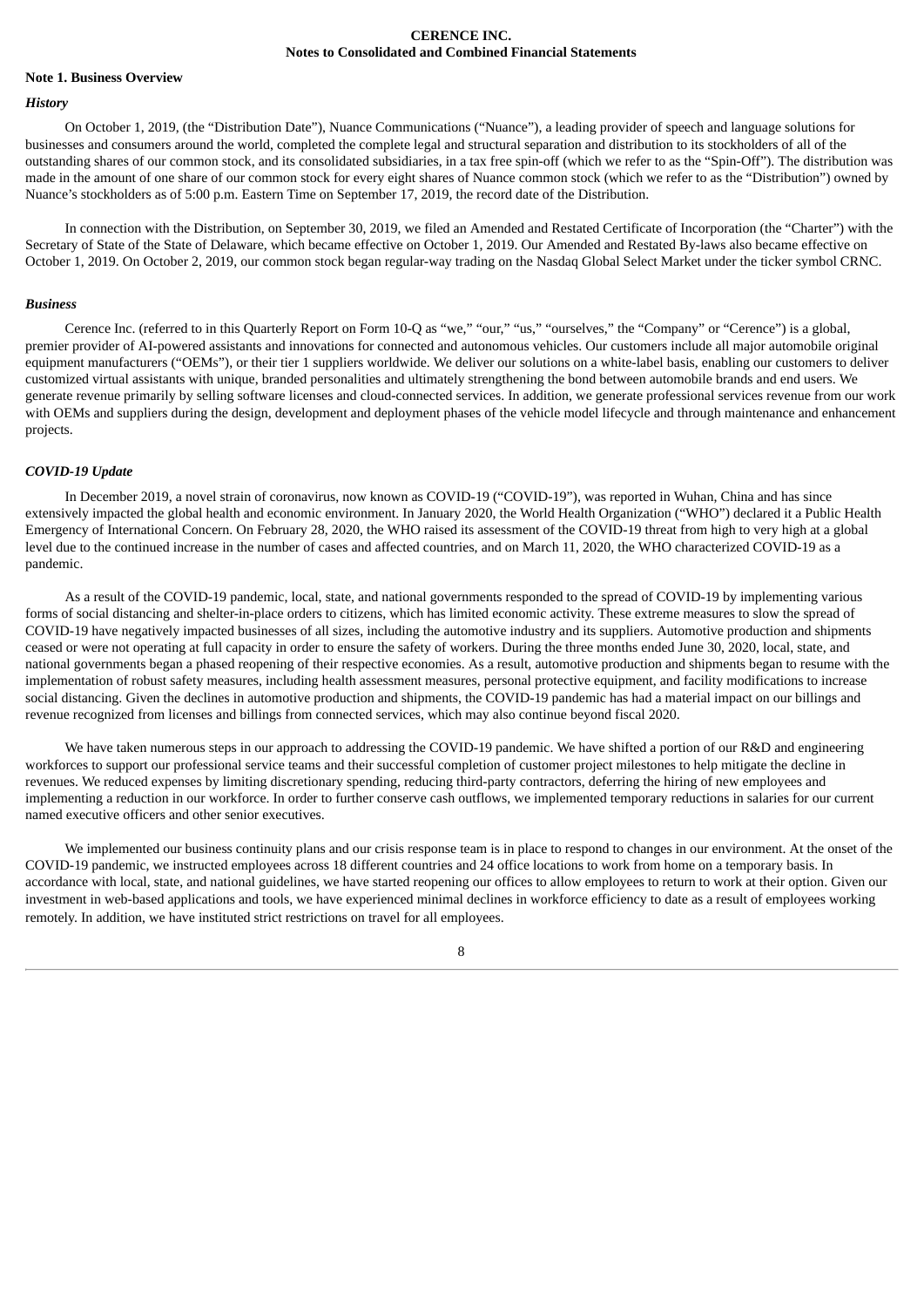The full extent to which the ongoing COVID-19 pandemic adversely affects our financial performance will depend on future developments, many of which are outside of our control, are highly uncertain and cannot be predicted, including, but not limited to, the duration and spread of the pandemic, its severity, the effectiveness of actions to contain the virus or treat its impact and how quickly and to what extent normal economic and operating conditions can resume. The COVID-19 pandemic could also result in additional governmental restrictions and regulations, which could adversely affect our business and financial results. In addition, a recession, depression or other sustained adverse market impact resulting from COVID-19 could materially and adversely affect our business, our access to needed capital and liquidity, and the value of our common stock. Even after the COVID-19 pandemic has lessened or subsided, we may continue to experience adverse impacts on our business and financial performance as a result of its global economic impact.

## **Note 2. Significant Accounting Policies**

#### *Principles of Consolidation*

#### Fiscal 2020

The accompanying unaudited consolidated financial statements include the accounts of the Company, as well as those of our wholly owned subsidiaries. All significant intercompany transactions and balances are eliminated in consolidation.

#### Fiscal 2019

All prior period information is presented on a combined basis. The combined financial statements have been derived from Nuance's historical accounting records and are presented on a "carve-out" basis to include the historical financial position, results of operations and cash flows applicable to the Cerence business. As a direct ownership relationship did not exist among all the various business units comprising the Cerence business, Nuance's investment in the Cerence business is shown in lieu of stockholder's equity in the combined financial statements.

The Combined Statements of Operations include all revenues and costs directly attributable to Cerence as well as an allocation of expenses related to functions and services performed by centralized parent organizations. These corporate expenses have been allocated to the Cerence business based on direct usage or benefit, where identifiable, with the remainder allocated on a pro rata basis of revenues, headcount, number of transactions or other measures as determined appropriate. The Combined Statements of Cash Flows present these corporate expenses that are cash in nature as cash flows from operating activities, as this is the nature of these costs for Nuance. Non-cash expenses allocated from Nuance include corporate depreciation and amortization and stock-based compensation included as add-back adjustments to reconcile net income to net cash provided by operations. Current and deferred income taxes and related tax expense have been determined based on the standalone results of the Cerence business by applying Accounting Standards Codification No. 740, Income Taxes ("ASC 740"), to the Cerence business's operations in each country as if it were a separate taxpayer (i.e. following the Separate Return Methodology).

The combined financial statements include the allocation of certain assets and liabilities that have historically been held at the Nuance corporate level or by shared entities but which are specifically identifiable or allocable to the Cerence business. These shared assets and liabilities have been allocated to the Cerence business on the basis of direct usage when identifiable, or allocated on a pro rata basis of revenue, headcount or other systematic measures that reflect utilization of the services provided to or benefits received by Cerence. Nuance uses a centralized approach to cash management and financing its operations. Accordingly, none of the cash, cash equivalents, marketable securities, foreign currency hedges or debt and related interest expense has been allocated to the Cerence business in the combined financial statements. Nuance's short and long-term debt has not been pushed down to the Cerence business's combined financial statements because the Cerence business is not the legal obligor of the debt and Nuance's borrowings were not directly attributable to the Cerence business.

Transactions between Nuance and the Cerence business are considered to be effectively settled in the combined financial statements at the time the transaction is recorded. The total net effect of the settlement of these intercompany transactions is reflected in the Combined Statements of Cash Flows as a financing activity and in the Combined Balance Sheets as net parent investment. All of the allocations and estimates in the combined financial statements are based on assumptions that management believes are reasonable.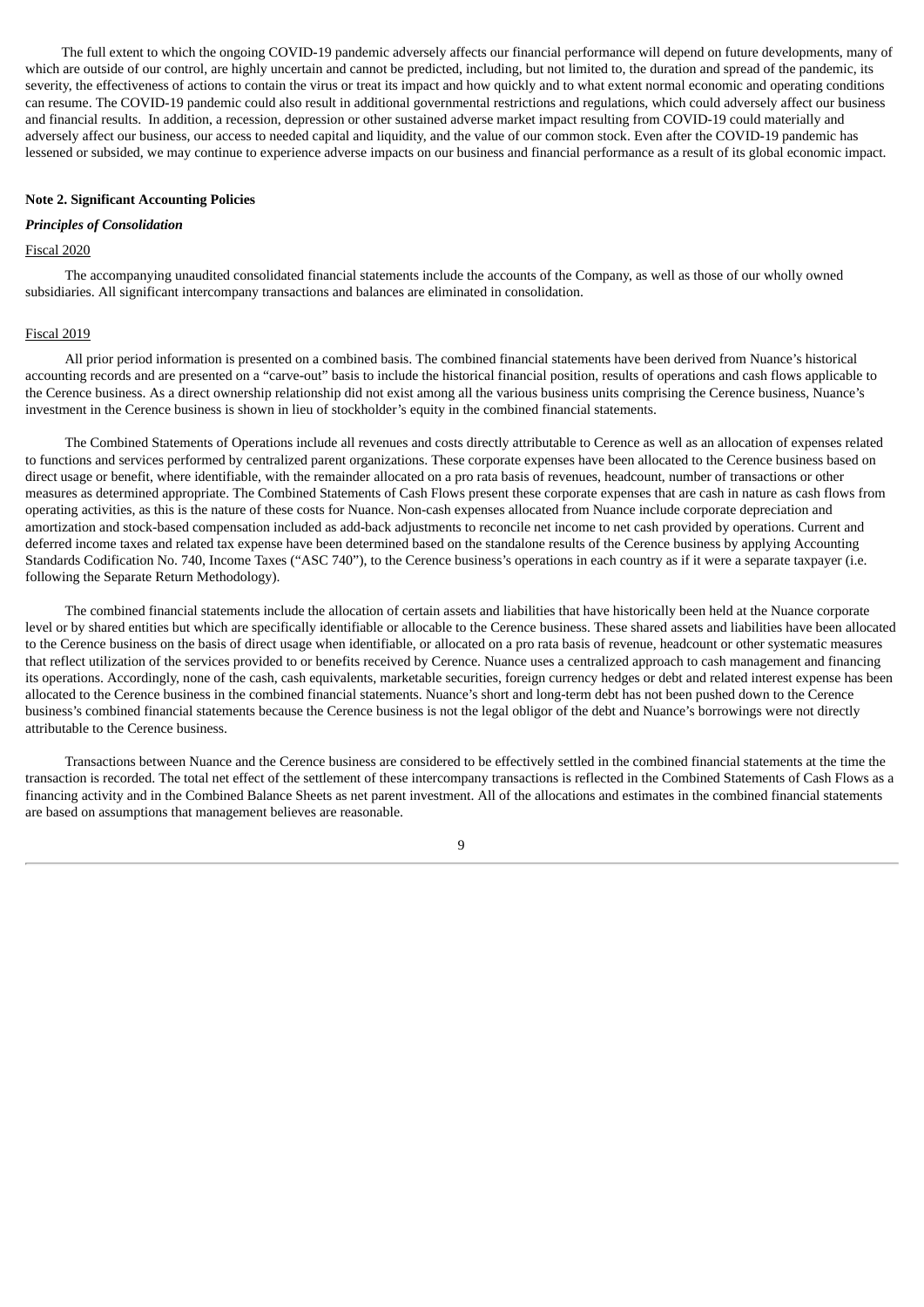## *Basis of Presentation*

The accompanying unaudited consolidated financial statements of the Company have been prepared in accordance with accounting principles generally accepted in the United States ("GAAP") for interim financial information and with the instructions to Form 10-Q and Article 10 of Regulation S-X. Accordingly, they do not include all of the information and footnote disclosures required by GAAP for complete financial statements.

The consolidated financial statements reflect all adjustments considered necessary for a fair presentation of the consolidated results of operations and financial position for the interim periods presented. All such adjustments are of a normal recurring nature. The results of operations for the three and nine months ended June 30, 2020 are not necessarily indicative of the results to be expected for any other interim period or for the year ending September 30, 2020. These unaudited interim consolidated financial statements should be read in conjunction with the audited combined financial statements and notes contained in our Annual Report on Form 10-K for the year ended September 30, 2019.

## *Use of Estimates*

The financial statements are prepared in accordance with GAAP, which requires management to make estimates and assumptions. These estimates, judgments and assumptions can affect the reported amounts in the financial statements and the footnotes thereto. Actual results could differ materially from these estimates.

On an ongoing basis, we evaluate our estimates, assumptions and judgments. Significant estimates inherent to the preparation of financial statements include: revenue recognition; the allowances for doubtful accounts; accounting for deferred costs; accounting for internally developed software; the valuation of goodwill and intangible assets; accounting for business combinations; accounting for stock-based compensation; accounting for income taxes, deferred tax assets, and related valuation allowances; and loss contingencies. We base our estimates on historical experience, market participant fair value considerations, projected future cash flows, and various other factors that are believed to be reasonable under the circumstances. Actual amounts could differ significantly from these estimates.

#### *Cash and Cash Equivalents*

Cash and cash equivalents consist of cash on hand, including money-market funds with original maturities of 90 days or less. As of June 30, 2020, the estimated fair value of our money-market funds was \$107.5 million. We estimated the fair value of our money-market funds from quoted prices for identical assets in active markets on the last trading day of the reporting period (Level 1).

#### *Concentration of Risk*

Financial instruments that potentially subject us to significant concentrations of credit risk primarily consist of trade accounts receivable. We perform ongoing credit evaluations of our customers' financial condition and limit the amount of credit extended when deemed appropriate. One customer accounted for 18.2% of our accounts receivable, net balance at June 30, 2020. Two customers accounted for 12.9% and 10.0% of our accounts receivable, net balance at September 30, 2019.

#### *Convertible Debt*

We bifurcate the debt and equity (the contingently convertible feature) components of our convertible debt instruments in a manner that reflects our nonconvertible debt borrowing rate at the time of issuance. The equity components of our convertible debt instruments are recorded within stockholders' equity with an allocated issuance premium or discount. The debt issuance premium or discount is amortized to interest expense in our consolidated statement of operations using the effective interest method over the expected term of the convertible debt.

We assess the short-term and long-term classification of our convertible debt on each balance sheet date. Whenever the holders have a contractual right to convert, the carrying amount of the convertible debt is reclassified to current liabilities, with the corresponding equity component classified from additional paid-in capital to mezzanine equity.

#### *Recently Adopted Accounting Standards*

#### Leases

In February 2016, the Financial Accounting Standards Board ("FASB") issued Accounting Standards Update ("ASU") No. 2016-02, "Leases" ("ASU 2016-02"), and codified as ASC 842, which became effective for fiscal years beginning after December 15, 2018 and interim periods therein, with early adoption permitted. The guidance requires lessees to recognize on the balance sheet a right-of-use asset, representing its right to use the underlying asset for the lease term, and a lease liability for all leases with terms greater than 12 months. The guidance also requires qualitative and quantitative disclosures designed to assess the amount, timing, and uncertainty of cash flows arising from leases.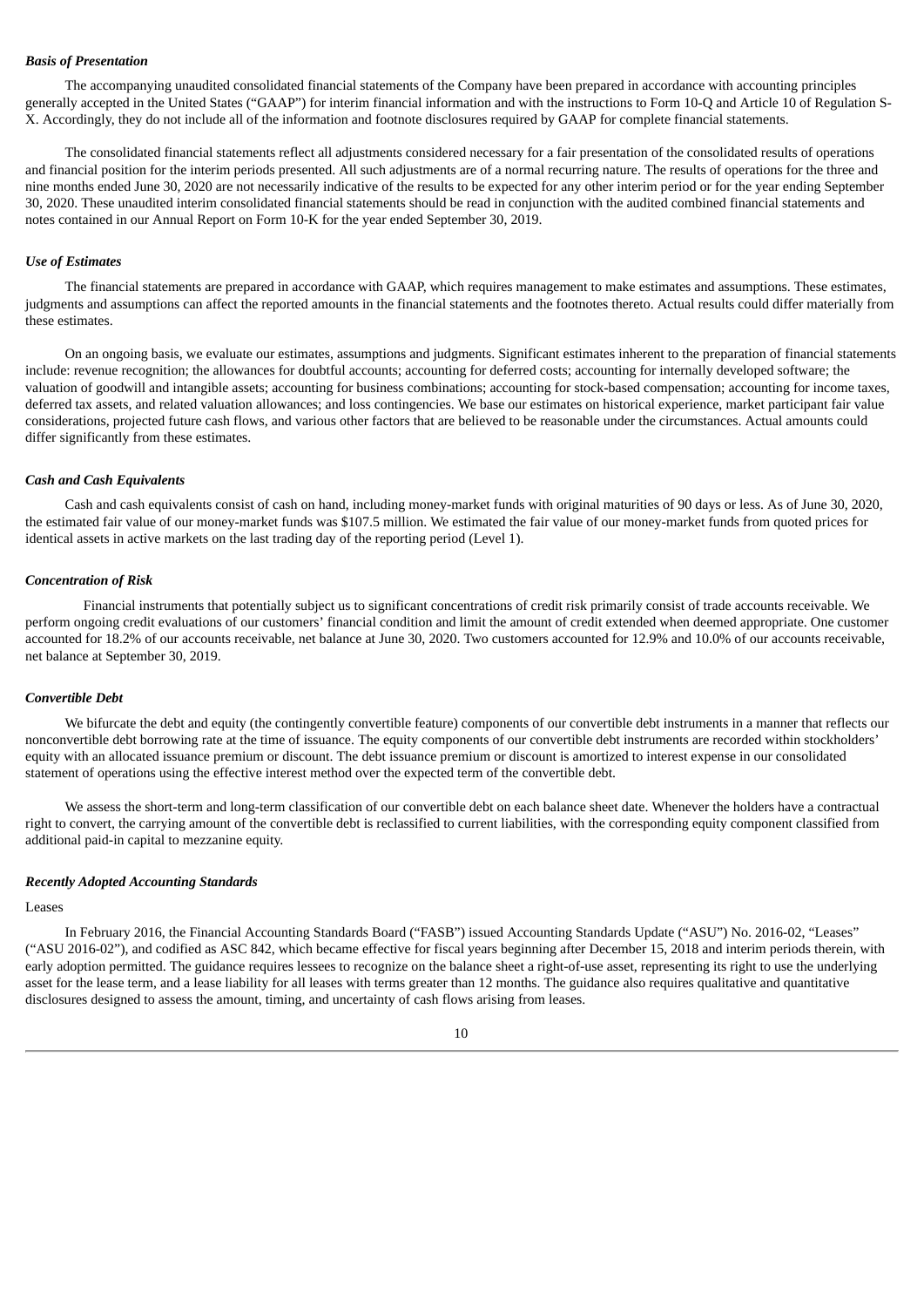In July 2018, the FASB issued ASU 2018-10, "Codification Improvements to "Topic 842, Leases" and ASU 2018-11, "Leases Topic Targeted Improvements", which provides an additional and optional transition method whereby the new lease standard is applied at the adoption date and recognized as an adjustment to retained earnings. Additionally, in March 2019, the FASB issued ASU 2019-01, "Codification Improvements to Topic 842", which provides guidance in the following areas: (1) determining the fair value of the underlying asset by lessors that are not manufacturers or dealers and (2) clarification of interim disclosure requirements during transition.

We adopted the new standard effective October 1, 2019 under the modified retrospective transition approach. Results for reporting periods beginning after October 1, 2019 are presented under ASC 842, while prior periods have not been adjusted and continue to be reported in accordance with our historic accounting under previous GAAP. We elected the package of practical expedients permitted under the transition guidance. The new standard does not have a material impact on our consolidated statement of operations and cash flows. Approximately \$2.2 million of deferred rent balances were reclassified against the costs of the right of use assets. The effects of applying ASC 842 as a cumulative-effect adjustment to retained earnings as of October 1, 2019 is immaterial.

The following tables summarize the impact of adopting ASC 842 on the consolidated balance sheet as of October 1, 2019 (dollars in thousands):

|                                                | As of October 1, 2019 |                                  |                |                                               |                    |           |  |  |  |
|------------------------------------------------|-----------------------|----------------------------------|----------------|-----------------------------------------------|--------------------|-----------|--|--|--|
|                                                |                       | <b>As Previously</b><br>Reported |                | <b>Impact of Adoption</b><br>of Topic ASC 842 | <b>As Adjusted</b> |           |  |  |  |
| <b>Assets:</b>                                 |                       |                                  |                |                                               |                    |           |  |  |  |
| Operating lease right of use assets            | \$                    |                                  |                | 19,594                                        | \$                 | 19,594    |  |  |  |
|                                                |                       |                                  |                |                                               |                    |           |  |  |  |
| <b>Liabilities:</b>                            |                       |                                  |                |                                               |                    |           |  |  |  |
| Current liabilities:                           |                       |                                  |                |                                               |                    |           |  |  |  |
| Short-term operating lease liabilities         | \$                    |                                  | S              | 4.863                                         | \$                 | 4,863     |  |  |  |
| Accrued expenses and other current liabilities |                       | 24,194                           |                | (1,465)                                       |                    | 22,729    |  |  |  |
| Long-term operating lease liabilities          |                       |                                  |                | 16,883                                        |                    | 16,883    |  |  |  |
| Other liabilities                              | $\mathcal{S}$         | 21,536                           | $\mathfrak{S}$ | (687)                                         | \$                 | 20,849    |  |  |  |
|                                                |                       |                                  |                |                                               |                    |           |  |  |  |
| <b>Equity:</b>                                 |                       |                                  |                |                                               |                    |           |  |  |  |
| Net parent investment                          | \$                    | 1,097,127                        | \$             | $\overline{\phantom{0}}$                      | \$                 | 1,097,127 |  |  |  |

Other Accounting Pronouncements

In August 2018, the FASB issued ASU No. 2018-15, "Intangibles—Goodwill and Other—Internal-Use Software (Subtopic 350-40): Customer's Accounting for Implementation Costs Incurred in a Cloud Computing Arrangement That Is a Service Contract" ("ASU 2018-15"), which is effective for fiscal years beginning after December 15, 2019, and interim periods within those fiscal years, with early adoption permitted. The guidance requires that implementation costs related to a hosting arrangement that is a service contract be capitalized and amortized over the term of the hosting arrangement, starting when the module or component of the hosting arrangement is ready for its intended use. The adoption of ASU 2018-15 did not have a material impact on our consolidated financial statements.

#### *Recently Issued Accounting Pronouncements to be Adopted*

In June 2016, the FASB issued ASU No. 2016-13, "Financial Instruments-Credit Losses (Topic 326): Measurement of Credit Losses on Financial Instruments" ("ASU 2016-13"), which requires the measurement and recognition of expected credit losses for financial assets held at amortized cost, including trade receivables. ASU 2016-13 replaces the existing incurred loss impairment model with an expected loss model that requires the use of forward-looking information to calculate credit loss estimates. This standard is effective for interim and annual reporting periods beginning after December 15, 2019. This standard is required to be adopted using the modified retrospective basis, with a cumulative-effect adjustment to Accumulated earnings (deficit) as of the beginning of the first reporting period in which the guidance of this standard is effective. We plan to adopt this new standard in the first quarter of our fiscal 2021. We are currently evaluating the impact of the adoption of this standard on our consolidated financial statements.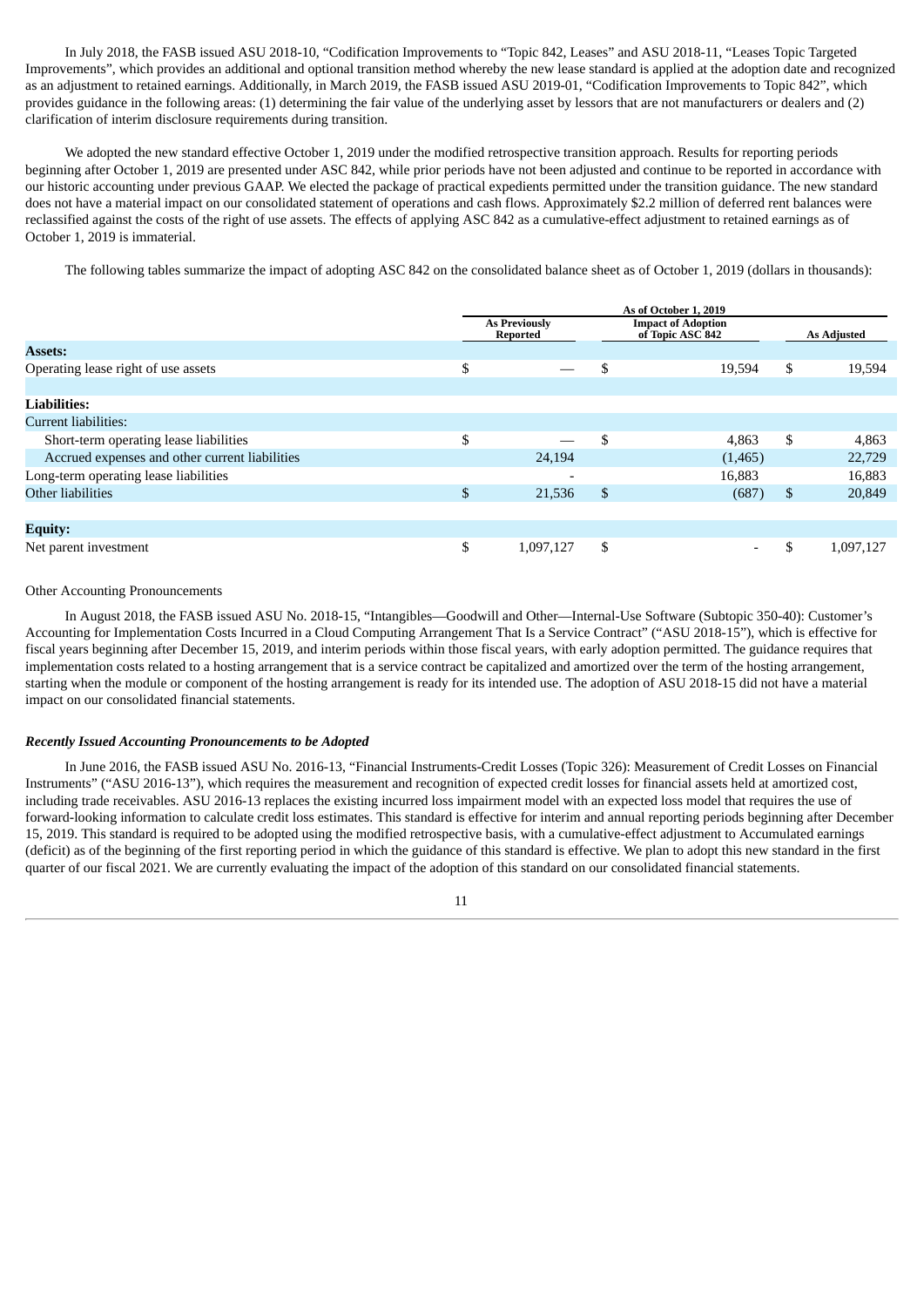As of June 30, 2020, implementation efforts related to ASU 2016-13 are underway, including model development, identification of additional data needs for new reporting requirements, and drafting of accounting policies and internal controls. We believe our accounts receivable and contact assets balances fall within the scope of ASU 2016-13 and will be impacted upon adoption. We plan to use models and other estimation techniques that are sensitive to changes in economic conditions in order to estimate a reserve for financial assets. We also plan to apply qualitative factors that could be related to distinctive risk factors, changes in current economic conditions that may not be reflected in quantitatively derived results, or other relevant factors to ensure the reserve reflects our best estimate of current expected credit losses.

In March 2020, the FASB issued ASU No. 2020-04 "Reference Rate Reform (Topic 848): Facilitation of the Effects of Reference Rate Reform on Financial Reporting," ("ASU 2020-04"). The update provides optional guidance for a limited period of time to ease the potential burden in accounting for (or recognizing the effects of) contract modifications on financial reporting, caused by reference rate reform. ASU 2020-04 is effective for all entities as of March 12, 2020 through December 31, 2022. We are currently evaluating the impact of the adoption of this standard on our consolidated financial statements.

## **Note 3. Revenue Recognition**

We primarily derive revenue from the following sources: (1) royalty-based software license arrangements, (2) connected services, and (3) professional services. Revenue is reported net of applicable sales and use tax, value-added tax and other transaction taxes imposed on the related transaction including mandatory government charges that are passed through to our customers. We account for a contract when both parties have approved and committed to the contract, the rights of the parties are identified, payment terms are identified, the contract has commercial substance and collectability of consideration is probable.

Our arrangements with customers may contain multiple products and services. We account for individual products and services separately if they are distinct—that is, if a product or service is separately identifiable from other items in the contract and if a customer can benefit from it on its own or with other resources that are readily available to the customer.

We currently recognize revenue after applying the following five steps:

- identification of the contract, or contracts, with a customer;
- identification of the performance obligations in the contract, including whether they are distinct within the context of the contract;
- determination of the transaction price, including the constraint on variable consideration;
- allocation of the transaction price to the performance obligations in the contract;
- recognition of revenue when, or as, performance obligations are satisfied.

We allocate the transaction price of the arrangement based on the relative estimated standalone selling price ("SSP") of each distinct performance obligation. In determining SSP, we maximize observable inputs and consider a number of data points, including:

- the pricing of standalone sales (in the instances where available);
- the pricing established by management when setting prices for deliverables that are intended to be sold on a standalone basis;
- contractually stated prices for deliverables that are intended to be sold on a standalone basis; and
- other pricing factors, such as the geographical region in which the products are sold and expected discounts based on the customer size and type.

We only include estimated amounts in the transaction price to the extent it is probable that a significant reversal of cumulative revenue recognized will not occur when the uncertainty associated with the variable consideration is resolved. We reduce transaction prices for estimated returns and other allowances that represent variable consideration under ASC 606, which we estimate based on historical return experience and other relevant factors, and record a corresponding refund liability as a component of accrued expenses and other current liabilities. Other forms of contingent revenue or variable consideration are infrequent.

Revenue is recognized when control of these services is transferred to our customers, in an amount that reflects the consideration we expect to be entitled to in exchange for those services.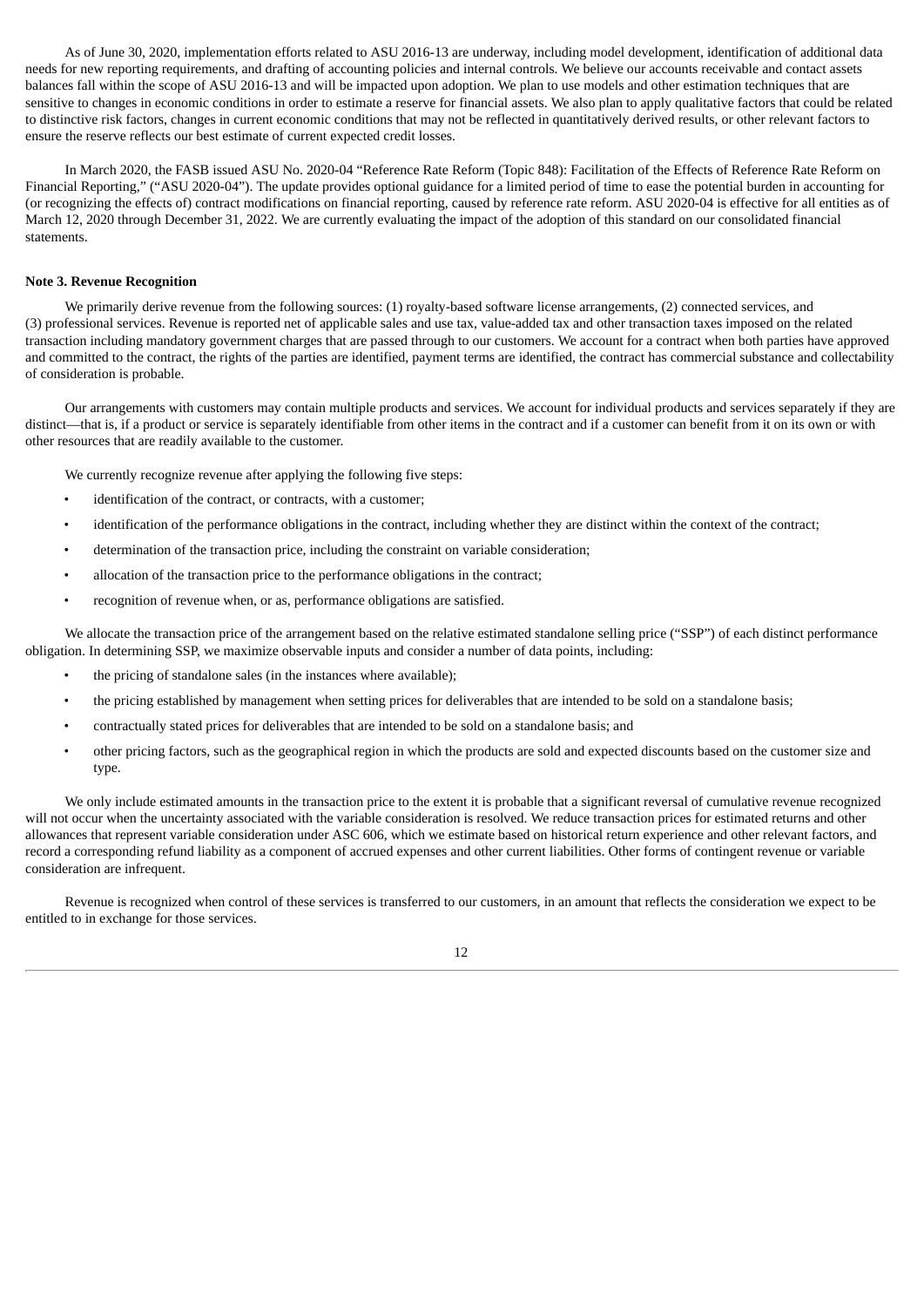We assess the timing of the transfer of products or services to the customer as compared to the timing of payments to determine whether a significant financing component exists. In accordance with the practical expedient in ASC 606-10-32-18, we do not assess the existence of a significant financing component when the difference between payment and transfer of deliverables is a year or less. If the difference in timing arises for reasons other than the provision of finance to either the customer or us, no financing component is deemed to exist. The primary purpose of our invoicing terms is to provide customers with simplified and predictable ways of purchasing our services, not to receive or provide financing from or to customers. We do not consider set-up fees nor other upfront fees paid by our customers to represent a financing component.

Reimbursements for out-of-pocket costs generally include, but are not limited to, costs related to transportation, lodging and meals. Revenue from reimbursed out-of-pocket costs is accounted for as variable consideration.

## *(a) Performance Obligations*

#### **Licenses**

Software and technology licenses sold with non-distinct professional services to customize and/or integrate the underlying software and technology are accounted for as a combined performance obligation. Revenue from the combined performance obligation is recognized over time based upon the progress towards completion of the project, which is measured based on the labor hours already incurred to date as compared to the total estimated labor hours. For income statement presentation purposes, we separate license revenue from professional services revenue based on their SSPs.

Revenue from distinct software and technology licenses, which do not require professional service to customize and/or integrate the software license, is recognized at the point in time when the software and technology is made available to the customer and control is transferred.

Revenue from software and technology licenses sold on a royalty basis, where the license of non-exclusive intellectual property is the predominant item to which the royalty relates, is recognized in the period the usage occurs in accordance ASC 606-10-55-65(A).

## Connected Services

Connected services, which allow our customers to use the hosted software over the contract period without taking possession of the software, are provided on a usage basis as consumed or on a fixed fee subscription basis. Subscription basis revenue represents a single promise to stand-ready to provide access to our connected services. Our connected services contract terms generally range from one to five years.

As each day of providing services is substantially the same and the customer simultaneously receives and consumes the benefits as access is provided, we have determined that our connected services arrangements are a single performance obligation comprised of a series of distinct services. These services include variable consideration, typically a function of usage. We recognize revenue as each distinct service period is performed (i.e., recognized as incurred).

Our connected service arrangements generally include services to develop, customize, and stand-up applications for each customer. In determining whether these services are distinct, we consider dependence of the Cloud service on the up-front development and stand-up, as well as availability of the services from other vendors. We have concluded that the up-front development, stand-up and customization services are not distinct performance obligations, and as such, revenue for these activities is recognized over the period during which the cloud-connected services are provided, and is included within connected services revenue.

## Professional Services

Revenue from distinct professional services, including training, is recognized over time based upon the progress towards completion of the project, which is measured based on the labor hours already incurred to date as compared to the total estimated labor hours.

## (*b) Significant Judgments*

Determining whether products and services are considered distinct performance obligations that should be accounted for separately versus together may require significant judgment. Our license contracts often include professional services to customize and/or integrate the licenses into the customer's environment. Judgment is required to determine whether the license is considered distinct and accounted for separately, or not distinct and accounted for together with professional services.

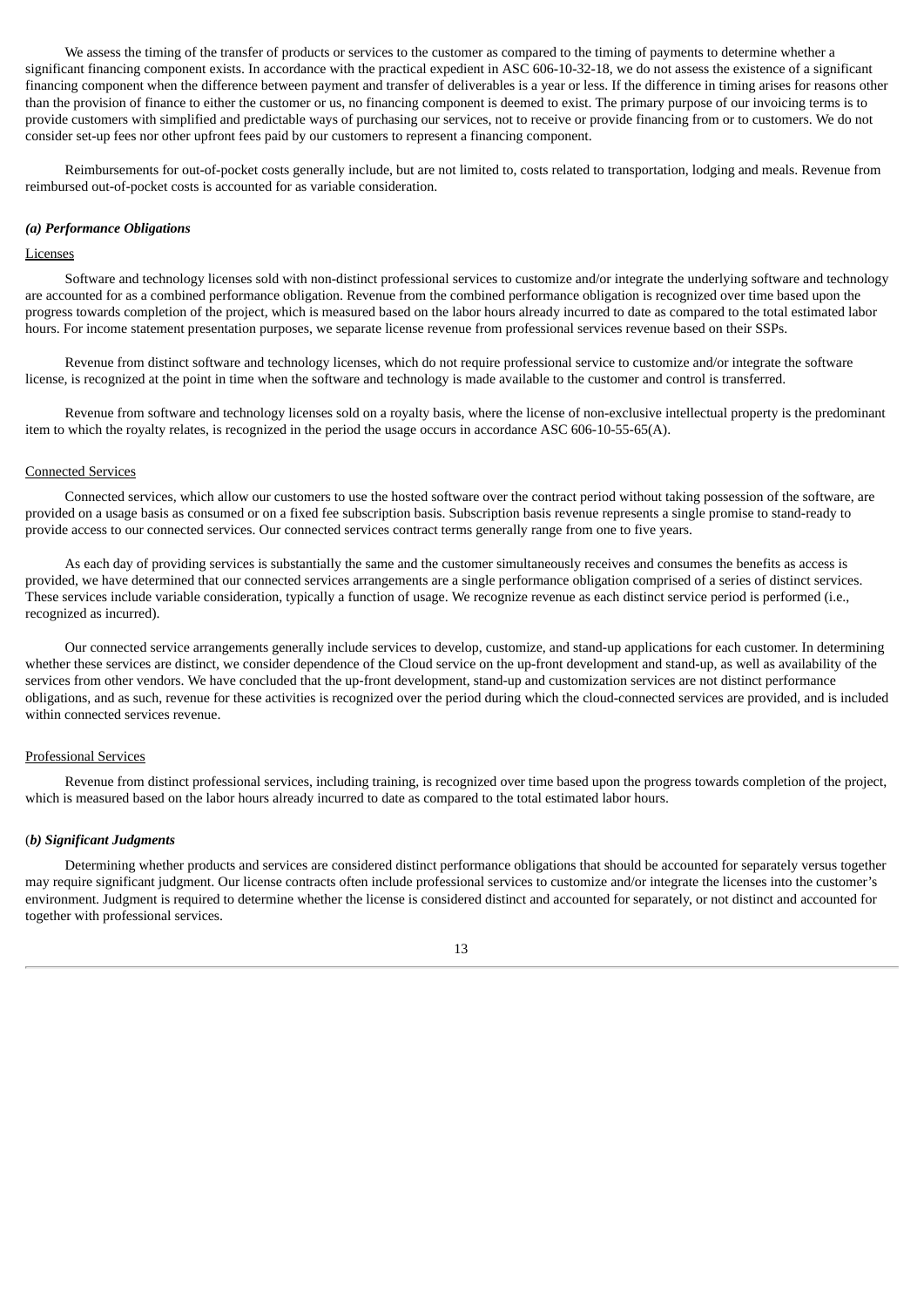Judgments are required to determine the SSP for each distinct performance obligation. When the SSP is directly observable, we estimate the SSP based upon the historical transaction prices, adjusted for geographic considerations, customer classes, and customer relationship profiles. In instances where the SSP is not directly observable, we determine the SSP using information that may include market conditions and other observable inputs. We may have more than one SSP for individual products and services due to the stratification of those products and services by customers and circumstances. In these instances, we may use information such as the size of the customer and geographic region in determining the SSP. Determining the SSP for performance obligations which we never sell separately also requires significant judgment. In estimating the SSP, we consider the likely price that would have resulted from established pricing practices had the deliverable been offered separately and the prices a customer would likely be willing to pay.

#### *(c) Disaggregated Revenue*

Revenues, classified by the major geographic region in which our customers are located, for the three and nine months ended June 30, 2020 and 2019 (dollars in thousands):

|                                      | Three Months Ended June 30, |        | Nine Months Ended June 30, |         |   |         |  |  |  |  |
|--------------------------------------|-----------------------------|--------|----------------------------|---------|---|---------|--|--|--|--|
|                                      | 2020                        | 2019   |                            | 2020    |   | 2019    |  |  |  |  |
| Revenues:                            |                             |        |                            |         |   |         |  |  |  |  |
| <b>United States</b>                 | \$<br>27,674                | 29,303 | S                          | 99,220  | S | 96,997  |  |  |  |  |
| <b>Other Americas</b>                | 8                           | 334    |                            | 16      |   | 966     |  |  |  |  |
| Germany                              | 21,082                      | 22.287 |                            | 61.401  |   | 51,117  |  |  |  |  |
| Other Europe, Middle East and Africa | 6,868                       | 5,773  |                            | 20,093  |   | 15,917  |  |  |  |  |
| Japan                                | 11.727                      | 15,840 |                            | 38,656  |   | 33,578  |  |  |  |  |
| Other Asia-Pacific                   | 7,451                       | 4,032  |                            | 19,378  |   | 21,782  |  |  |  |  |
| Total net revenues                   | 74,810                      | 77,569 |                            | 238,764 |   | 220,357 |  |  |  |  |

Revenues within the United States, Germany, and Japan accounted for more than 10% of revenue for all periods presented.

Revenues relating to three customers accounted for \$19.2 million, or 25.7%, \$8.0 million, or 10.7%, and \$7.8 million, or 10.5%, of revenues for the three months ended June 30, 2020. Revenues relating to one customer accounted for \$56.4 million, or 23.6%, of revenues for the nine months ended June 30, 2020. Two customers accounted for \$17.0 million, or 21.9%, and \$8.5 million, or 11.0%, for the three months ended June 30, 2019. Two customers accounted for \$44.9 million, or 20.4%, and \$24.3 million, or 11.0%, of revenues for the nine months ended June 30, 2019.

## *(d) Contract Acquisition Costs*

In conjunction with the adoption of ASC 606, we are required to capitalize certain contract acquisition costs. The capitalized costs primarily relate to paid commissions. In accordance with the practical expedient in ASC 606-10-10-4, we apply a portfolio approach to estimate contract acquisition costs for groups of customer contracts. We elect to apply the practical expedient in ASC 340-40-25-4 and will expense contract acquisition costs as incurred where the expected period of benefit is one year or less. Contract acquisition costs are deferred and amortized on a straight-line basis over the period of benefit, which we have estimated to be, on average, between one and eight years. The period of benefit was determined based on an average customer contract term, expected contract renewals, changes in technology and our ability to retain customers, including canceled contracts. We assess the amortization term for all major transactions based on specific facts and circumstances. Contract acquisition costs are classified as current or noncurrent assets based on when the expense will be recognized. The current and noncurrent portions of contract acquisition costs are included in prepaid expenses and other current assets, and in other assets, respectively. As of June 30, 2020, we had \$4.7 million of contract acquisition costs. We had amortization expense of \$0.3 million and \$0.9 million related to these costs during the three and nine months ended June 30, 2020, respectively. There was no impairment related to contract acquisition costs.

#### *(e) Capitalized Contract Costs*

We capitalize incremental costs incurred to fulfill our contracts that (i) relate directly to the contract, (ii) are expected to generate resources that will be used to satisfy our performance obligation under the contract, and (iii) are expected to be recovered through revenue generated under the contract. Our capitalized costs consist primarily of setup costs, such as costs to standup, customize and develop applications for each customer, which are incurred to satisfy our stand-ready obligation to provide access to our connected offerings. These contract costs are expensed to cost of revenue as we satisfy our standready obligation over the contract term which we estimate to be between one and eight years, on average. The contract term was determined based on an average customer contract term, expected contract renewals, changes in technology, and our ability to retain customers, including canceled contracts. We classify these costs as current or noncurrent based on the timing of when we expect to recognize the expense. The current and noncurrent portions of capitalized contract fulfillment costs are presented as deferred costs. As of June 30, 2020, we had \$43.6 million of capitalized contract costs.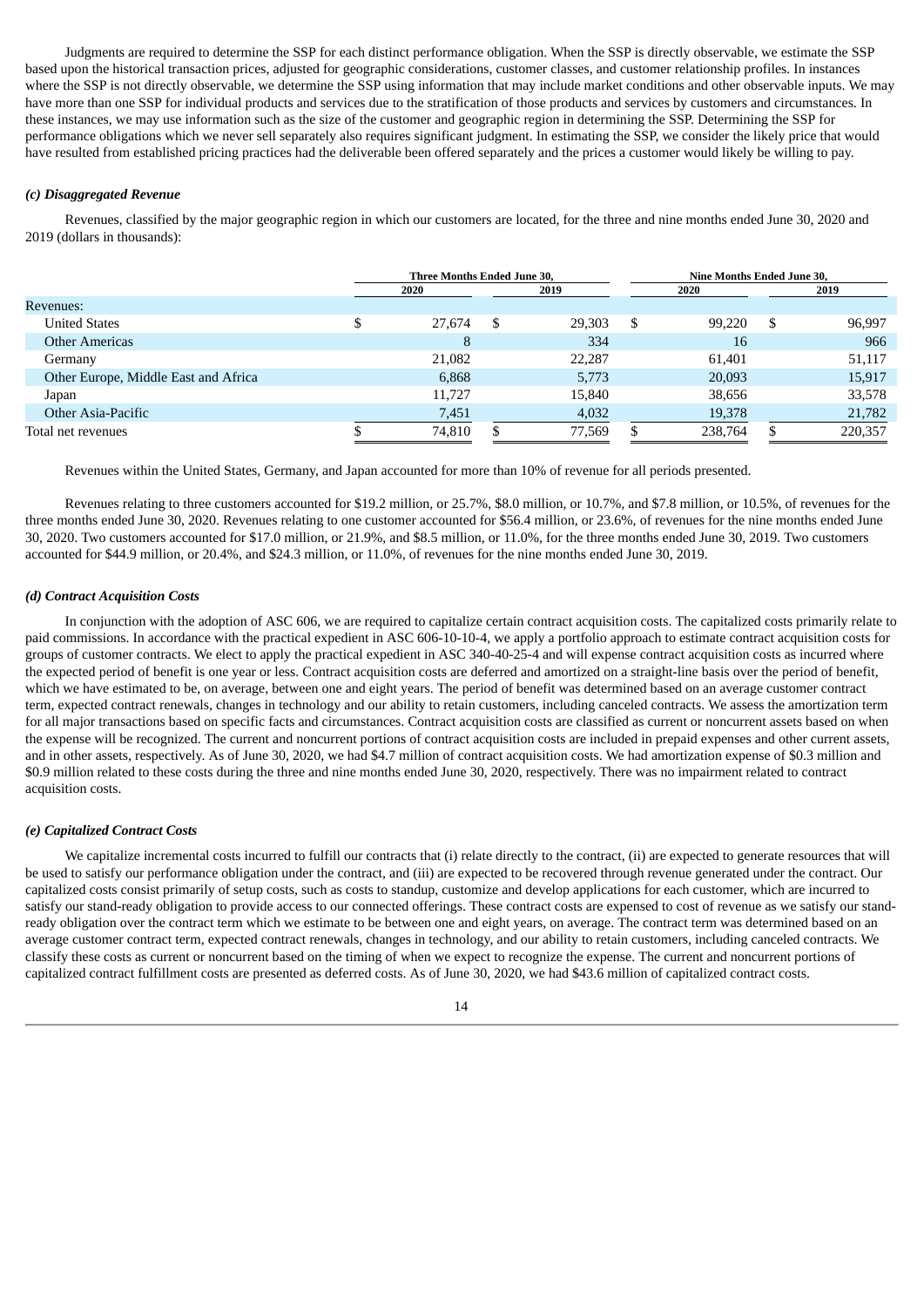We had amortization expense of \$4.0 million and \$9.3 million related to these costs during the three and nine months ended June 30, 2020, respectively. There was no impairment related to contract costs capitalized.

## *(f) Trade Accounts Receivable and Contract Balances*

We classify our right to consideration in exchange for deliverables as either a receivable or a contract asset. A receivable is a right to consideration that is unconditional (i.e. only the passage of time is required before payment is due). We present such receivables in accounts receivable, net at their net estimated realizable value. We maintain an allowance for doubtful accounts to provide for the estimated amount of receivables that may not be collected. The allowance is based upon an assessment of customer creditworthiness, historical payment experience, the age of outstanding receivables and other applicable factors.

Our contract assets and liabilities are reported in a net position on a contract-by-contract basis at the end of each reporting period.

Contract assets include unbilled amounts from long-term contracts when revenue recognized exceeds the amount billed to the customer, and right to payment is not solely subject to the passage of time. Contract assets are included in prepaid expenses and other current assets. The table below shows significant changes in contract assets (dollars in thousands):

|                                                  | <b>Contract assets</b> |
|--------------------------------------------------|------------------------|
| Balance as of October 1, 2019                    | 9,219                  |
| Revenues recognized but not billed               | 40,962                 |
| Amounts reclassified to accounts receivable, net | (24,980)               |
| Balance as of June 30, 2020                      | 25,201                 |

Our contract liabilities, which we present as deferred revenue, consist of advance payments and billings in excess of revenues recognized. We classify deferred revenue as current or noncurrent based on when we expect to recognize the revenues. The table below shows significant changes in deferred revenue (dollars in thousands):

|                                   | Deferred revenue |
|-----------------------------------|------------------|
| Balance as of October 1, 2019     | 353,284          |
| Amounts billed but not recognized | 76.100           |
| Revenue recognized                | (93,293)         |
| Balance as of June 30, 2020       | 336,091          |

#### *(g) Remaining Performance Obligations*

The following table includes estimated revenue expected to be recognized in the future related to performance obligations that are unsatisfied or partially unsatisfied at June 30, 2020 (dollars in thousands):

|               | <b>Within One</b> | Two to Five | Greater<br>than   |              |
|---------------|-------------------|-------------|-------------------|--------------|
|               | Year              | Years       | <b>Five Years</b> | <b>Total</b> |
| Total revenue | 154.390           | 189.095     | <br>60.020        | 403,505      |

The table above includes fixed backlogs and does not include variable backlogs derived from contingent usage-based activities, such as royalties and usage-based connected services.

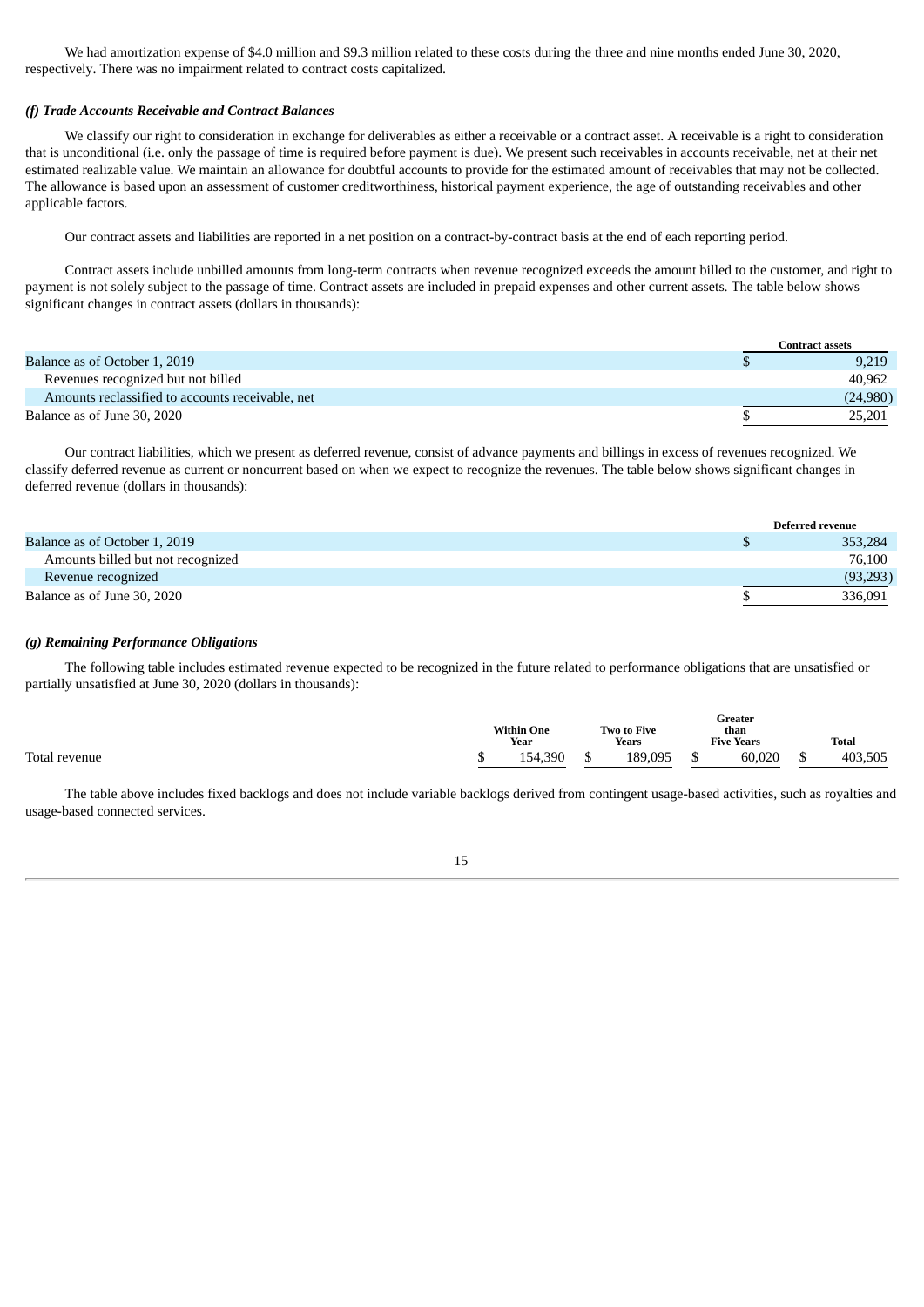#### **Note 4. Earnings Per Share**

Basic earnings per share is computed by dividing net (loss) income by the weighted-average number of shares of common stock outstanding during the period. Diluted earnings per share is computed by dividing net (loss) income by the weighted-average number of shares of common stock outstanding during the period, increased to include the number of shares of common stock that would have been outstanding had potential dilutive shares of common stock been issued. The dilutive effect of restricted stock units are reflected in diluted net (loss) income per share by applying the treasury stock method. Due to the net loss recognized for the three and nine months ended June 30, 2020, there were no dilutive shares.

The dilutive effect of the Notes (as defined in Note 12) is reflected in net (loss) income per share by application of the "if-converted" method. The "if-converted" method is only assumed in periods where such application would be dilutive. In applying the "if-converted" method for diluted net income per share, we would assume conversion of the Notes at a ratio of 26.7271 shares of our common stock per \$1,000 principal amount of the Notes. Assumed converted shares of our common stock are weighted for the period the Notes were outstanding. The shares of common stock underlying the conversion option of our Notes were not included in the calculation of diluted loss per share for the three and nine month ended June 30, 2020 due to their anti-dilutive impact as a result of our net loss position for the periods presented.

There were no Cerence equity awards outstanding prior to the Spin-Off, thus the computation of basic and diluted earnings per common share ("EPS") for all prior periods disclosed was calculated using the shares issued in connection with the Spin-Off totaling 36.4 million shares.

The following table presents the reconciliation of the numerator and denominator for calculating net (loss) income per share:

| Three Months Ended June 30. |                          |                          |                                   |
|-----------------------------|--------------------------|--------------------------|-----------------------------------|
| 2020                        | 2019                     | 2020                     | 2019                              |
|                             |                          |                          |                                   |
| (28, 181)                   | 1,770                    | (27, 448)                | 4,479                             |
|                             |                          |                          |                                   |
|                             |                          |                          |                                   |
| 36,509                      | 36,391                   | 36,315                   | 36,391                            |
| $\overline{\phantom{0}}$    |                          |                          |                                   |
| $\overline{\phantom{0}}$    | $\overline{\phantom{0}}$ | $\overline{\phantom{0}}$ |                                   |
|                             |                          | $\overline{\phantom{a}}$ |                                   |
| 36,509                      | 36,391                   | 36,315                   | 36,391                            |
|                             |                          |                          |                                   |
|                             |                          |                          |                                   |
| (0.77)                      | 0.05                     | (0.76)                   | 0.12                              |
| (0.77)                      | 0.05                     | (0.76)                   | 0.12                              |
|                             |                          |                          | <b>Nine Months Ended June 30.</b> |

We exclude weighted-average potential shares from the calculations of diluted net (loss) income per share during the applicable periods because their inclusion would have been anti-dilutive. The following table set forth potential shares that were considered anti-dilutive at June 30, 2020 and for the three and nine months ended June 30, 2019:

|                                       | <b>June 30.</b> | Three Months Ended June 30. | Nine Months Ended June 30, |
|---------------------------------------|-----------------|-----------------------------|----------------------------|
| in thousands                          | 2020            | 2019                        | 2019                       |
| Restricted stock awards               | 2,533           |                             |                            |
| Contingently issuable stock awards    | 522             |                             |                            |
| <b>Conversion option of our Notes</b> | 4,677           |                             |                            |

#### **Note 5. Goodwill and Other Intangible Assets**

#### *(a) Goodwill*

The determination of operating segments is the first step in determining reportable segments. To be an operating segment, the operating results of the component are regularly reviewed by the chief operating decision maker ("CODM") in order to assess the performance of the individual segment and make decisions about resources to be allocated to the segment. The function of the CODM is to allocate resources to and assess the operating results of the operating segments of an entity. We believe our Chief Executive Officer ("CEO") is our CODM. Our CEO approves all major decisions, including reorganizations and new business initiatives. Our CEO assesses performance on a routine basis and make decisions on resource allocations.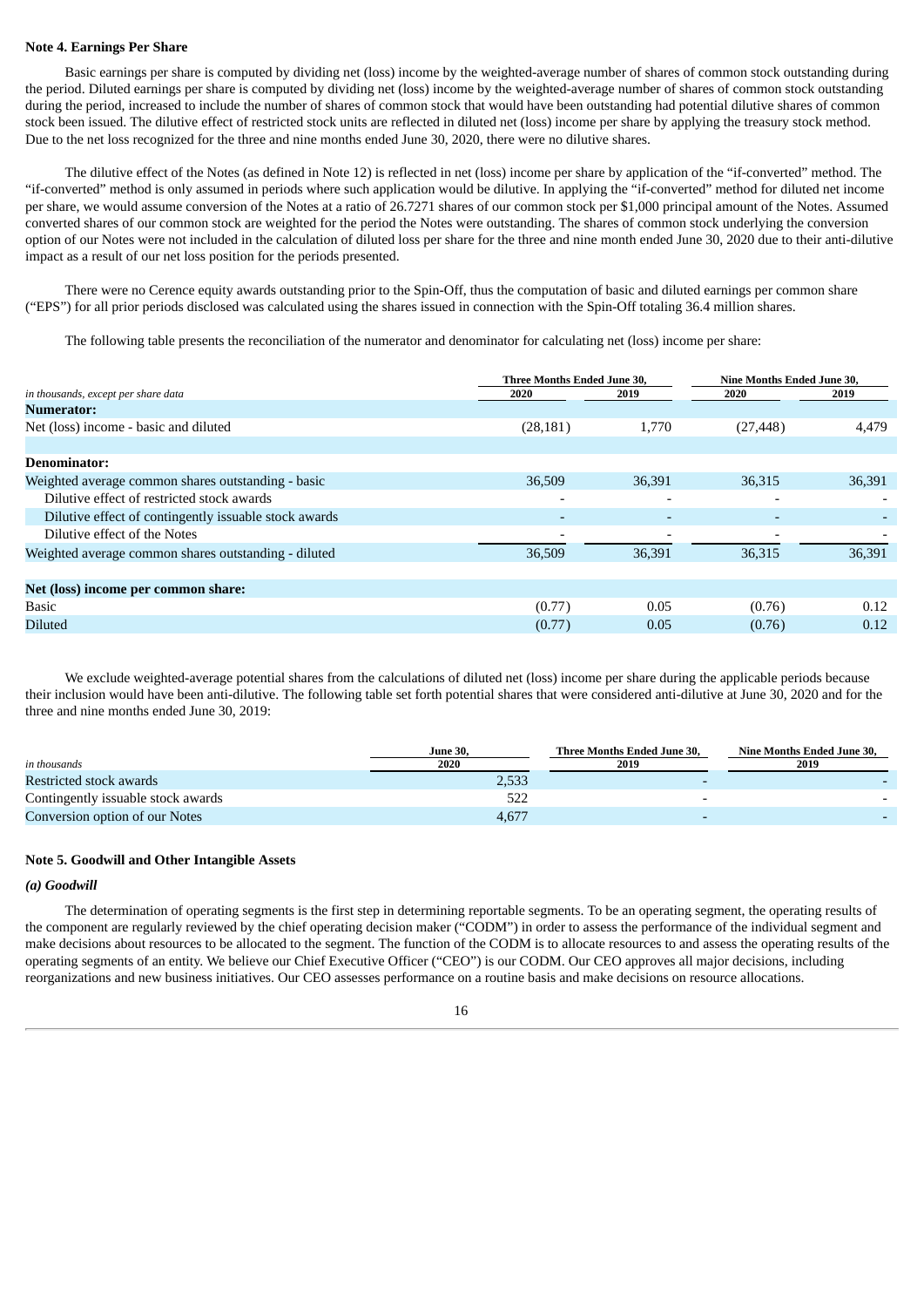The CODM must have discrete financial information available in order to assess performance and make resource allocation decisions. This financial information must be sufficiently detailed to allow the CODM to make decisions. Our CODM reviews routine consolidated operating information and makes decisions on the allocation of resources at this level. As such, we have concluded that we have one operating segment and one reportable segment.

Goodwill represents the excess of the purchase price in a business combination over the fair value of net assets acquired. Goodwill has been allocated to Cerence based upon its relative fair value as of March 31, 2018, when Cerence became a reporting unit of Nuance. Goodwill is reported at the reporting unit level. A reporting unit is an operating segment, or one level below the operating segment, referred to as a component. The determination of whether the reporting unit should be identified at the operating segment or component level is based upon whether the component constitutes a business for which discrete financial information is available and regularly reviewed by segment management. Upon consideration of the discrete financial information reviewed by our CODM, we have concluded that our goodwill is associated with one reporting unit.

Goodwill is not amortized but tested annually for impairment or when interim indicators of impairment are present. Upon our adoption of ASU 2017-04, "*Simplifying the Test for Goodwill Impairment*", the test for goodwill impairment involves an assessment of impairment indicators. If indicators are present, a quantitative test of impairment is performed. During the quantitative test, the fair value of the reporting unit is compared to its carrying value. If the fair value of the reporting unit is less than the carrying value, the difference represents an impairment. If the fair value of the reporting unit is greater than the carrying value, no impairment is recognized.

On July 1, 2019, our goodwill was assessed for impairment as a reporting unit of Nuance. On July 1, 2019, the fair value of our reporting unit was determined using a combination of the income approach and the market approach. We assessed each valuation methodology based upon the relevance and availability of the data at the time and weighted the methodologies appropriately to calculate a fair value which exceeded the carrying value of our reporting unit by more than 50%.

On March 31, 2020, we concluded that goodwill impairment indicators were present due to the macroeconomic conditions driven by the COVID-19 pandemic and the anticipated negative impact on our license revenue and connected services billings, therefore we performed an interim quantitative impairment test. The fair value of our reporting unit was determined using a combination of the income approach and the market approach. For the income approach, fair value was determined based on the present value of estimated future after-tax cash flows, discounted at an appropriate risk-adjusted rate. We used our internal forecasts, which were revised to reflect the anticipated impact of the COVID-19 pandemic, to estimate future after-tax cash flows and estimate the long-term growth rates based on our most recent views of the long-term outlook for our reporting unit. For the market approach, we used a valuation technique in which values were derived based on valuation multiples of comparable publicly traded companies. We weighted the methodologies appropriately to estimate a fair value of approximately \$951 million as of March 31, 2020. The estimated fair value exceeded the \$936 million carrying value of our reporting unit by approximately \$15 million, or 2% of the carrying value. Based upon the results of the impairment test, no goodwill impairment was recorded as of March 31, 2020.

On June 30, 2020, we concluded that no goodwill impairment indicators were present. We will continue to monitor the impacts of the COVID-19 pandemic on our reporting unit fair value. The full extent to which the ongoing COVID-19 pandemic could adversely affect our financial performance will depend on future developments, many of which are outside of our control.

The changes in the carrying amount of goodwill for the nine months ended June 30, 2020 are as follows (dollars in thousands):

|                                        | <b>Total</b> |
|----------------------------------------|--------------|
| Balance as of October 1, 2019          | 1.119.329    |
| Effect of foreign currency translation | 2.287        |
| Balance as of June 30, 2020            | 1.121.616    |

## *(b) Intangible Assets, Net*

Due to the macroeconomic conditions driven by the COVID-19 pandemic and the anticipated negative impact on our license revenue and connected services billings, we concluded that indicators of impairment were present and performed an interim test for recoverability of our long-lived asset group as of March 31, 2020. Based upon the results of the recoverability test, we determined that the carrying amounts of the long-lived asset group were considered recoverable, concluding the test and resulting in no impairment of our long-lived asset group as of March 31, 2020. As of June 30, 2020, there were no indicators of impairment present related to our long-lived asset group.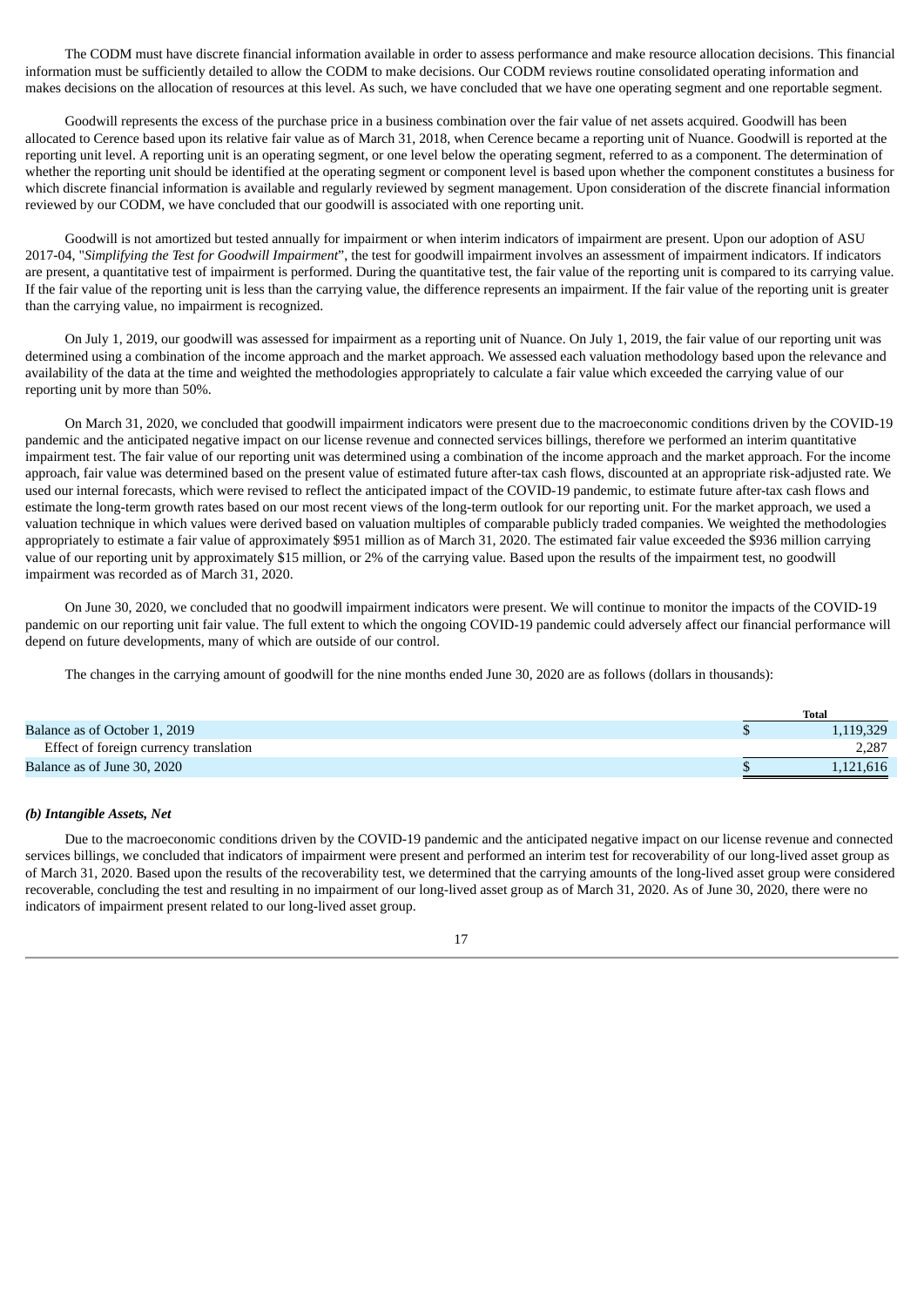The following tables summarizes the gross carrying amounts and accumulated amortization of intangible assets by major class (dollars in thousands):

|                               |    | <b>June 30, 2020</b>               |                                    |    |                                  |                                                             |
|-------------------------------|----|------------------------------------|------------------------------------|----|----------------------------------|-------------------------------------------------------------|
|                               |    | <b>Gross</b><br>Carrying<br>Amount | Accumulated<br>Amortization        |    | <b>Net</b><br>Carrying<br>Amount | <b>Weighted Average</b><br><b>Remaining Life</b><br>(Years) |
| Customer relationships        | J. | 108,805                            | (71, 551)<br>S                     | -S | 37,254                           | 3.2                                                         |
| Technology and patents        |    | 90,022                             | (77, 124)                          |    | 12,898                           | 1.8                                                         |
| Total                         |    | 198,827                            | (148, 675)                         |    | 50,152                           |                                                             |
|                               |    | <b>September 30, 2019</b>          |                                    |    |                                  |                                                             |
|                               |    | Gross<br>Carrying<br>Amount        | <b>Accumulated</b><br>Amortization |    | <b>Net</b><br>Carrying<br>Amount | <b>Weighted Average</b><br><b>Remaining Life</b><br>(Years) |
| <b>Customer relationships</b> |    | 104,783                            | (58, 568)<br>S                     | -S | 46,215                           | 4.0                                                         |
| Technology and patents        |    | 116,757                            | (97, 411)                          |    | 19,346                           | 2.5                                                         |
| <b>Total</b>                  |    | 221,540                            | (155, 979)<br>\$                   | S  | 65,561                           |                                                             |

Amortization expense related to intangible assets in the aggregate was \$5.2 million and \$5.1 million for the three months ended June 30, 2020 and 2019, respectively, and \$15.8 million and \$15.6 million for the nine months ended June 30, 2020 and 2019, respectively. We expect amortization of intangible assets to be approximately \$5.0 million for the remainder of 2020.

#### **Note 6. Leases**

We have entered into a number of facility leases to support our research and development activities, sales operations, and other corporate and administrative functions in North America, Europe, and Asia, which qualify as operating leases under GAAP. We also have a limited number of equipment leases that also qualify as operating leases. We determine if contracts with vendors represent a lease or have a lease component under GAAP at contract inception. As part of our acquisition of Voicebox Technologies Corporation ("Voicebox"), we assumed certain leases for various equipment, which we have accounted for as finance leases. Our leases have remaining terms ranging from less than one year to eight years. Some of our leases include options to extend or terminate the lease prior to the end of the agreed upon lease term. For purposes of calculating lease liabilities, lease terms include options to extend or terminate the lease when it is reasonably certain that we will exercise such options.

Operating lease right of use assets and liabilities are recognized based on the present value of the future minimum lease payments over the lease term at the lease commencement date. As our leases generally do not provide an implicit rate, we use an estimated incremental borrowing rate in determining the present value of future payments. The incremental borrowing rate represents an estimate of the interest rate we would incur at lease commencement to borrow an amount equal to the lease payments on a collateralized basis over the term of a lease within a particular location and currency environment.

The following table presents certain information related to lease term and incremental borrowing rates for leases as of June 30, 2020:

|                                                    | <b>June 30, 2020</b> |
|----------------------------------------------------|----------------------|
| Weighted-average remaining lease term (in months): |                      |
| <b>Operating leases</b>                            | 54.2                 |
| Finance leases                                     | 5.0                  |
| Weighted-average discount rate:                    |                      |
| <b>Operating leases</b>                            | 8.0%                 |
| Finance leases                                     | 8.4%                 |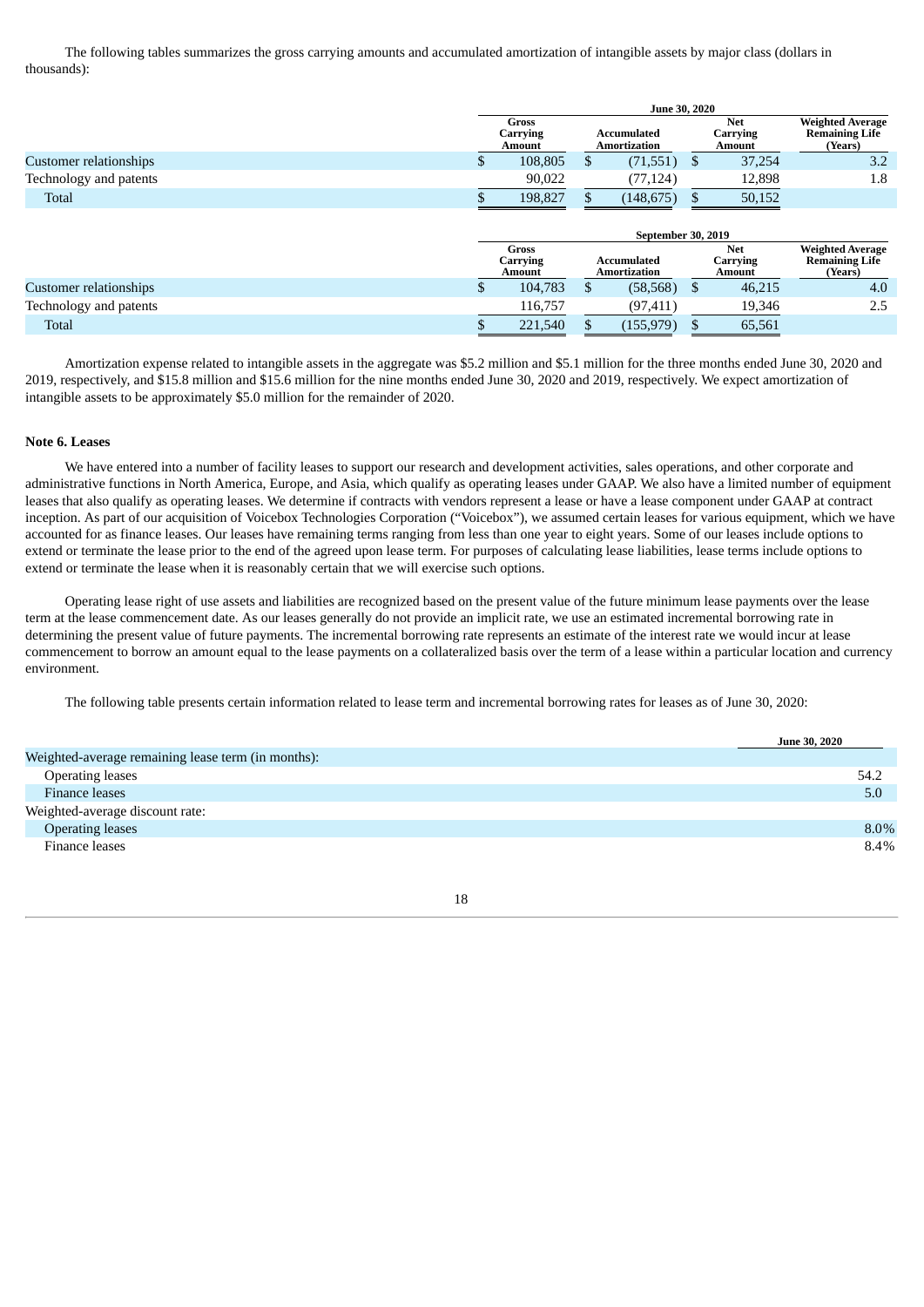The following table presents the lease-related assets and liabilities reported in the consolidated balance sheet as of June 30, 2020 (dollars in thousands):

|                        | <b>Classification</b>                          |              | June 30, 2020 |
|------------------------|------------------------------------------------|--------------|---------------|
| <b>Assets</b>          |                                                |              |               |
| Operating lease assets | Operating lease right of use assets            | \$           | 19,547        |
| Finance lease assets   | Property and equipment, net                    |              | 187           |
| Total lease assets     |                                                |              | 19,734        |
|                        |                                                |              |               |
| <b>Liabilities</b>     |                                                |              |               |
| <b>Current</b>         |                                                |              |               |
| Operating              | Short-term operating lease liabilities         | \$           | 5,727         |
| Finance                | Accrued expenses and other current liabilities |              | 49            |
| Noncurrent             |                                                |              |               |
| <b>Operating</b>       | Long-term operating lease liabilities          | $\mathbb{S}$ | 16,305        |
| Finance                | Other liabilities                              |              |               |
| Total lease liability  |                                                |              | 22,081        |
|                        |                                                |              |               |

Lease costs for minimum lease payments is recognized on a straight-line basis over the lease term. For operating leases, costs are included within cost of revenues, research and development, marketing and selling, and general and administrative lines on the consolidated statements of operations. For financing leases, amortization of the finance right-of-use assets is included within research and development, marketing and selling, and general and administrative lines on the consolidated statements of operations, and interest expense is included within the other income (expense), net.

The following table presents lease expense for the three and nine months ended June 30, 2020 (dollars in thousands):

|                                    | Three months ended<br><b>June 30, 2020</b> | Nine months ended<br><b>June 30, 2020</b> |       |
|------------------------------------|--------------------------------------------|-------------------------------------------|-------|
| Finance lease costs:               |                                            |                                           |       |
| Amortization of right-of-use asset | 33                                         | .S                                        | 102   |
| Interest on lease liability        |                                            |                                           | 3     |
| Operating lease cost               | 2,209                                      |                                           | 6,059 |
| Short-term lease cost              |                                            |                                           |       |
| Variable lease cost                | 347                                        |                                           | 1,021 |
| Sublease income                    | (47)                                       |                                           | (157) |
| Total lease cost                   | 2,543                                      |                                           | 7,028 |

For operating leases, the related cash payments are included in the operating cash flows on the consolidated statements of cash flows. For the three and nine months ended June 30, 2020, cash payments related to operating leases were \$2.1 million and \$5.7 million, respectively. For financing leases, the related cash payments for the principal portion of the lease liability are included in the financing cash flows on the consolidated statement of cash flows and the related cash payments for the interest portion of the lease liability are included within the operating section of the consolidated statement of cash flows. For the three months ended June 30, 2020, cash payments related to financing leases were immaterial. For the nine months ended June 30, 2020, cash payments related to financing leases were \$0.1 million, of which an immaterial amount related to the interest portion of the lease liability.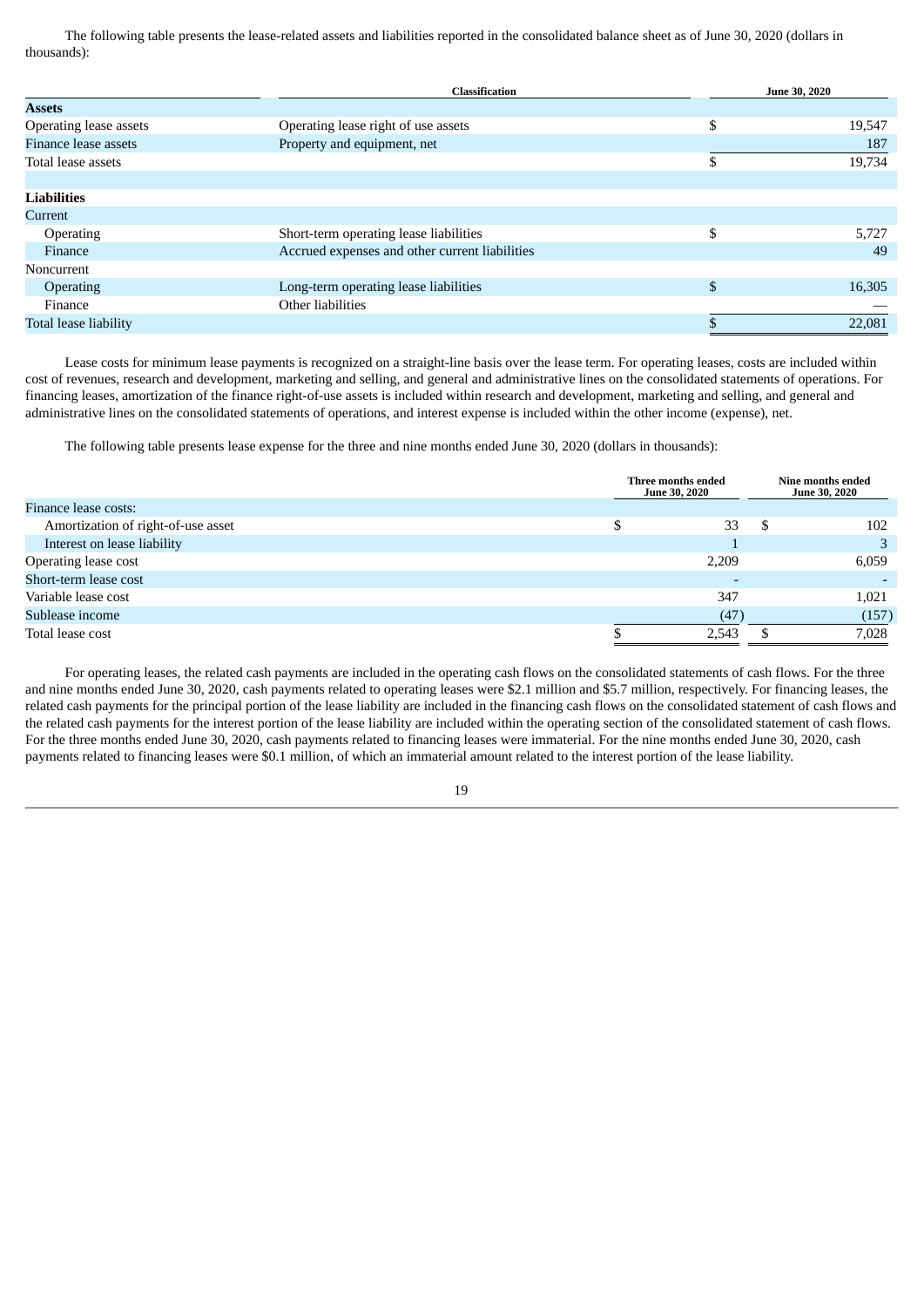The table below reconciles the undiscounted future minimum lease payments under non-cancelable leases with terms of more than one year to the total lease liabilities recognized on the consolidated balance sheet as of June 30, 2020 (dollars in thousands):

| <b>Year Ending September 30,</b>                 | <b>Operating Leases</b> |          | <b>Financing Leases</b> |     |
|--------------------------------------------------|-------------------------|----------|-------------------------|-----|
| 2020 (excluding nine months ended June 30, 2020) | Φ                       | 2,089    | \$                      | 30  |
| 2021                                             |                         | 6,757    |                         | 20  |
| 2022                                             |                         | 5,628    |                         |     |
| 2023                                             |                         | 4,178    |                         |     |
| 2024                                             |                         | 3,735    |                         |     |
| Thereafter                                       |                         | 4,060    |                         |     |
| Total future minimum lease payments              |                         | 26,447   | \$                      | 50  |
| Less effects of discounting                      |                         | (4, 415) |                         | (1) |
| Total lease liabilities                          |                         | 22,032   |                         | 49  |
| Reported as of June 30, 2020                     |                         |          |                         |     |
| Short-term lease liabilities                     | \$                      | 5,727    | \$                      | 49  |
| Long-term lease liabilities                      |                         | 16,305   |                         |     |
| Total lease liabilities                          |                         | 22,032   |                         | 49  |

The future minimum lease commitments under non-cancelable leases at September 30, 2019 were as follows (dollars in thousands):

| Year Ending September 30, |        |
|---------------------------|--------|
| 2020                      | 6,323  |
| 2021                      | 5,421  |
| 2022                      | 4,493  |
| 2023                      | 3,237  |
| 2024                      | 2,922  |
| Thereafter                | 4,039  |
| Total                     | 26,435 |

## **Note 7. Accrued Expenses and Other Liabilities**

Accrued expenses and other current liabilities consisted of the following (dollars in thousands):

|                                     | <b>June 30, 2020</b> |   | September 30, 2019 |
|-------------------------------------|----------------------|---|--------------------|
| <b>Compensation</b>                 | 31,499               | S | 13,031             |
| Cost of revenue related liabilities | 4,283                |   | 1,668              |
| Sales and other taxes payable       | 12,055               |   | 219                |
| Professional fees                   | 3,160                |   | 3,863              |
| Facilities related liabilities      | 194                  |   | 273                |
| Other                               | 3,481                |   | 5,140              |
| <b>Total</b>                        | 54,672               |   | 24,194             |
|                                     |                      |   |                    |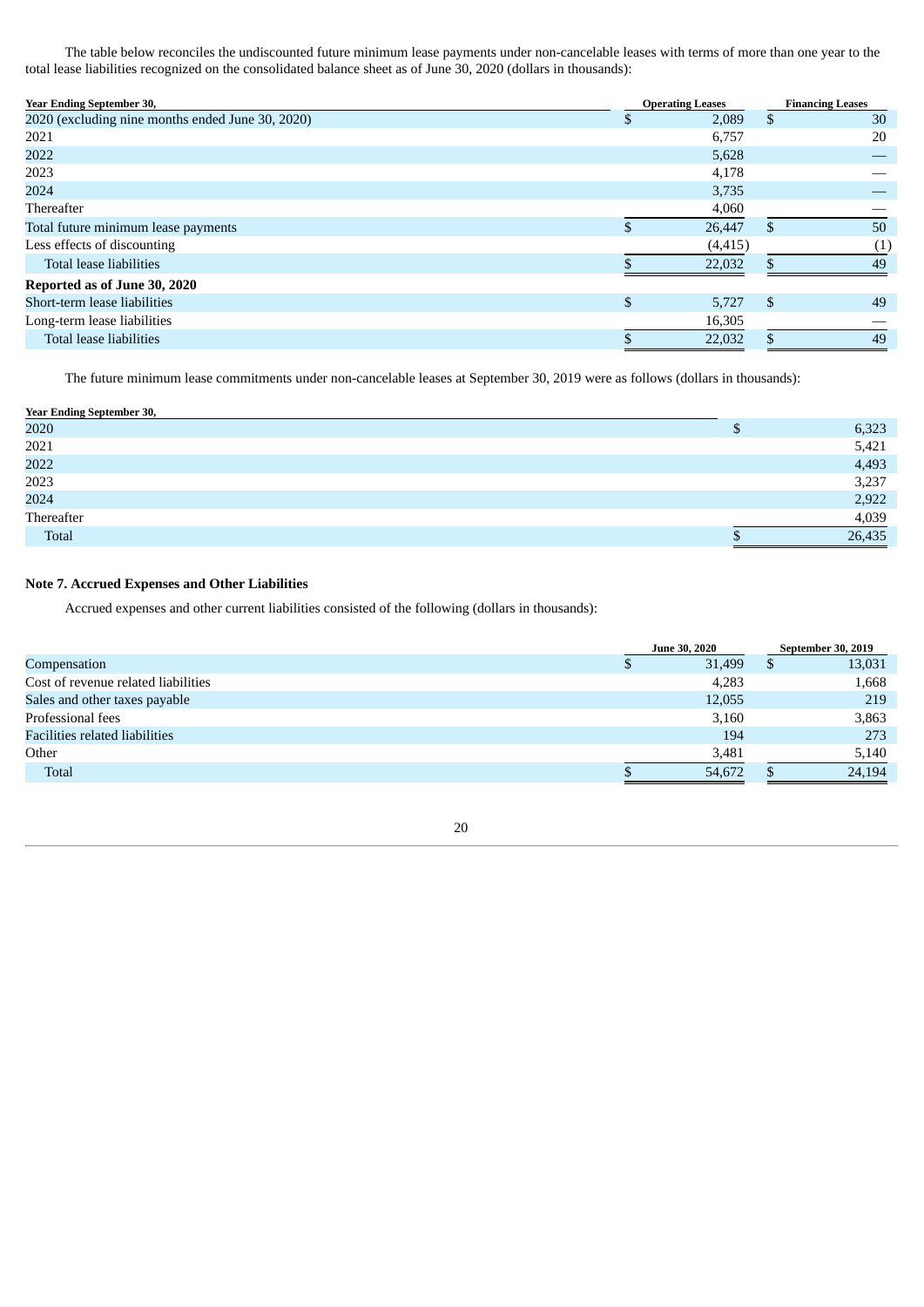#### **Note 8. Restructuring and Other Costs, Net**

Restructuring and other costs, net include restructuring expenses as well as other charges that are unusual in nature, are the result of unplanned events, and arise outside of the ordinary course of our business such as employee severance costs, costs for consolidating duplicate facilities, and separation costs directly attributable to the Cerence business becoming a standalone public company. The following table sets forth accrual activity relating to restructuring reserves for the nine months ended June 30, 2020 (dollars in thousands):

|                                           | Personnel | Facilities | Separation | Total     |
|-------------------------------------------|-----------|------------|------------|-----------|
| Balance at October 1, 2019                | 489       | 26         | 3.876      | 4,391     |
| Restructuring and other costs, net        | 3,133     |            | 10.592     | 13,725    |
| Cash payments                             | (2, 429)  | (15)       | (12, 267)  | (14, 711) |
| Foreign exchange impact on ending balance | (3)       |            |            | (3)       |
| Balance at June 30, 2020                  | .190      |            | 2.201      | 3,402     |

The following table sets forth restructuring and other costs recognized for the three and nine months ended June 30, 2020 and 2019 (dollars in thousands):

|                                    | <b>Three Months Ended June 30.</b> |       |  |       |  | Nine Months Ended June 30, |  |        |  |
|------------------------------------|------------------------------------|-------|--|-------|--|----------------------------|--|--------|--|
|                                    |                                    | 2020  |  | 2019  |  | 2020                       |  | 2019   |  |
| Personnel                          |                                    | 2.452 |  | 490   |  | 3,133                      |  | 47     |  |
| Facilities                         |                                    |       |  | 1 ب   |  |                            |  | 1,705  |  |
| Separation                         |                                    | 849   |  | 9,170 |  | 10.592                     |  | 15,395 |  |
| Restructuring and other costs, net |                                    | 3,301 |  | 9,691 |  | 13.725                     |  | 17.147 |  |

#### *Fiscal Year 2020*

For the three months ended June 30, 2020, we recorded restructuring charges of \$3.3 million, which included a \$2.5 million severance charge related to the elimination of personnel, and \$0.8 million related to the costs incurred to establish the Cerence business as a standalone public company.

For the nine months ended June 30, 2020, we recorded restructuring charges of \$13.7 million, which included a \$3.1 million severance charge related to the elimination of personnel, and \$10.6 million related to costs incurred to establish the Cerence business as a standalone public company.

#### *Fiscal Year 2019*

For the three months ended June 30, 2019, we recorded restructuring charges of \$9.7 million, which included a \$0.5 million severance charge related to the elimination of personnel across multiple functions, and \$9.2 million related to professional services fees incurred to establish the Cerence business as a standalone public company.

For the nine months ended June 30, 2019, we recorded restructuring charges of \$17.1 million, which included a \$1.7 million charge resulting from the restructuring of facilities that will no longer be utilized, and \$15.4 million related to professional services fees incurred to establish the Cerence business as a standalone public company.

## **Note 9. Stockholder's Equity**

Per the Amended and Restated Certificate of Incorporation, which was adopted on October 1, 2019, 600,000,000 shares of capital stock have been authorized, consisting of 40,000,000 shares of Preferred Stock, par value \$0.01 per share, or Preferred Stock, and 560,000,000 shares of Common Stock, par value \$0.01 per share ("Common Stock").

On October 2, 2019, we registered the issuance of 6,350,000 shares of Common Stock, consisting of 5,300,000 shares of Common Stock reserved for issuance upon the exercise of options granted, or in respect of awards granted, under the Cerence 2019 Equity Incentive Plan, ("Equity Incentive Plan"), and 1,050,000 shares of Common Stock that are reserved for issuance under the Cerence 2019 Employee Stock Purchase Plan.

The Equity Incentive Plan provides for the grant of incentive stock options, stock awards, stock units, stock appreciation rights, and certain other stock-based awards. Awards issued under the Plan may not have a term greater than ten years from the date of grant.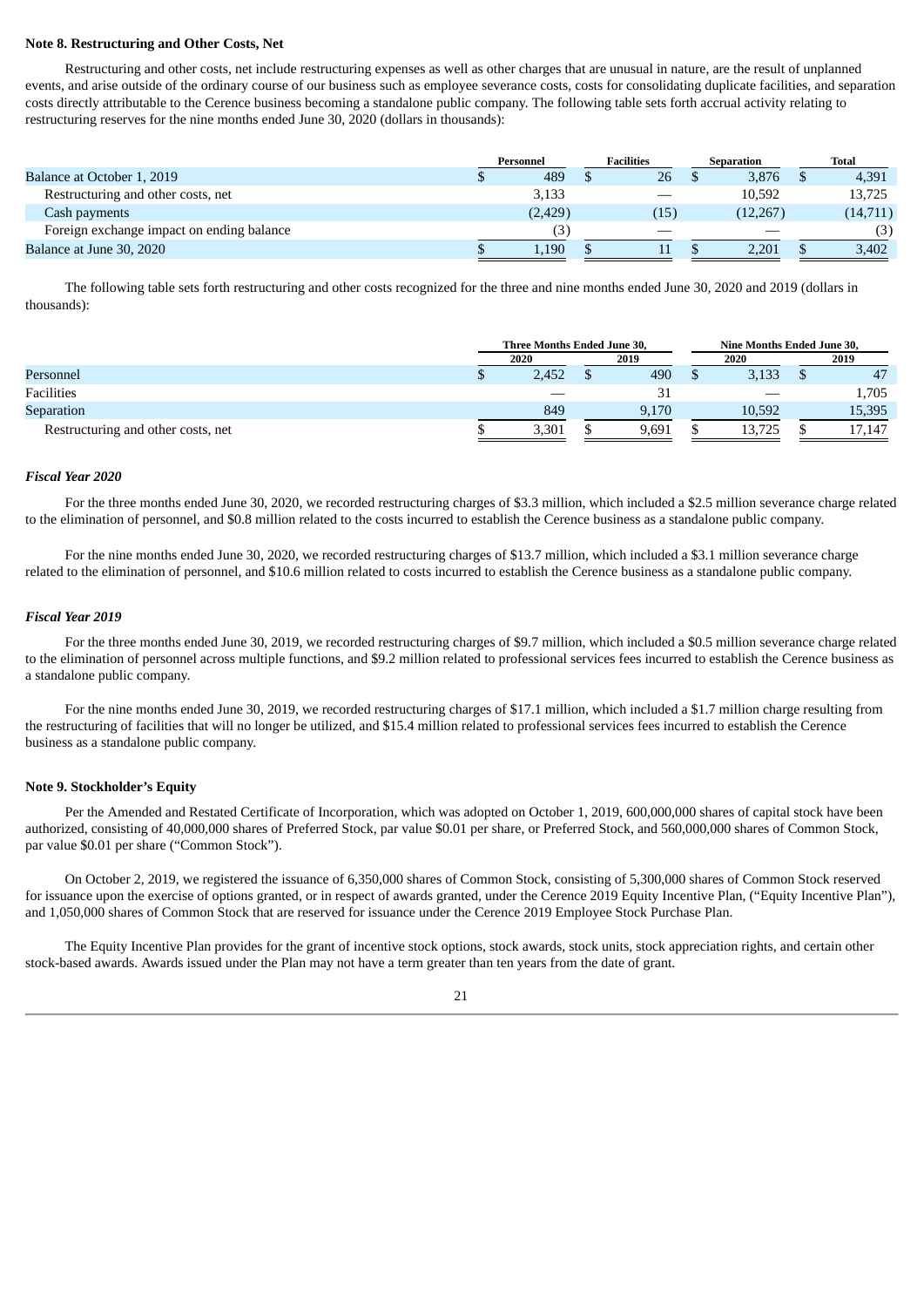In connection with the Spin-Off from Nuance, all outstanding Nuance restricted stock units and performance stock units held by Cerence employees were cancelled, and Cerence regranted such employees economically equivalent restricted stock units of Cerence. 1,208,931 restricted stock units were issued by Cerence in connection with the Spin-Off.

## *Restricted Units*

Information with respect to our non-vested restricted stock units for the nine months ended June 30, 2020 was as follows:

|                               |                      | <b>Non-Vested Restricted Stock Units</b> |                               |                                                                |                                                                  |                                                          |  |  |  |  |  |  |  |  |
|-------------------------------|----------------------|------------------------------------------|-------------------------------|----------------------------------------------------------------|------------------------------------------------------------------|----------------------------------------------------------|--|--|--|--|--|--|--|--|
|                               | Time-Based<br>Shares | Performance-<br><b>Based Shares</b>      | <b>Total Shares</b>           | Weighted-<br>Average<br><b>Grant-Date</b><br><b>Fair Value</b> | Weighted-<br>Average<br>Remaining<br>Contractual<br>Term (years) | Aggregate<br>Intrinsic<br><b>Value</b><br>(in thousands) |  |  |  |  |  |  |  |  |
| Non-vested at October 1, 2019 |                      |                                          | $\overline{\phantom{0}}$<br>മ |                                                                |                                                                  |                                                          |  |  |  |  |  |  |  |  |
| Granted                       | 2,733,884            | 776,096                                  | 3,509,980 \$                  | 17.59                                                          |                                                                  |                                                          |  |  |  |  |  |  |  |  |
| Vested                        | (207, 939)           |                                          | $(207, 939)$ \$               | 16.88                                                          |                                                                  |                                                          |  |  |  |  |  |  |  |  |
| Forfeited                     | (45, 633)            | (5,506)                                  | $(51, 139)$ \$                | 17.30                                                          |                                                                  |                                                          |  |  |  |  |  |  |  |  |
| Non-vested at June 30, 2020   | 2,480,312            | 770,590                                  | 3,250,902 \$                  | 17.63                                                          | 1.06                                                             | 132,756<br>-S                                            |  |  |  |  |  |  |  |  |
| Expected to yest              |                      |                                          | 3,250,902 \$                  | 17.63                                                          | 1.06                                                             | 132.756<br>-S                                            |  |  |  |  |  |  |  |  |

## *Stock-based Compensation*

In May 2020, we modified the performance targets for certain of the restricted stock units issued pursuant to our 2019 Equity Incentive Plan at the beginning of fiscal 2020. Stock-based compensation for the anticipated restricted stock units has been adjusted to reflect our estimated achievement under the modified targets and is recorded prospectively over the requisite service period.

Stock-based compensation was included in the following captions in our consolidated statements of operations for the three and nine months ended June 30, 2020 and combined statement of operations for the three and nine months ended June 30, 2019 (in thousands):

|                               | <b>Three Months Ended June 30.</b> |                                           |  |       |  | <b>Nine Months Ended June 30.</b> |  |        |
|-------------------------------|------------------------------------|-------------------------------------------|--|-------|--|-----------------------------------|--|--------|
|                               |                                    | 2020                                      |  | 2019  |  | 2020                              |  | 2019   |
| Cost of licensing             |                                    | $\qquad \qquad \overline{\qquad \qquad }$ |  | 6     |  |                                   |  | 14     |
| Cost of connected services    |                                    | 423                                       |  | 96    |  | 963                               |  | 713    |
| Cost of professional services |                                    | 1,718                                     |  | 225   |  | 3.022                             |  | 733    |
| Research and development      |                                    | 5,001                                     |  | 4.600 |  | 9.924                             |  | 11,344 |
| Sales and marketing           |                                    | 3,223                                     |  | 1,319 |  | 6,589                             |  | 4,353  |
| General and administrative    |                                    | 7,060                                     |  | 1,582 |  | 12,456                            |  | 4,038  |
|                               |                                    | 17.425                                    |  | 7.828 |  | 32,954                            |  | 21,195 |

## **Note 10. Commitments and Contingencies**

#### *Litigation and Other Claims*

Similar to many companies in the software industry, we are involved in a variety of claims, demands, suits, investigations and proceedings that arise from time to time relating to matters incidental to the ordinary course of our business, including at times actions with respect to contracts, intellectual property, employment, benefits and securities matters. At each balance sheet date, we evaluate contingent liabilities associated with these matters in accordance with ASC 450 "*Contingencies*." If the potential loss from any claim or legal proceeding is considered probable and the amount can be reasonably estimated, we accrue a liability for the estimated loss. Significant judgments are required for the determination of probability and the range of the outcomes, and estimates are based only on the best information available at the time. Due to the inherent uncertainties involved in claims and legal proceedings and in estimating losses that may arise, actual outcomes may differ from our estimates. Contingencies deemed not probable or for which losses were not estimable in one period may become probable, or losses may become estimable in later periods, which may have a material impact on our results of operations and financial position. As of June 30, 2020, accrued losses were not material to our consolidated financial statements, and we do not expect any pending matter to have a material impact on our consolidated financial statements.

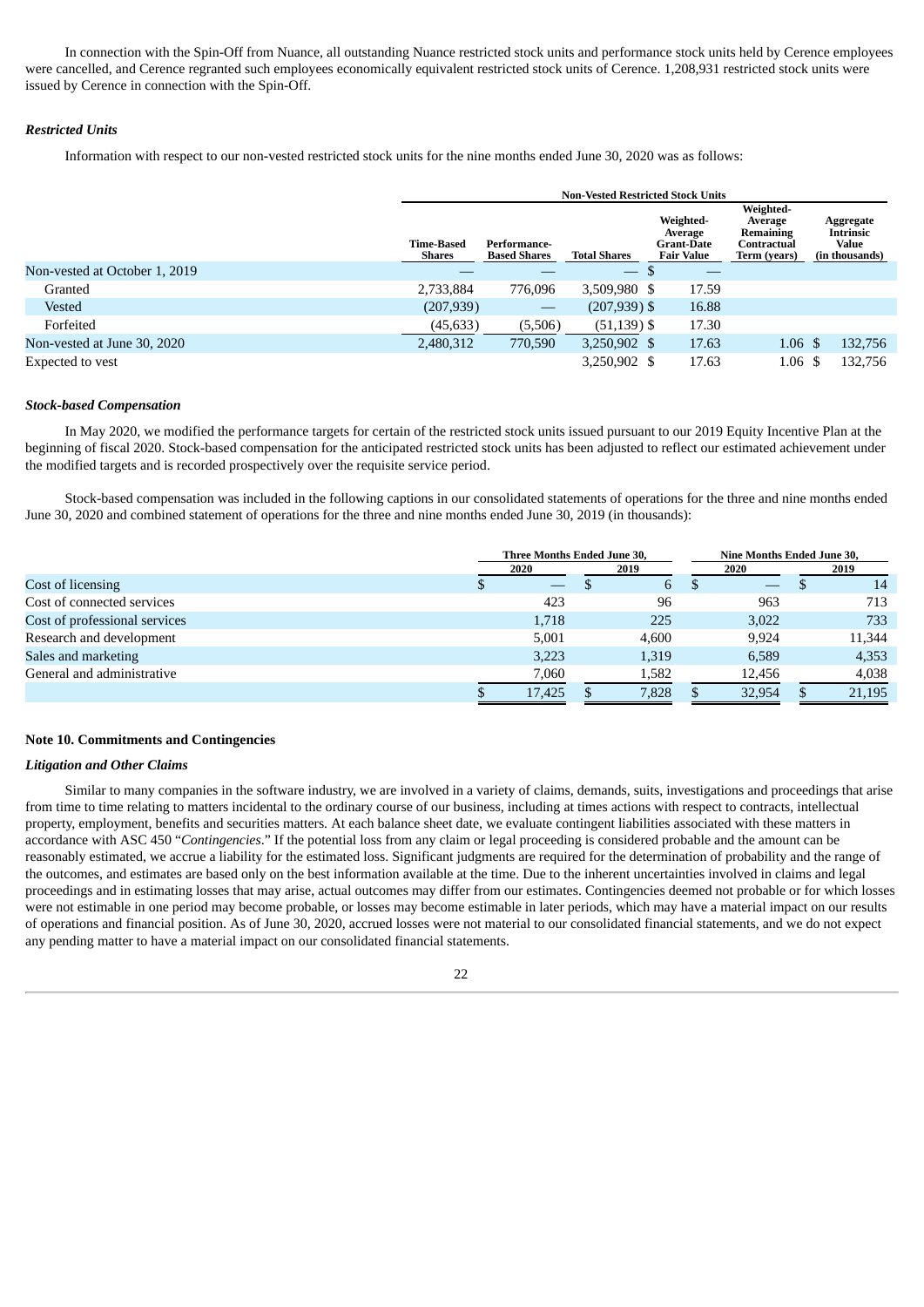## *Guarantees and Other*

We include indemnification provisions in the contracts we enter with customers and business partners. Generally, these provisions require us to defend claims arising out of our products' infringement of third-party intellectual property rights, breach of contractual obligations and/or unlawful or otherwise culpable conduct. The indemnity obligations generally cover damages, costs and attorneys' fees arising out of such claims. In most, but not all cases, our total liability under such provisions is limited to either the value of the contract or a specified, agreed-upon amount. In some cases, our total liability under such provisions is unlimited. In many, but not all cases, the term of the indemnity provision is perpetual. While the maximum potential amount of future payments we could be required to make under all the indemnification provisions is unlimited, we believe the estimated fair value of these provisions is minimal due to the low frequency with which these provisions have been triggered.

We indemnify our directors and officers to the fullest extent permitted by Delaware law, which provides among other things, indemnification to directors and officers for expenses, judgments, fines, penalties and settlement amounts incurred by such persons in their capacity as a director or officer of the Company, regardless of whether the individual is serving in any such capacity at the time the liability or expense is incurred. Additionally, in connection with certain acquisitions, we agreed to indemnify the former officers and members of the boards of directors of those companies, on similar terms as described above, for a period of six years from the acquisition date. In certain cases, we purchase director and officer insurance policies related to these obligations, which fully cover the six-year period. To the extent that we do not purchase a director and officer insurance policy for the full period of any contractual indemnification, and such directors and officers do not have coverage under separate insurance policies, we would be required to pay for costs incurred, if any, as described above.

As of June 30, 2020, we have a \$2.2 million letter of credit that is used as a security deposit in connection with our leased Bellevue, Washington office space. In the event of default on the underlying lease, the landlord would be eligible to draw against the letter of credit. The letter of credit is subject to aggregate reductions, provided that we are not in default under the underlying lease. We also have letters of credit in connection with security deposits for other facility leases totaling \$0.3 million in the aggregate. These letters of credit have various terms and expire during fiscal 2021 and beyond, while some of the letters of credit may automatically renew based on the terms of the underlying agreements.

#### **Note 11. Income Taxes**

The components of (loss) income before income taxes are as follows (dollars in thousands):

|                                   |              | Three Months Ended June 30. |      |         |  | Nine Months Ended June 30. |  |       |
|-----------------------------------|--------------|-----------------------------|------|---------|--|----------------------------|--|-------|
|                                   | 2020<br>2019 |                             | 2020 |         |  | 2019                       |  |       |
| <b>Domestic</b>                   |              | (37, 807)                   |      | 6.434   |  | (42, 875)                  |  | 85    |
| Foreign                           |              | 7.157                       |      | (3,323) |  | 9.242                      |  | 6,253 |
| (Loss) income before income taxes |              | (30, 650)                   |      | 3,111   |  | (33, 633)                  |  | 6,338 |

The components of (benefit from) provision for income taxes are as follows (dollars in thousands):

|                                           |  | <b>Three Months Ended June 30.</b> |  | Nine Months Ended June 30. |  |          |  |       |
|-------------------------------------------|--|------------------------------------|--|----------------------------|--|----------|--|-------|
|                                           |  | 2020                               |  | 2019                       |  | 2020     |  | 2019  |
| Domestic                                  |  | (6,076)                            |  | 1,819                      |  | (6, 867) |  |       |
| Foreign                                   |  | 3,607                              |  | (478)                      |  | 682      |  | 1,854 |
| (Benefit from) provision for income taxes |  | (2, 469)                           |  | 1,341                      |  | (6, 185) |  | 1,859 |
| Effective income tax rate                 |  | 8.1%                               |  | 43.1%                      |  | 18.4%    |  | 29.3% |

The Coronavirus Aid, Relief, and Economic Security Act ("CARES ACT") became law on March 27, 2020. The CARES ACT was in response to the market volatility and instability resulting from the COVID-19 pandemic and includes provisions to support individuals and businesses in the form of loans, grants, and tax changes, among other types of relief. The CARES ACT did not have a material impact on our (benefit from) provision for income taxes during the period.

The effective tax rates were estimated based upon estimated income for the year, and the composition of the income in different countries. Our aggregate income tax rate in foreign jurisdictions is lower than our income tax rate in the United States. Our effective tax rate may be adversely affected by earnings being lower than anticipated in countries where we have lower statutory tax rates and higher than anticipated in countries where we have higher statutory tax rates.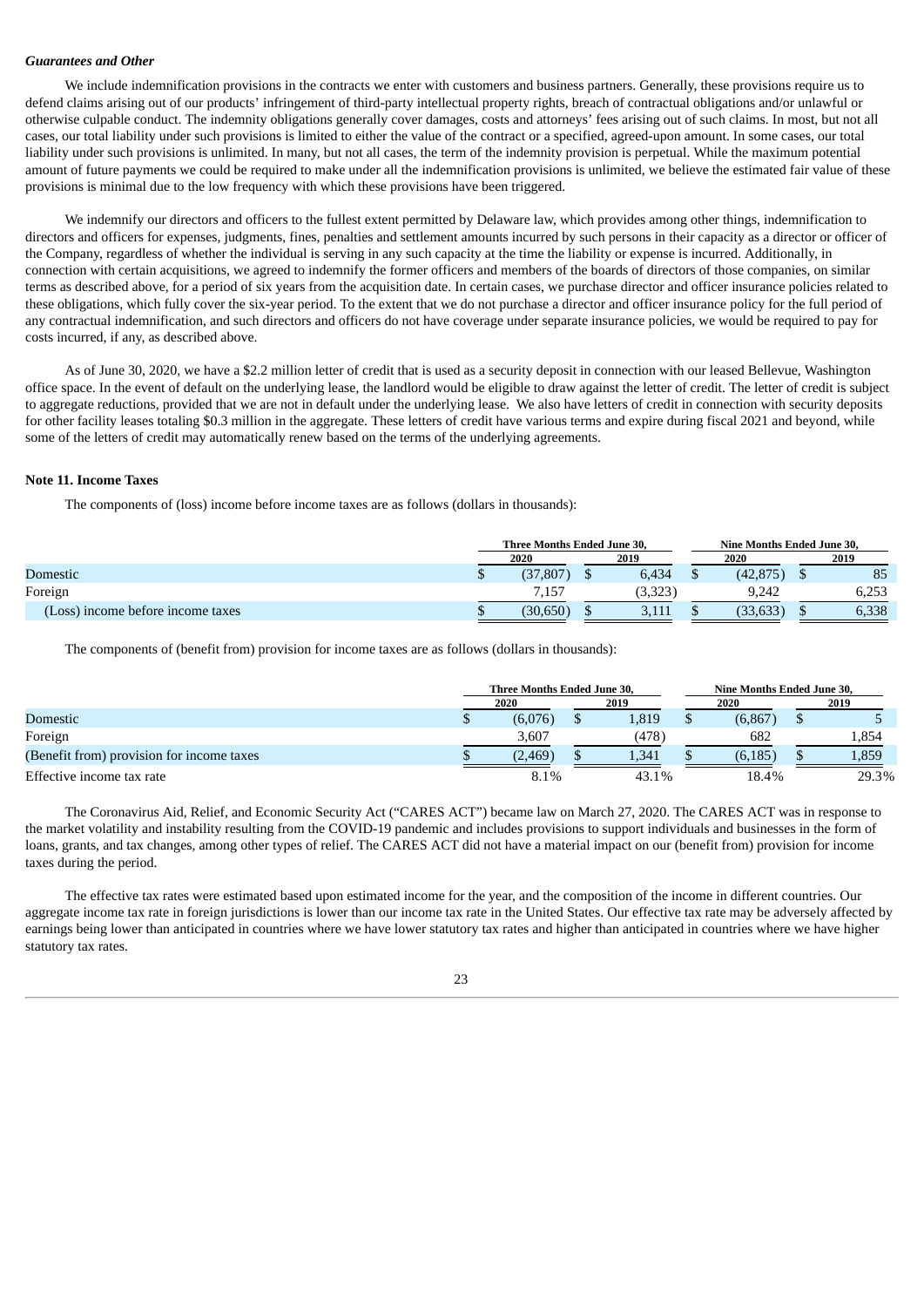Our effective income tax rate was 8.1% for the three months ended June 30, 2020, compared to 43.1% for the three months ended June 30, 2019. The effective rate for the three months ended June 30, 2020 differed from the U.S. federal statutory rate of 21.0%, primarily due to our composition of jurisdiction earnings and U.S. inclusions of foreign taxable income as a result of 2017 tax laws changes. The effective tax rate for the three months ended June 30, 2019 differed from the U.S. federal statutory rate of 21.0% primarily due to our earnings in foreign jurisdictions.

Our effective income tax rate was 18.4% for the nine months ended June 30, 2020, compared to 29.3% for the nine months ended June 30, 2019. The effective tax rate for the nine months ended June 30, 2020 differed from the U.S. federal statutory rate of 21.0%, primarily due to our composition of jurisdictional earnings, U.S. inclusions of foreign taxable income as a result of 2017 tax laws changes, and an income tax benefit of approximately \$5.0 million related to an increase in tax rates in the Netherlands enacted in the first quarter. The effective tax rate for the nine months ended June 30, 2019 differed from the U.S. federal statutory rate of 21.0% primarily due to our earnings in foreign jurisdictions.

## **Note 12. Long-Term Debt**

Long-term debt consisted of the following (in thousands):

|                                                                                                          | <b>June 30, 2020</b> |     | <b>September 30, 2019</b> |
|----------------------------------------------------------------------------------------------------------|----------------------|-----|---------------------------|
| 3.00% Convertible Senior Notes due 2025, net of unamortized discount of \$19,400 and deferred            |                      |     |                           |
| issuance costs of \$4,898 at June 30, 2020. Effective interest rate 6.29%.                               | 150,702              | -\$ |                           |
| Senior Credit Facilities, net of unamortized discount of \$1,942 and deferred issuance costs of \$337 at |                      |     |                           |
| June 30, 2020. Effective interest rate 4.03%.                                                            | 122,720              |     |                           |
| Total debt                                                                                               | 273,422              |     |                           |
| Less: current portion                                                                                    | (6,250)              |     |                           |
| Total long-term debt                                                                                     | 267,172              |     |                           |

The following table summarizes the maturities of our borrowing obligations as of June 30, 2020 (in thousands):

| <b>Fiscal Year</b>                                                       |    | Convertible<br><b>Senior Notes</b> |    | <b>Senior Facilities</b> |      | <b>Total</b> |  |
|--------------------------------------------------------------------------|----|------------------------------------|----|--------------------------|------|--------------|--|
| 2020                                                                     | ۰D |                                    |    | 1,562                    | - \$ | 1,562        |  |
| 2021                                                                     |    |                                    |    | 6,250                    |      | 6,250        |  |
| 2022                                                                     |    |                                    |    | 7,813                    |      | 7,813        |  |
| 2023                                                                     |    |                                    |    | 12,500                   |      | 12,500       |  |
| 2024                                                                     |    |                                    |    | 96,875                   |      | 96,875       |  |
| Thereafter                                                               |    | 175,000                            |    |                          |      | 175,000      |  |
| Total before unamortized discount and issuance costs and current portion |    | 175,000                            | S. | 125,000                  | \$.  | 300,000      |  |
| Less: unamortized discount and issuance costs                            |    | (24, 298)                          |    | (2,280)                  |      | (26, 578)    |  |
| Less: current portion of long-term debt                                  |    |                                    |    | (6,250)                  |      | (6,250)      |  |
| Total long-term debt                                                     |    | 150,702                            |    | 116,470                  |      | 267,172      |  |

#### *3.00% Senior Convertible Notes due 2025*

On June 2, 2020, in an effort to refinance our debt structure, we issued \$175.0 million in aggregate principal amount of 3.00% Convertible Senior Notes due 2025 (the "Notes"), including the initial purchasers' exercise in full of their option to purchase an additional \$25.0 million principal amount of the Notes, between the Company and U.S. Bank National Association, as trustee (the "Trustee"), in a private offering to qualified institutional buyers pursuant to Rule 144A under the Securities Act of 1933, as amended. The net proceeds from the issuance of the Notes were \$169.8 million after deducting transaction costs. We used net proceeds from the issuance of the Notes to repay a portion of our indebtedness under the Credit Agreement, dated October 1, 2019, by and among the Company, the lenders and issuing banks party thereto and Barclays Bank PLC, as administrative agent (the "Existing Facility").

The Notes are senior, unsecured obligations and will accrue interest payable semiannually in arrears on June 1 and December 1 of each year, beginning on December 1, 2020, at a rate of 3.00% per year. The Notes will mature on June 1, 2025, unless earlier converted, redeemed, or repurchased. The Notes are convertible into cash, shares of the Company's common stock or a combination of cash and shares of the Company's common stock, at the Company's election.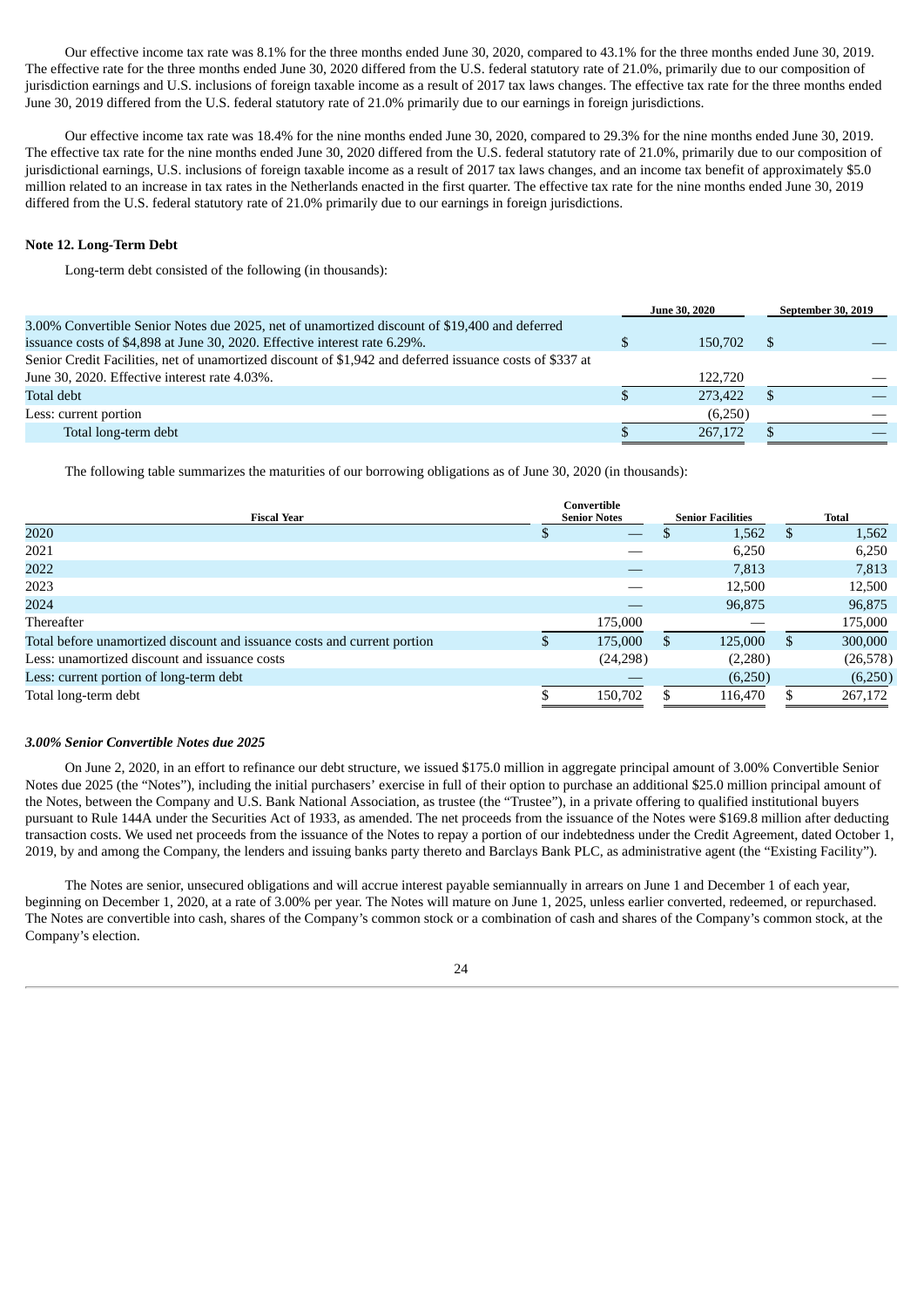A holder of Notes may convert all or any portion of its Notes at its option at any time prior to the close of business on the business day immediately preceding March 1, 2025 only under the following circumstances: (1) during any fiscal quarter commencing after the fiscal quarter ending on September 30, 2020 (and only during such fiscal quarter), if the last reported sale price of our common stock for at least 20 trading days (whether or not consecutive) during a period of 30 consecutive trading days ending on, and including, the last trading day of the immediately preceding fiscal quarter is greater than or equal to 130% of the conversion price on each applicable trading day; (2) during the five business day period after any ten consecutive trading day period (the "measurement period") in which the "trading price" per \$1,000 principal amount of Notes for each trading day of the measurement period was less than 98% of the product of the last reported sale price of our common stock and the conversion rate on each such trading day; (3) if we calls such Notes for redemption, at any time prior to the close of business on the business day immediately preceding the redemption date; or (4) upon the occurrence of specified corporate events. On or after March 1, 2025 until the close of business on the second scheduled trading day immediately preceding the maturity date, a holder may convert all or any portion of its Notes at any time, regardless of the foregoing.

The conversion rate will initially be 26.7271 shares of our common stock per \$1,000 principal amount of Notes (equivalent to an initial conversion price of approximately \$37.42 per share of our common stock). The conversion rate is subject to adjustment in some events but will not be adjusted for any accrued and unpaid interest. In addition, following certain corporate events that occur prior to the maturity date or if we delivers a notice of redemption, we will, in certain circumstances, increase the conversion rate for a holder who elects to convert its Notes in connection with such a corporate event or convert its Notes called for redemption in connection with such notice of redemption, as the case may be.

We may not redeem the Notes prior to June 5, 2023. We may redeem for cash all or any portion of the Notes, at our option, on a redemption date occurring on or after June 5, 2023 and on or before the 31st scheduled trading day immediately before the maturity date, if the last reported sale price of our common stock has been at least 130% of the conversion price then in effect for at least 20 trading days (whether or not consecutive), including the trading day immediately preceding the date on which we provides notice of redemption, during any 30 consecutive trading day period ending on, and including, the trading day immediately preceding the date on which we provides notice of redemption at a redemption price equal to 100% of the principal amount of the notes to be redeemed, plus accrued and unpaid interest to, but excluding, the redemption date. No sinking fund is provided for the Notes.

If we undergo a "fundamental change", subject to certain conditions, holders may require us to repurchase for cash all or any portion of their Notes at a fundamental change repurchase price equal to 100% of the principal amount of the Notes to be repurchased, plus any accrued and unpaid interest to, but excluding, the fundamental change repurchase date.

The Notes contain customary terms and covenants, including that upon certain events of default occurring and continuing, either the Trustee or the holders of not less than 25% in aggregate principal amount of the Notes then outstanding may declare the entire principal amount of all the Notes plus accrued special interest, if any, to be immediately due and payable.

At issuance, we accounted for the Notes by allocating proceeds from the Notes into debt and equity components according to the accounting standards for convertible debt instruments that may be fully or partially settled in cash upon conversion. The initial carrying amount of the debt component, which approximates its fair value, was estimated by using an interest rate for nonconvertible debt, with terms similar to the Notes. The excess of the principal amount of the Notes over the fair value of the debt component was recorded as a debt discount and a corresponding increase in additional paid-in capital. The debt discount is accreted to the carrying value of the Notes over their expected term as interest expense using the interest method. Upon issuance of the Notes, we recorded \$155.3 million as debt and \$19.7 million as additional paid-in capital in stockholders' equity.

We incurred transaction costs of \$5.6 million relating to the issuance of the Notes. In accounting for these costs, we allocated the costs of the offering between debt and equity in proportion to the fair value of the debt and equity recognized. The transaction costs allocated to the debt component of approximately \$5.0 million were recorded as a direct deduction from the face amount of the Notes and are being amortized as interest expense over the term of the Notes using the interest method. The transaction costs allocated to the equity component of approximately \$0.6 million were recorded as a decrease in additional paid-in capital.

The interest expense recognized related to the Notes for the three and nine months ended June 30, 2020 was as follows (dollars in thousands):

|                                             | <b>Three and Nine</b><br><b>Months Ended</b><br><b>June 30, 2020</b> |
|---------------------------------------------|----------------------------------------------------------------------|
| Contractual interest expense                | 431                                                                  |
| Amortization of debt discount               | 276                                                                  |
| Amortization of issuance costs              | 70                                                                   |
| Total interest expense related to the Notes | 777                                                                  |

As of June 30, 2020, the conditions allowing holders of the Notes to convert have not been met and therefore the Notes are not yet convertible.

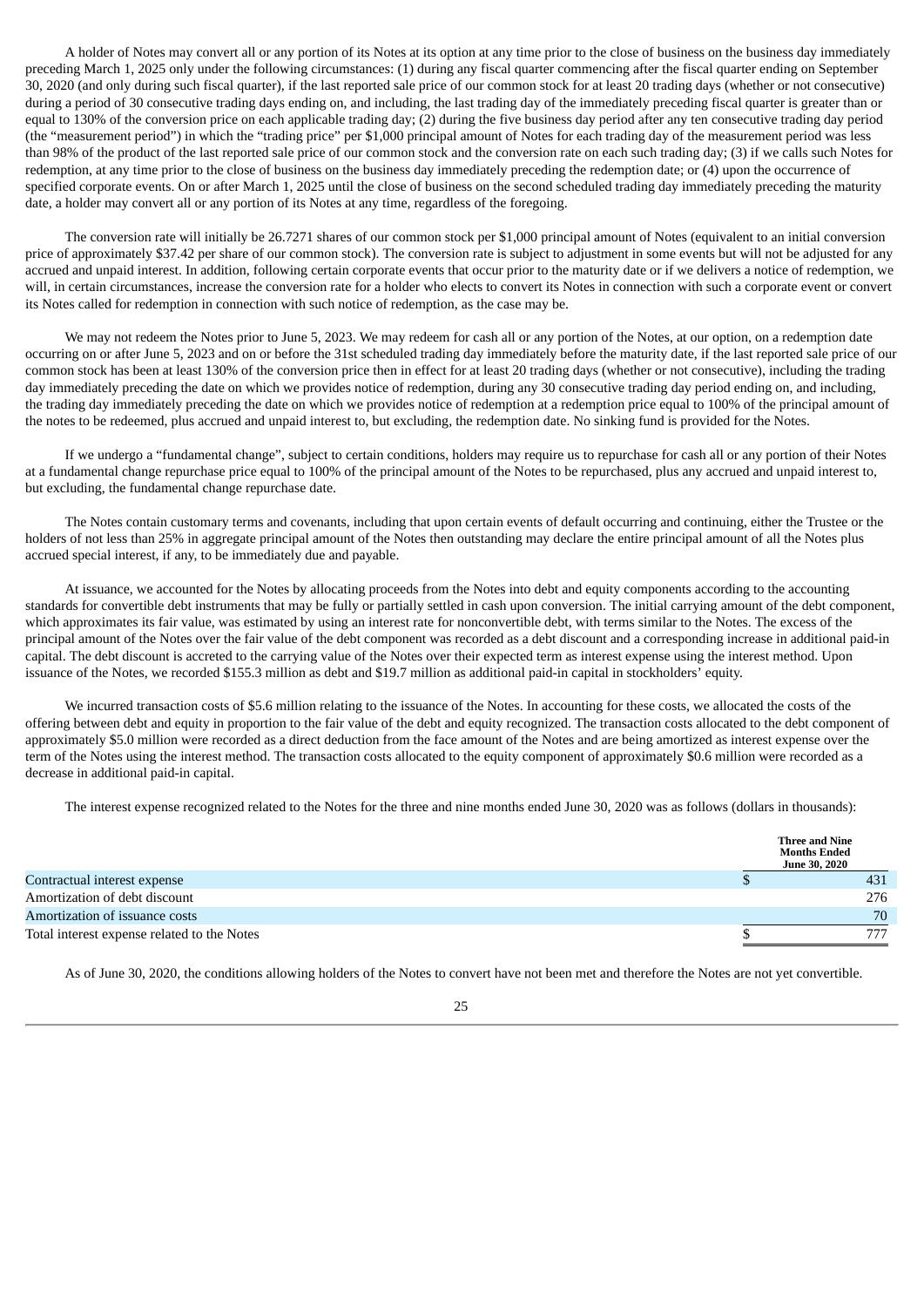As of June 30, 2020, the estimated fair value of our Notes was \$233.7 million. We estimated the fair value based on the quoted market prices in an inactive market on the last trading day of the reporting period (Level 2). The Notes are recorded at face value less unamortized debt discount and transaction costs on our consolidated balance sheet.

#### *Senior Credit Facilities*

On June 12, 2020 (the "Financing Closing Date"), in connection with our effort to refinance our existing indebtedness, we entered into a Credit Agreement, by and among the Borrower, the lenders and issuing banks party thereto and Wells Fargo Bank, N.A., as administrative agent (the "Credit Agreement"), consisting of a four-year senior secured term loan facility in the aggregate principal amount of \$125.0 million (the "Term Loan Facility"). The net proceeds from the issuance of the Term Loan Facility were \$123.0 million, which together with proceeds from the Convertible Senior Notes was intended to pay in full all indebtedness under the Existing Facility, and paid fees and expenses in connection with the Senior Credit Facilities. We also entered into a senior secured first-lien revolving credit facility in an aggregate principal amount of \$50.0 million (the "Revolving Facility" and, together with the Term Loan Facility, the "Senior Credit Facilities"), which shall be drawn on in the event that our working capital and other cash needs are not supported by our operating cash flow. As of June 30, 2020, there were no amounts outstanding under the Revolving Facility.

Our obligations under the Credit Agreement are jointly and severally guaranteed by certain of our existing and future direct and indirect wholly owned domestic subsidiaries, subject to certain exceptions customary for financings of this type. All obligations are secured by substantially all of our tangible and intangible personal property and material real property, including a perfected first-priority pledge of all (or, in the case of foreign subsidiaries or subsidiaries ("FSHCO") that own no material assets other than equity interests in foreign subsidiaries that are "controlled foreign corporations" or other FSHCOs, 65%) of the equity securities of our subsidiaries held by any loan party, subject to certain customary exceptions and limitations.

We are obligated to make quarterly principal payments on the last day of each quarter in an aggregate annual amount equal to 5.0% of the original principal amount of the Term Loan Facility during the first two years of the Term Loan Facility, and 10% of the original principal amount of the Term Loan Facility thereafter, with the balance payable at the maturity date. Quarterly principal payments will commence on September 30, 2020.

Interest accrues on outstanding borrowings under the Senior Facilities at a rate, at the option of the Borrower, of either (a) base rate determined by reference to the highest of (1) the rate of interest last quoted by The Wall Street Journal as the "prime rate" in the United States, (2) the federal funds effective rate, plus 0.5% and (3) the one month adjusted LIBOR rate, plus 1% per annum ("ABR") or (b) an adjusted LIBOR rate ("LIBOR") (which shall not be less than 0.50% per annum), in each case, plus an applicable margin. Initially, the applicable margin is LIBOR plus 3.00% or ABR plus 2.00%. Following delivery of a compliance certificate for the first full fiscal quarter after the Financing Closing Date, the applicable margins for the Senior Credit Facilities is subject to a pricing grid based upon the net total leverage ratio as follows (i) if the net total leverage ratio is greater than 3.00 to 1.00, the applicable margin is LIBOR plus 3.50% or ABR plus 2.50%; (ii) if the net total leverage ratio is less than or equal to 3.00 to 1.00 but greater than 2.50 to 1.00, the applicable margin is LIBOR plus 3.25% or ABR plus 2.25%; (iii) if the net total leverage ratio is less than or equal to 2.50 to 1.00 but greater than 2.00 to 1.00, the applicable margin is LIBOR plus 3.00% or ABR plus 2.00%; (iv) if the net total leverage ratio is less than or equal to 2.00 to 1.00 but greater than 1.50 to 1.00, the applicable margin is LIBOR plus 2.75% or ABR plus 1.75%; and (v) if the net total leverage ratio is less than or equal to 1.50 to 1.00, the applicable margin is LIBOR plus 2.50% or ABR plus 1.50%. Total interest expense relating to the Senior Credit Facilities for the three and nine months ended June 30, 2020 was \$0.3 million, reflecting the coupon and accretion of the discount.

Borrowings under the Credit Agreement are prepayable at our option without premium or penalty. We may request, and each lender may agree in its sole discretion, to extend the maturity date of all or a portion of the Senior Credit Facilities subject to certain conditions customary for financings of this type. The Credit Agreement also contains certain mandatory prepayment provisions in the event that we incur certain types of indebtedness or receives net cash proceeds from certain non-ordinary course asset sales or other dispositions of property, in each case subject to terms and conditions customary for financings of this type.

The Credit Agreement contains certain affirmative and negative covenants customary for financings of this type that, among other things, limit our and our subsidiaries' ability to incur additional indebtedness or liens, to dispose of assets, to make certain fundamental changes, to designate subsidiaries as unrestricted, to make certain investments, to prepay certain indebtedness and to pay dividends, or to make other distributions or redemptions/repurchases, in respect of our and our subsidiaries' equity interests. In addition, the Credit Agreement contains financial covenants, each tested quarterly commencing with the quarter ended September 30, 2020, (1) a net secured leveraged ratio of not greater than 3.25 to 1.00; (2) a net total leverage ratio of not greater than 4.25 to 1.00; and (3) minimum liquidity of at least \$75 million. The Credit Agreement also contains events of default customary for financings of this type, including certain customary change of control events.

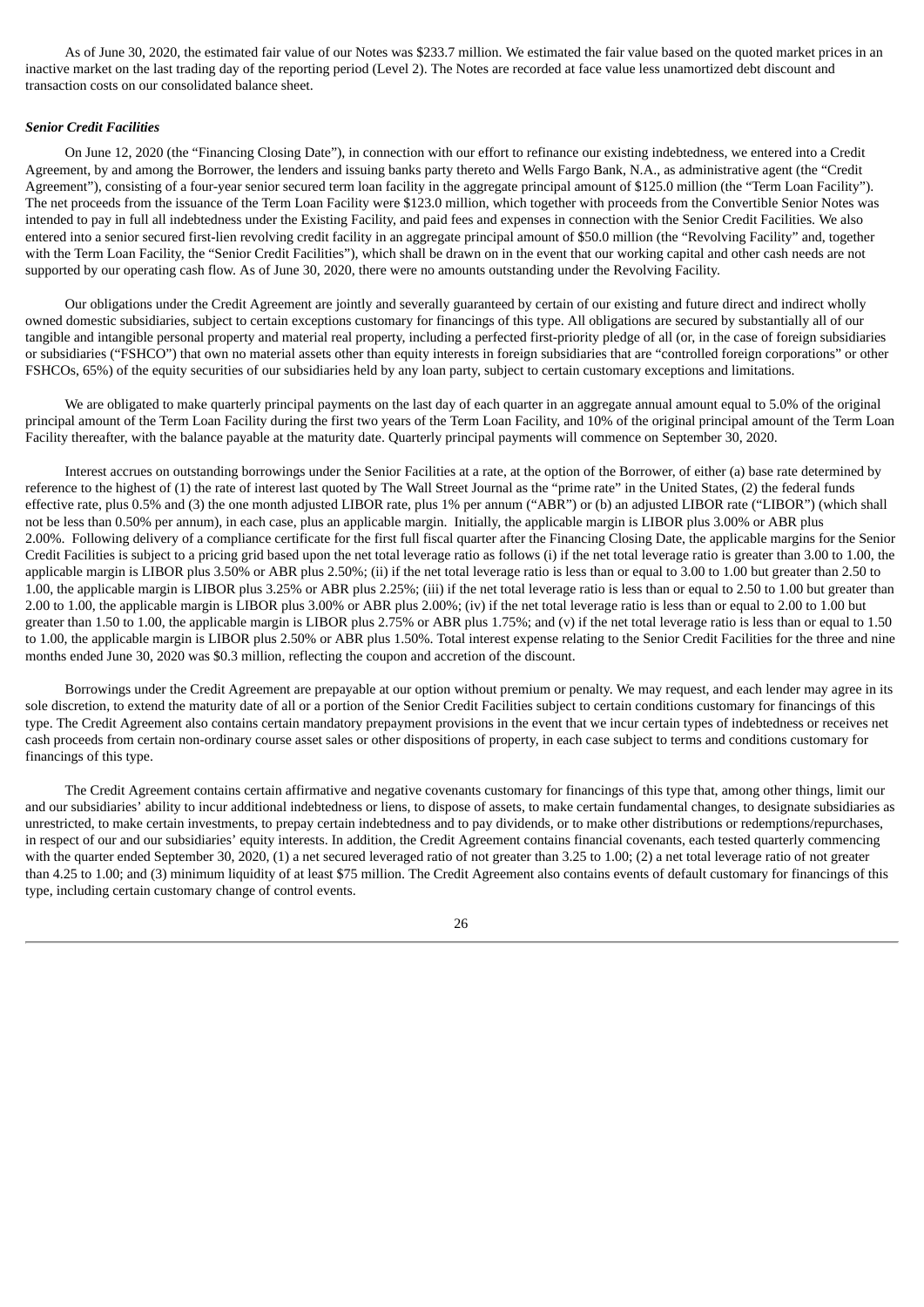## *Existing Facilities*

On October 1, 2019, in connection with the Spin-Off, we entered into an Existing Facility consisting of a five-year senior secured term loan facility in the aggregate principal amount of \$270.0 million. The net proceeds from the issuance of the Existing Facility were \$249.7 million, which was primarily intended to finance a cash distribution of approximately \$153.0 million to Nuance and provide approximately \$110.0 million initial support for the cash flow needs of the Cerence business. We also entered into a 54-month senior secured first-lien revolving credit facility in an aggregate principal amount of \$75.0 million, which shall be drawn on in the event that our working capital and other cash needs are not supported by our operating cash flow (the "Existing Revolving Facility" and collectively with the Existing Facility, the "Existing Facilities").

During June 2020, in connection with the issuance of the Notes and Senior Credit Facilities, we initiated prepayments towards our Existing Facilities in the amount of \$267.6 million in cash. As a result, we recorded \$267.6 million extinguishment of debt and \$19.3 million loss on the extinguishment of debt. As of June 30, 2020, our obligations related to the Existing Facilities have been settled. Total interest expense relating to the Existing Facilities for the three and nine months ended June 30, 2020 was \$4.4 million and \$18.0 million, respectively, reflecting the coupon and accretion of the discount.

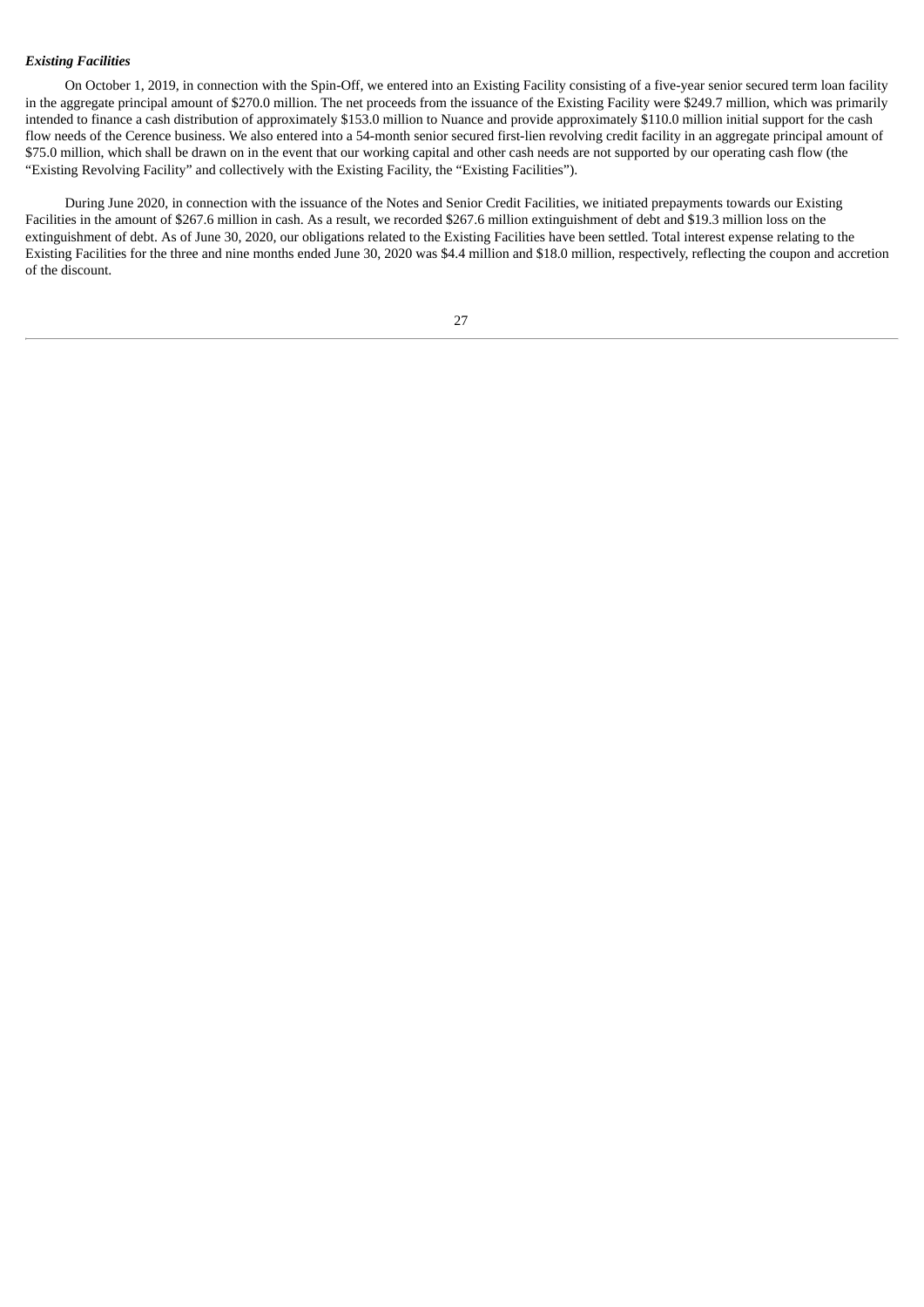## <span id="page-29-0"></span>**Item 2. Management's Discussion and Analysis of Financial Condition and Results of Operations.**

You should read the following discussion and analysis of our financial condition and results of operations together with our Unaudited Consolidated and Combined Financial Statements, and the related notes thereto, appearing elsewhere in this Quarterly Report on Form 10-Q ("Form 10-Q"), and our combined financial statements and the related notes and other financial information included in our Annual Report on Form 10-K for the year ended September 30, 2019, filed with the Securities and Exchange Commission ("SEC") on December 19, 2019. Some of the information contained in this discussion and analysis or elsewhere in this Quarterly Report, including information with respect to our plans and strategy for our business, our performance and future success, and the impact of the COVID-19 pandemic on our business, results of operations and financial condition, includes forward-looking statements that involve risks and uncertainties. See "Cautionary Statement Concerning Forward-Looking Statements." You should review the "Risk Factors" section in Part I, Item 1A of our Annual Report on Form 10-K for the year ended September 30, 2019, as updated by Part II, Item 1A of this Quarterly Report for a discussion of important factors that could cause actual results to differ materially from the results described in or implied by the forward-looking statements contained in the following discussion and analysis. Note that the results of operations for the three and nine months ended June 30, 2020 are not necessarily indicative of what our operating results for the full fiscal year will be. In this Item, "we," "us," "our," "Cerence" and the *"Company" refer to Cerence Inc. and its consolidated subsidiaries, collectively.*

#### **Overview**

We build automotive cognitive assistance solutions to power natural and intuitive interactions between automobiles, drivers and passengers, and the broader digital world. We possess one of the world's most popular software platforms for building automotive virtual assistants. Our customers include all major OEMs or their tier 1 suppliers worldwide. We deliver our solutions on a white-label basis, enabling our customers to deliver customized virtual assistants with unique, branded personalities and ultimately strengthening the bond between automobile brands and end users. Our vision is to enable a more enjoyable, safer journey for everyone.

Our principal offering is our software platform, which our customers use to build virtual assistants that can communicate, find information and take action across an expanding variety of categories. Our software platform has a hybrid architecture combining edge software components with cloudconnected components. Edge software components are installed on a vehicle's head unit and can operate without access to external networks and information. Cloud-connected components are comprised of certain speech and natural language understanding related technologies, AI-enabled personalization and context-based response frameworks, and content integration platform.

#### **Impact of COVID-19 on our Business**

As the full impact of the COVID-19 pandemic on our business continues to develop, we are closely monitoring the global situation. As a premier supplier to the automotive industry, we were adversely impacted by the decline in automotive production and shipments due to the temporary shutdown of our customers' factories during our third fiscal quarter of 2020. We are unable at this time to predict the full impact of COVID-19 on our operations, liquidity, and financial results, and, depending on the magnitude and duration of the COVID-19 pandemic, such impact may be material. During the three months ended June 30, 2020, the COVID-19 pandemic has had a material impact on our billings and revenue recognized from licenses and billings from connected services, which may also continue beyond fiscal 2020. Accordingly, current results and financial condition discussed herein may not be indicative of future operating results and trends. While we are unable to accurately predict the full impact that COVID-19 will have on our results from operations, financial condition, liquidity and cash flows due to numerous uncertainties, including the duration and severity of the pandemic and containment measures, these measures have impacted, and may continue to impact, our business, as well as our customers and consumers.

We have taken numerous steps, and plan to continue to take further actions, in our approach to addressing the COVID-19 pandemic. We have shifted a portion of our R&D and engineering workforces to support our professional service teams and their successful completion of customer project milestones to help mitigate the anticipated decline in revenues. We reduced expenses by limiting discretionary spending, reducing third-party contractors, deferring the hiring of new employees and implementing a reduction in our workforce. In order to further conserve cash outflows, we implemented temporary reductions in salaries for our current named executive officers and other senior executives.

We implemented our business continuity plans and our crisis response team is in place to respond to changes in our environment. At the onset of the COVID-19 pandemic, we instructed employees across 18 different countries and 24 office locations to work from home on a temporary basis. In accordance with local, state, and national guidelines, we have started reopening our offices to allow employees to return to work at their option. Given our investment in web-based applications and tools, we have experienced minimal declines in workforce efficiency to date as a result of employees working remotely. In addition, we have instituted strict restrictions on travel for all employees.

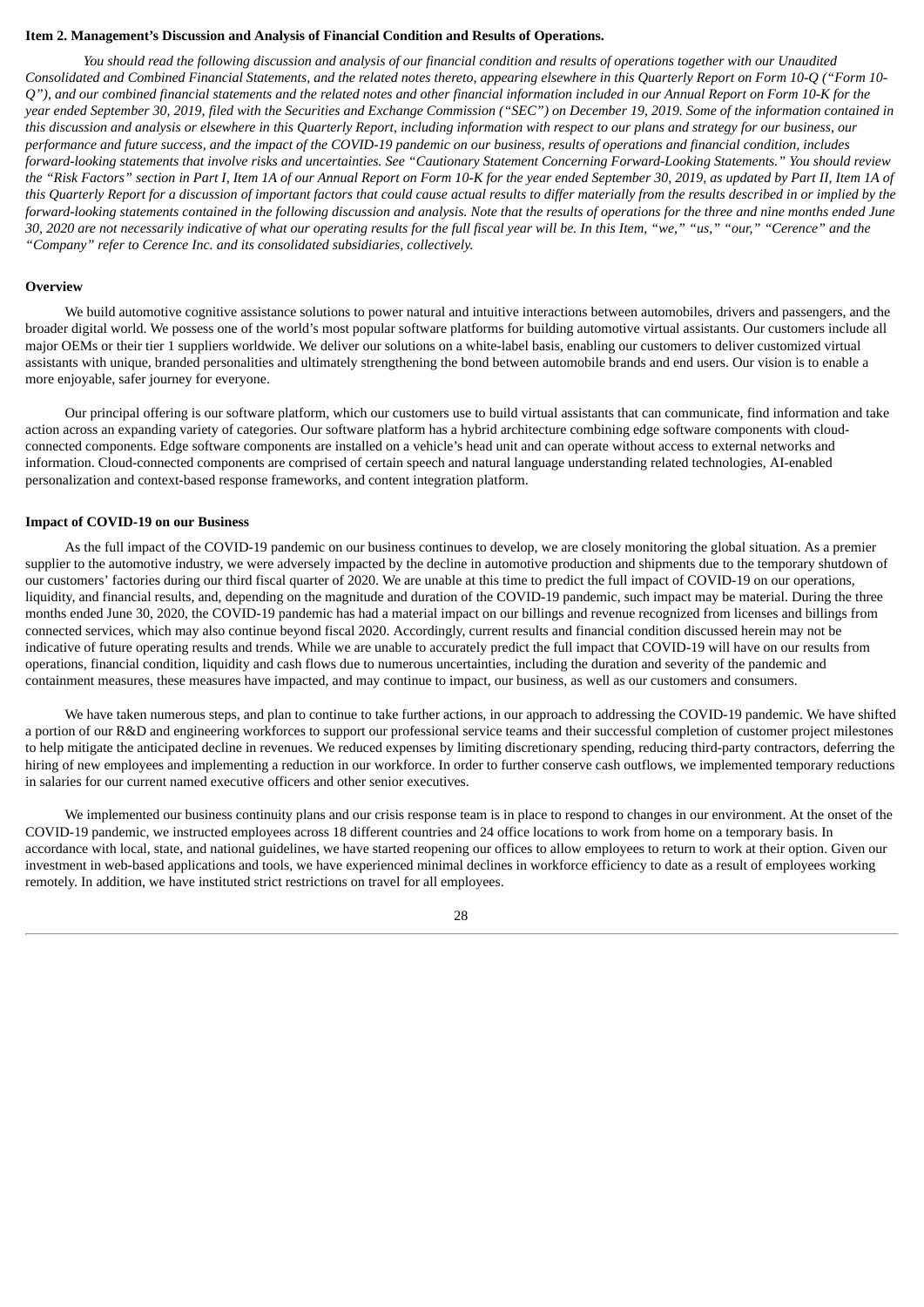## *Basis of Presentation*

#### Fiscal 2020

The accompanying unaudited consolidated financial statements at and for the three and nine months ended June 30, 2020 include the accounts of the Company, as well as those of its wholly owned subsidiaries. All significant intercompany transactions and balances are eliminated in consolidation.

#### Fiscal 2019

All prior period information is presented on a combined basis. The accompanying combined financial statements at and for the three and nine months ended June 30, 2019 have been derived from Nuance's historical accounting records and are presented on a "carve out" basis to include the historical financial position, results of operations and cash flows applicable to the Cerence business.

Cerence was spun off from Nuance, a leading provider of speech and language solutions for businesses and consumers around the world. The preparation of these financial statements required considerable judgment and reflect significant assumptions and allocations that we believe are reasonable. The prior period financial statements reflect the combined historical results of operations, financial position, and cash flows of the Cerence business in conformity with GAAP. The combined financial statements include certain assets and liabilities that have historically been held at the corporate level of Nuance, but are allocable to Cerence. Nuance provided certain services such as legal, accounting, information technology, human resources, treasury and other infrastructure support on our behalf. The cost of these services has been allocated to us based on various financial measures that we determined to most closely align with each service.

Following our Spin-Off, we incurred expenditures relating to the start-up of our own standalone corporate functions and information technology systems, reorganizing and hiring new employees, and other transactional related costs. We are also publicly traded on Nasdaq, which requires us to incur costs to establish public company functions such as internal audit, financial reporting, and investor relations. Additionally, we incurred costs for Nasdaq listing fees, compensation of our newly-formed Board, public company insurance, external audit, and external legal counsel.

## *Key Metrics*

In evaluating our financial condition and operating performance, we focus on revenue, operating margins, and cash flow from operations.

For the three months ended June 30, 2020 as compared to the three months ended June 30, 2019:

- Total revenue decreased by \$2.8 million, or 3.6%, to \$74.8 million from \$77.6 million.
- Operating margin decreased 10.5 percentage points to negative 6.3% from 4.2%.
- Cash provided by operating activities was \$19.3 million, a decrease of \$7.1 million from cash provided by operating activities.

For the nine months ended June 30, 2020 as compared to the nine months ended June 30, 2019:

- Total revenue increased by \$18.4 million, or 8.4%, to \$238.8 million from \$220.4 million.
- Operating margin decreased 0.6 percentage points to 2.2% from 2.8%.
- Cash provided by operating activities was \$18.6 million, a decrease of \$50.1 million from cash provided by operating activities.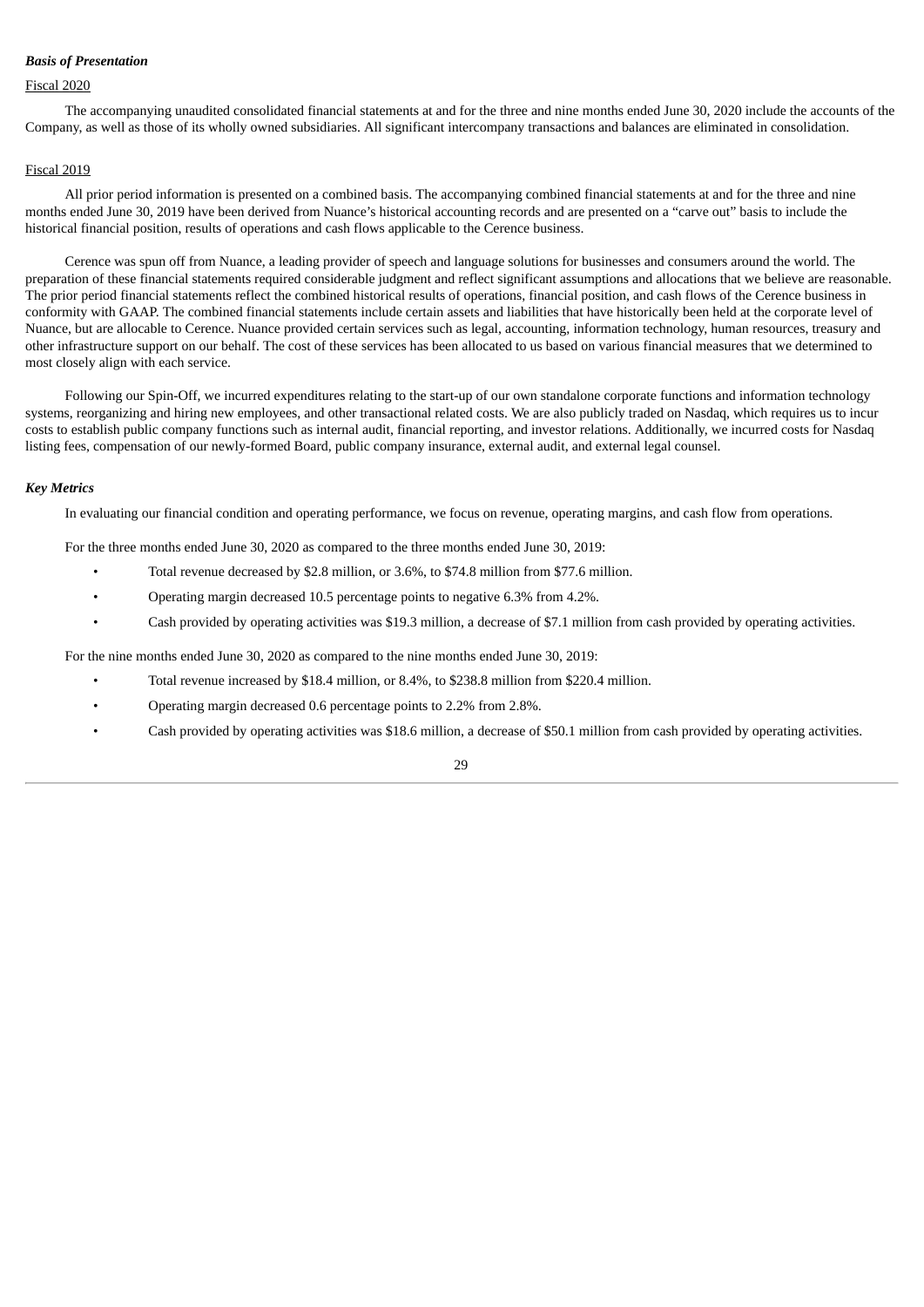## **Operating Results**

The following table shows the consolidated statement of operations for the three and nine months ended June 30, 2020 and the combined statement of operations for the three and nine months ended June 30, 2019 (dollars in thousands):

|                                           | Three Months Ended June 30, |    |        | Nine Months Ended June 30, |           |    |         |
|-------------------------------------------|-----------------------------|----|--------|----------------------------|-----------|----|---------|
|                                           | 2020                        |    | 2019   |                            | 2020      |    | 2019    |
| Revenue:                                  |                             |    |        |                            |           |    |         |
| License                                   | \$<br>32,454                | S. | 43.961 | \$                         | 117,843   | \$ | 127,287 |
| Connected services                        | 24,996                      |    | 19,717 |                            | 71,148    |    | 55,830  |
| Professional services                     | 17,360                      |    | 13,891 |                            | 49,773    |    | 37,240  |
| <b>Total revenues</b>                     | 74,810                      |    | 77,569 |                            | 238,764   |    | 220,357 |
| Cost of Revenue:                          |                             |    |        |                            |           |    |         |
| License                                   | 820                         |    | 521    |                            | 2,344     |    | 1,428   |
| Connected services                        | 7,191                       |    | 8,232  |                            | 24,742    |    | 28,591  |
| Professional services                     | 17,529                      |    | 12,943 |                            | 48,773    |    | 36,132  |
| Amortization of intangibles               | 2,063                       |    | 1,979  |                            | 6,408     |    | 6,175   |
| Total cost of revenues                    | 27,603                      |    | 23,675 |                            | 82,267    |    | 72,326  |
| <b>Gross Profit</b>                       | 47,207                      |    | 53,894 |                            | 156,497   |    | 148,031 |
| <b>Operating Expenses:</b>                |                             |    |        |                            |           |    |         |
| Research and development                  | 22,041                      |    | 22,975 |                            | 66,898    |    | 69,344  |
| Sales and marketing                       | 9,180                       |    | 8,232  |                            | 24,829    |    | 27,476  |
| General and administrative                | 14,261                      |    | 6,237  |                            | 36,456    |    | 17,647  |
| Amortization of intangible assets         | 3,120                       |    | 3,132  |                            | 9,376     |    | 9,396   |
| Restructuring and other costs, net        | 3,301                       |    | 9,691  |                            | 13,725    |    | 17,147  |
| Acquisition-related costs                 |                             |    | 366    |                            |           |    | 783     |
| Total operating expenses                  | 51,903                      |    | 50,633 |                            | 151,284   |    | 141,793 |
| (Loss) income from operations             | (4,696)                     |    | 3,261  |                            | 5,213     |    | 6,238   |
| Interest income                           | 38                          |    |        |                            | 563       |    |         |
| Interest expense                          | (5,546)                     |    |        |                            | (19,043)  |    |         |
| Other income (expense), net               | (20, 446)                   |    | (150)  |                            | (20, 366) |    | 100     |
| (Loss) income before income taxes         | (30,650)                    |    | 3,111  |                            | (33, 633) |    | 6,338   |
| (Benefit from) provision for income taxes | (2,469)                     |    | 1,341  |                            | (6, 185)  |    | 1,859   |
| Net (loss) income                         | \$<br>(28, 181)             | \$ | 1,770  | \$                         | (27, 448) | \$ | 4,479   |

Our revenue consists primarily of license revenue, connected services revenue and revenue from professional services. License revenue primarily consists of license royalties associated with our edge software components, with costs of license revenue primarily consisting of third-party royalty expenses for certain external technologies we leverage. Connected services revenue represents the subscription fee that provides access to our connected services components, including the customization and construction of our connected services solutions. Cost of connected service revenue primarily consists of labor costs of software delivery services, infrastructure, and communications fees that support our connected services solutions. Professional services revenue is primarily comprised of porting, integrating, and customizing our embedded solutions, with costs primarily consisting of compensation for services personnel, contractors and overhead.

Our operating expenses include R&D, sales and marketing and general and administrative expenses. R&D expenses primarily consist of salaries, benefits, and overhead relating to research and engineering staff. Sales and marketing expenses includes salaries, benefits, and commissions related to our sales, product marketing, product management, and business unit management teams. General and administrative expenses primarily consist of personnel costs for administration, finance, human resources, general management, fees for external professional advisers including accountants and attorneys, and provisions for doubtful accounts.

Amortization of acquired patents and core technology are included within cost of revenues whereas the amortization of other intangible assets, such as acquired customer relationships, trade names and trademarks, are included within operating expenses. Customer relationships are amortized over their estimated economic lives based on the pattern of economic benefits expected to be generated from the use of the asset. Other identifiable intangible assets are amortized on a straight-line basis over their estimated useful lives.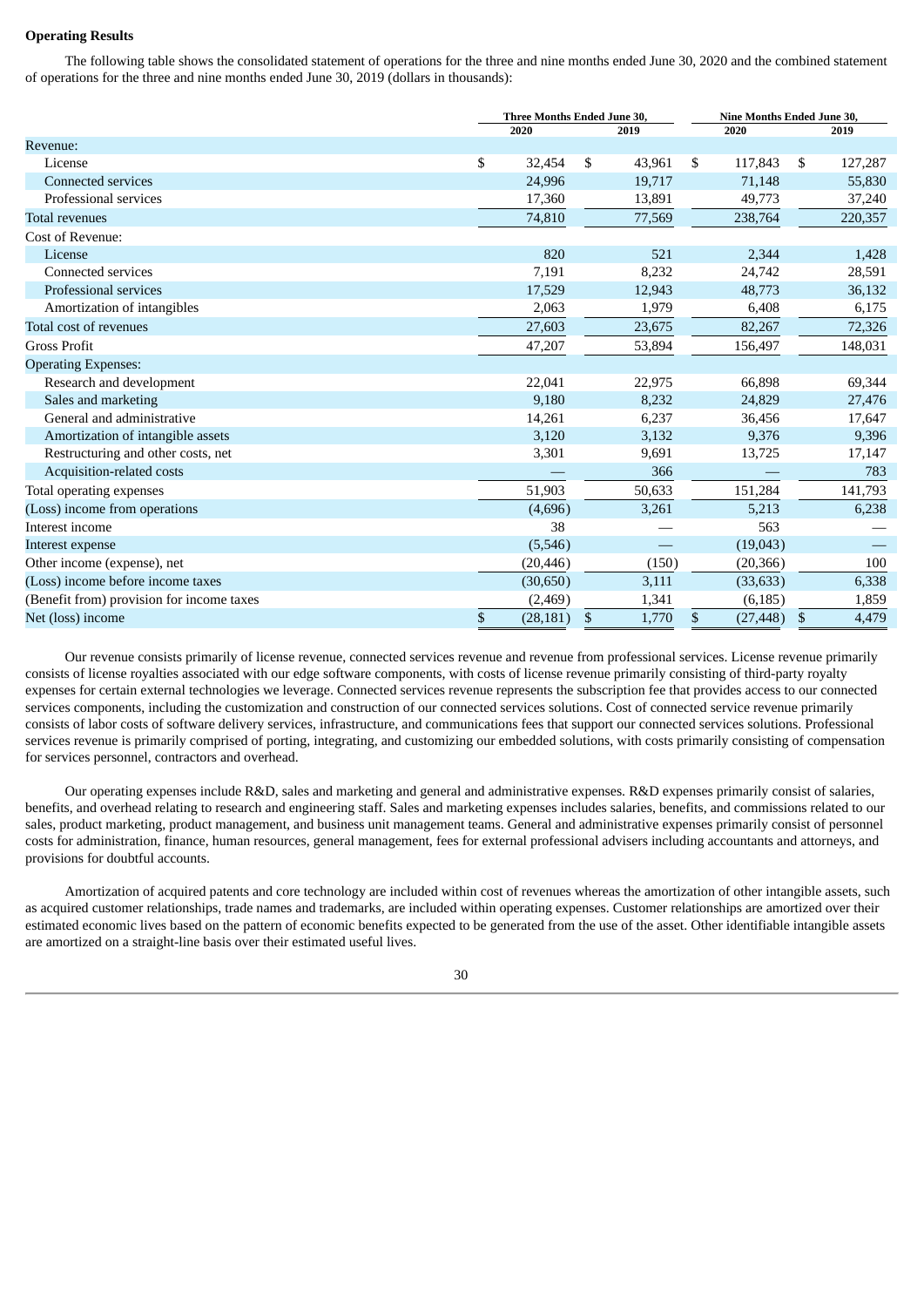Restructuring and other costs are related to reorganizing our business, including costs associated with employee severance, closing and opening facilities, terminating contracts, and separation costs related to establishing the Cerence business as a standalone public company.

Acquisition-related costs include transition and integration costs, professional service fees, and fair value adjustments related to business and asset acquisitions, including potential acquisitions.

Total other expense, net consists primarily of foreign exchange gains (losses), losses on the extinguishment of debt and interest expense related to the Existing Facilities, Notes, and Senior Facilities.

## *Three Months Ended June 30, 2020 Compared with Three Months Ended June 30, 2019*

#### *Total Revenues*

The following table shows total revenues by product type, including the corresponding percentage change, for the three months ended June 30, 2020 and 2019 (dollars in thousands):

|                       |  |      | % Change |            |        |            |               |
|-----------------------|--|------|----------|------------|--------|------------|---------------|
|                       |  | 2020 |          | % of Total | 2019   | % of Total | 2020 vs. 2019 |
| License               |  |      | 32,454   | 43%        | 43.961 | 57%        | $(26)\%$      |
| Connected services    |  |      | 24.996   | 33%        | 19,717 | 25%        | 27%           |
| Professional services |  |      | 17,360   | 23%        | 13,891 | 18%        | 25%           |
| Total revenues        |  |      | 74,810   |            | 77,569 |            | (4)%          |

Total revenues for the three months ended June 30, 2020 were \$74.8 million, a decrease of \$2.8 million, or 3.6%, from \$77.6 million for the three months ended June 30, 2019. The decrease in revenues was driven by declines in license revenue, which were a result of the COVID-19 pandemic. The decrease was partly offset by increased demand for our connected and professional services. As a result of the COVID-19 pandemic, we anticipate our license revenue to continue to be negatively impacted during the fourth quarter of fiscal 2020.

## *License Revenue*

License revenue for the three months ended June 30, 2020 was \$32.5 million, a decrease of \$11.5 million, or 26.2%, from \$44.0 million for the three months ended June 30, 2019. The decrease in license revenue was driven by the COVID-19 pandemic, which resulted in declining reported royalties from ongoing agreements. As a percentage of total revenues, license revenue decreased by 13.3 percentage points from 56.7% for the three months ended June 30, 2019 to 43.4% for the three months ended June 30, 2020.

#### *Connected Services Revenue*

Connected services revenue for the three months ended June 30, 2020 was \$25.0 million, an increase of \$5.3 million, or 26.8%, from \$19.7 million for the three months ended June 30, 2019. This increase was primarily driven by greater demand for our connected services solutions as our customers increasingly deploy hybrid solutions. As a percentage of total revenues, connected services revenue increased by 8.0 percentage points from 25.4% for the three months ended June 30, 2019 to 33.4% for the three months ended June 30, 2020.

#### *Professional Services Revenue*

Professional service revenue for the three months ended June 30, 2020 was \$17.4 million, an increase of \$3.5 million, or 25.0%, from \$13.9 million for the three months ended June 30, 2019. This increase was primarily driven by our continued focus on integration and customization services related to our edge software. As a percentage of total revenues, professional services revenue increased by 5.3 percentage points from 17.9% for the three months ended June 30, 2019 to 23.2% for the three months ended June 30, 2020. We plan to continue our focus on professional service revenue streams during the fourth quarter of fiscal 2020 in an effort to help mitigate anticipated declines in license revenue, as a result of the COVID-19 pandemic.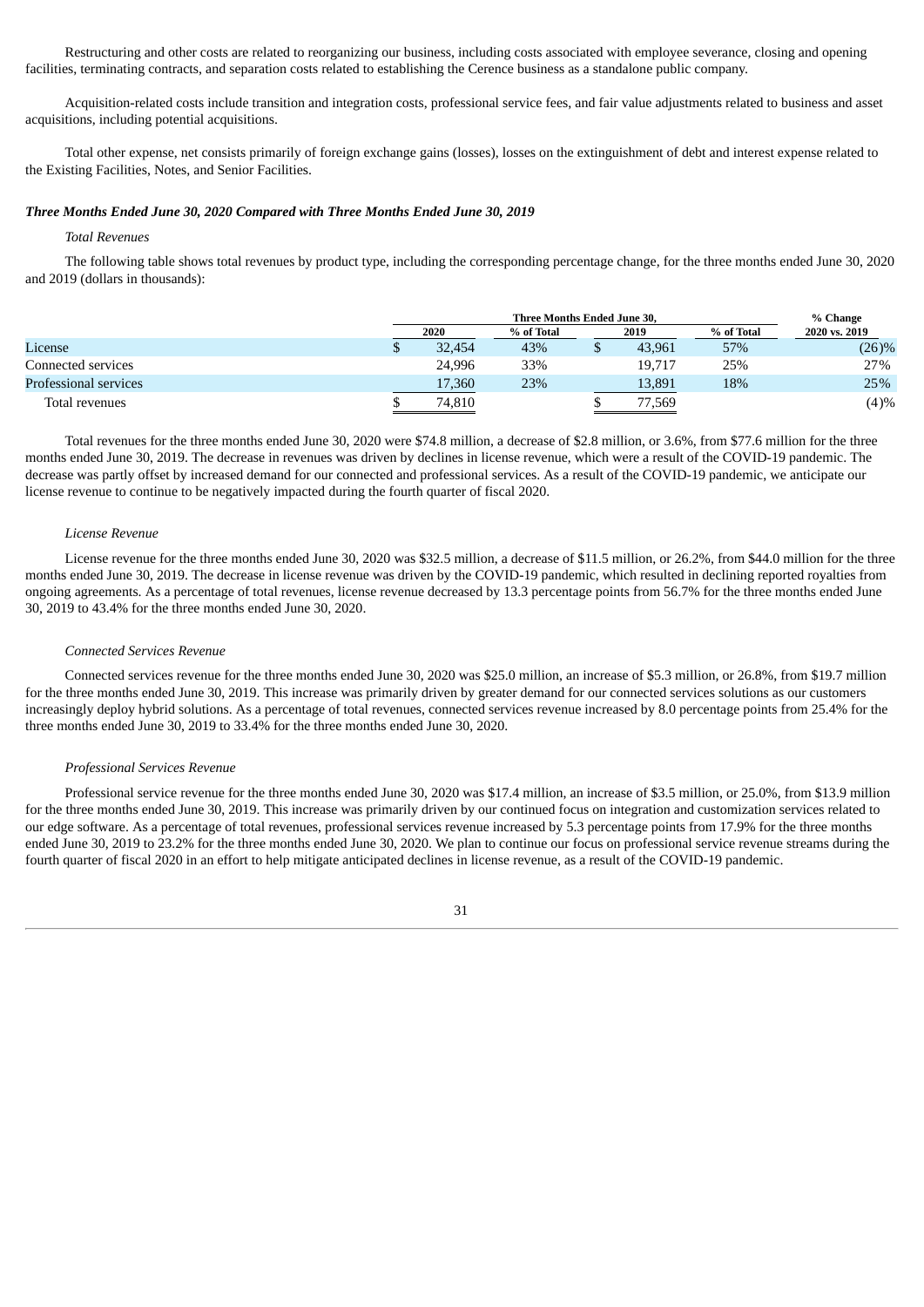#### *Nine Months Ended June 30, 2020 Compared with Nine Months Ended June 30, 2019*

#### *Total Revenues*

The following table shows total revenues by product type, including the corresponding percentage change, for the nine months ended June 30, 2020 and 2019 (dollars in thousands):

|                       |         | % Change   |         |            |               |
|-----------------------|---------|------------|---------|------------|---------------|
|                       | 2020    | % of Total | 2019    | % of Total | 2020 vs. 2019 |
| License               | 117,843 | 49%        | 127,287 | 58%        | (7)%          |
| Connected services    | 71,148  | 30%        | 55,830  | 25%        | 27%           |
| Professional services | 49.773  | 21%        | 37,240  | 17%        | 34%           |
| Total revenues        | 238,764 |            | 220,357 |            | 8%            |

Total revenues for the nine months ended June 30, 2020 were \$238.8 million, an increase of \$18.4 million, or 8.4%, from \$220.4 million for the nine months ended June 30, 2019. This growth was primarily driven by increased demand for our connected and professional services. The increase in revenues was partly offset by declines in license revenue, which were a result of the COVID-19 pandemic. We anticipate license revenue will continue to decline as a result of the COVID-19 pandemic during the fourth quarter of fiscal 2020.

#### *License Revenue*

License revenue for the nine months ended June 30, 2020 was \$117.8 million, a decrease of \$9.4 million, or 7.4%, from \$127.3 million for the nine months ended June 30, 2019. The decrease in license revenue was driven by the COVID-19 pandemic, which resulted in declining reported royalties from ongoing agreements. As a percentage of total revenues, license revenue decreased by 8.4 percentage points from 57.8% for the nine months ended June 30, 2019 to 49.4% for the nine months ended June 30, 2020.

#### *Connected Services Revenue*

Connected services revenue for the nine months ended June 30, 2020 was \$71.1 million, an increase of \$15.3 million, or 27.4%, from \$55.8 million for the nine months ended June 30, 2019. This increase was primarily driven by greater demand for our connected services solutions as our customers increasingly deploy hybrid solutions. As a percentage of total revenues, connected services revenue increased by 4.5 percentage points from 25.3% for the nine months ended June 30, 2019 to 29.8% for the nine months ended June 30, 2020.

#### *Professional Services Revenue*

Professional service revenue for the nine months ended June 30, 2020 was \$49.8 million, an increase of \$12.5 million, or 33.7%, from \$37.2 million for the nine months ended June 30, 2019. This increase was primarily driven by our continued focus on integration and customization services related to our edge software. As a percentage of total revenues, professional services revenue increased by 3.9 percentage points from 16.9% for the nine months ended June 30, 2019 to 20.8% for the nine months ended June 30, 2020. We plan to continue our focus on professional service revenue streams during the fourth quarter of fiscal 2020 in an effort to help mitigate anticipated declines in license revenue, as a result of the COVID-19 pandemic.

## *Three Months Ended June 30, 2020 Compared with Three Months Ended June 30, 2019*

#### *Total Cost of Revenues and Gross Profits*

The following table shows total cost of revenues by product type and the corresponding percentage change (dollars in thousands):

|                             | Three Months Ended June 30. | % Change |        |               |
|-----------------------------|-----------------------------|----------|--------|---------------|
|                             | 2020                        | 2019     |        | 2020 vs. 2019 |
| License                     | 820                         |          | 521    | 57%           |
| Connected services          | 7.191                       |          | 8,232  | (13)%         |
| Professional services       | 17,529                      |          | 12,943 | 35%           |
| Amortization of intangibles | 2,063                       |          | 1,979  | 4%            |
| Total cost of revenues      | 27,603                      |          | 23,675 | 17%           |

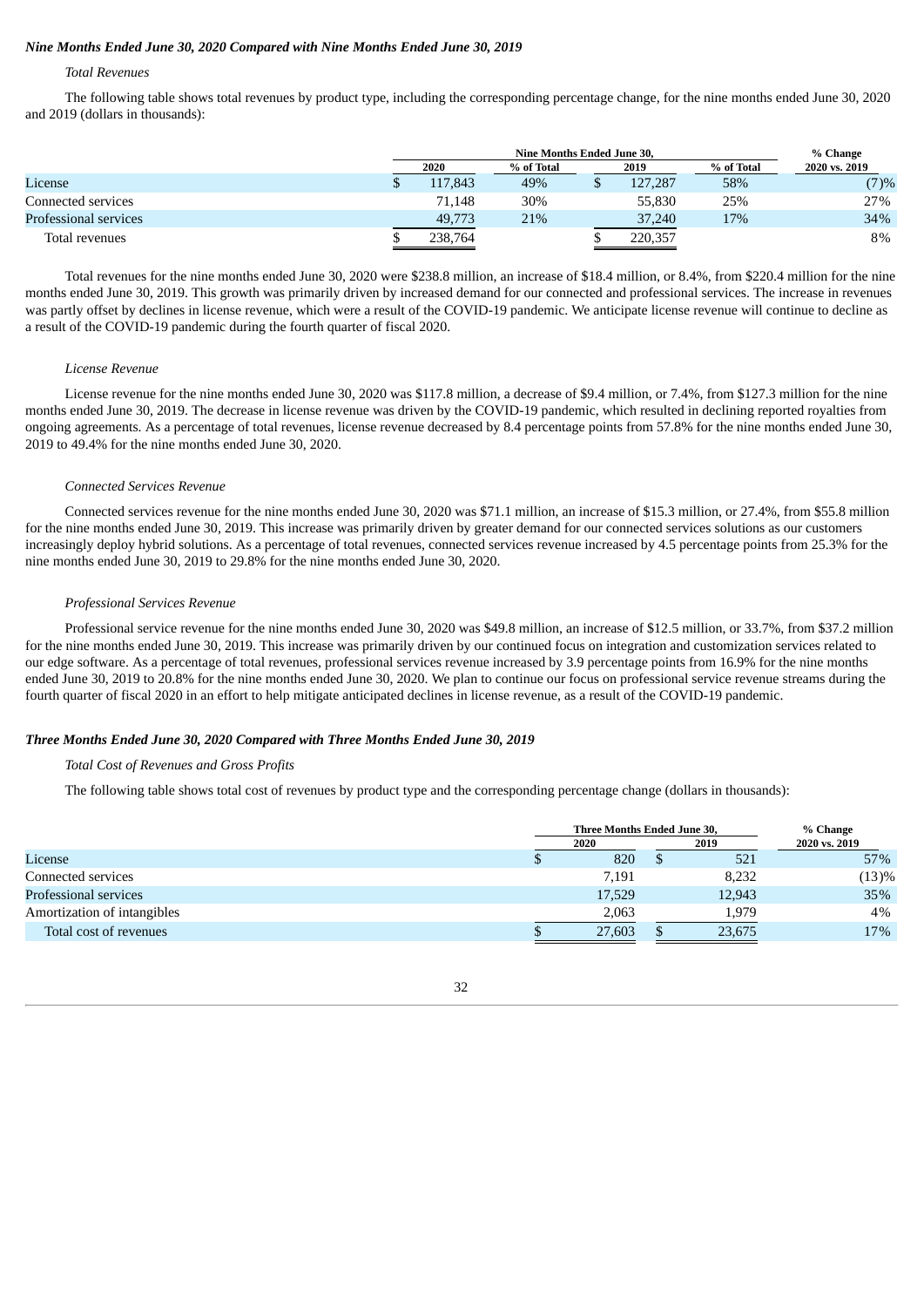The following table shows total gross profit by product type and the corresponding percentage change (dollars in thousands):

|                             |  | Three Months Ended June 30. | % Change |         |               |
|-----------------------------|--|-----------------------------|----------|---------|---------------|
|                             |  | 2020                        | 2019     |         | 2020 vs. 2019 |
| License                     |  | 31,634                      |          | 43,440  | (27)%         |
| Connected services          |  | 17,805                      |          | 11,485  | 55%           |
| Professional services       |  | (169)                       |          | 948     | 118%          |
| Amortization of intangibles |  | (2,063)                     |          | (1,979) | (4)%          |
| Total gross profit          |  | 47,207                      |          | 53,894  | (12)%         |

Total cost of revenues for the three months ended June 30, 2020 were \$27.6 million, an increase of \$3.9 million, or 16.6%, from \$23.7 million for the three months ended June 30, 2019. The increase in cost of revenues resulted primarily from our investments in professional services staff to meet customer program demands.

We experienced a decrease in total gross profit of \$6.7 million, or 12.4%, from \$53.9 million for the three months ended June 30, 2019 to \$47.2 million for the three months ended June 30, 2020, which was primarily driven by decreases in license revenue during the period.

## *Cost of License Revenue*

Cost of license revenue for the three months ended June 30, 2020 was \$0.8 million, an increase of \$0.3 million, or 57.4%, from \$0.5 million for the three months ended June 30, 2019. Cost of license revenues increased due to third-party royalty expenses associated with external technologies we leverage in our edge software components. As a percentage of total cost of revenues, cost of license revenue increased by 0.8 percentage points from 2.2% for the three months ended June 30, 2019 to 3.0% for the three months ended June 30, 2020.

License gross profit decreased by \$11.8 million, or 27.2%, for the three months ended June 30, 2020 when compared to the three months ended June 30, 2019, primarily due to declines in license revenue recognized during the period.

## *Cost of Connected Services Revenue*

Cost of connected services revenue for the three months ended June 30, 2020 was \$7.2 million, a decrease of \$1.0 million, or 12.6%, from \$8.2 million for the three months ended June 30, 2019. Cost of connected services revenue decreased primarily as a result of lower internal allocated labor costs. As a percentage of total cost of revenues, cost of connected service revenue decreased by 8.7 percentage points from 34.8% for the three months ended June 30, 2019 to 26.1% for the three months ended June 30, 2020.

Connected services gross profit increased \$6.3 million, or 55.0%, from \$11.5 million for the three months ended June 30, 2019 to \$17.8 million for the three months ended June 30, 2020, which was primarily due to connected services revenue growth on relatively fixed cloud infrastructure costs.

## *Cost of Professional Services Revenue*

Cost of professional services revenue for the three months ended June 30, 2020 was \$17.5 million, an increase of \$4.6 million, or 35.4%, from \$12.9 million for the three months ended June 30, 2019. Cost of professional services revenue increased primarily due to investments in professional services staff to meet customer program demands. Investments included increases in stock-based compensation expenses of \$1.5 million and internal allocated labor costs of \$2.0 million. As a percentage of total cost of revenues, cost of professional services revenue increased by 8.8 percentage points from 54.7% for the three months ended June 30, 2019 to 63.5% for the three months ended June 30, 2020.

Professional services gross profit decreased \$1.1 million, or 117.8%, from \$0.9 million for the three months ended June 30, 2019 to negative \$0.2 million for the three months ended June 30, 2020, which was due to investments in professional service staff.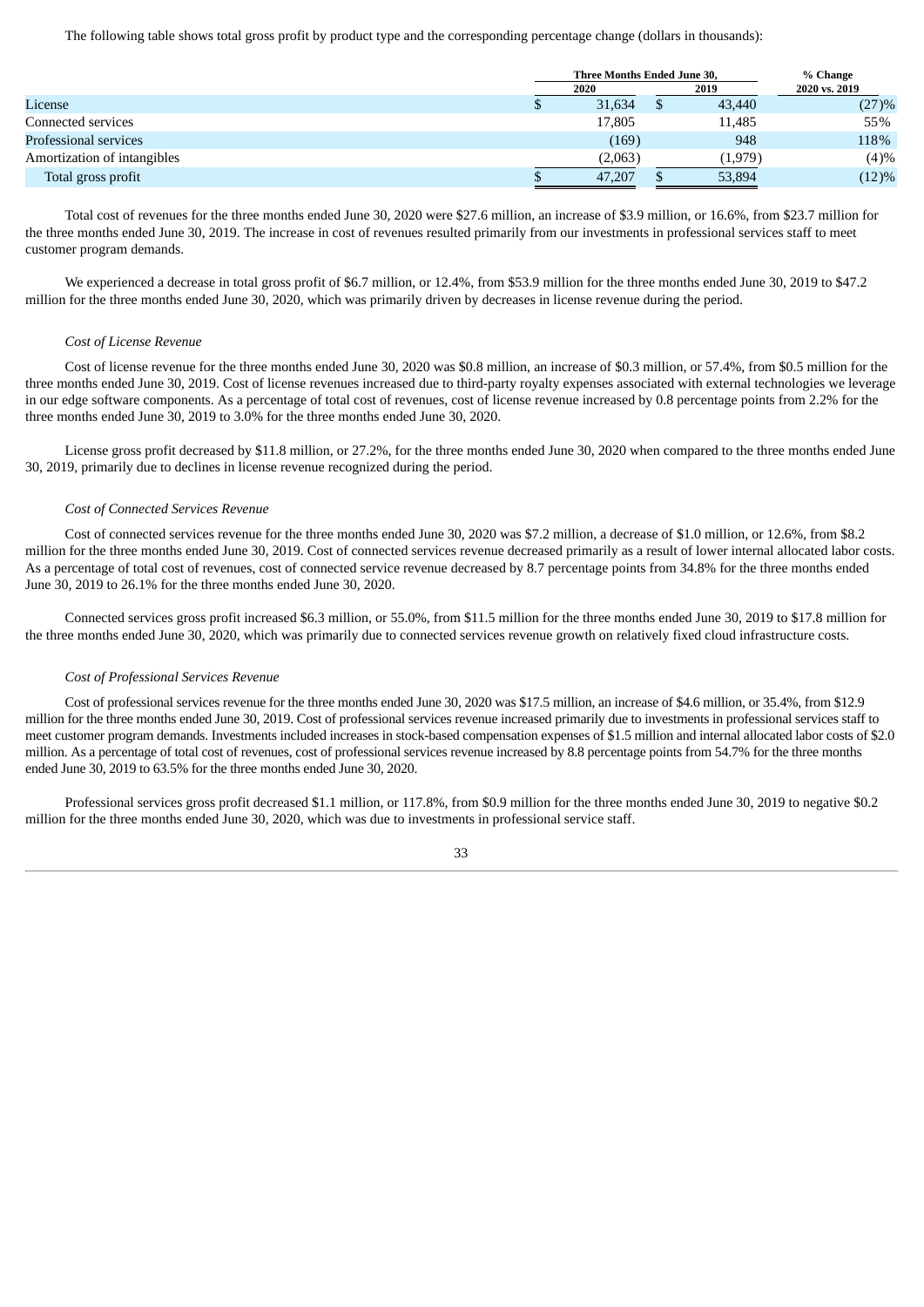## *Nine Months Ended June 30, 2020 Compared with Nine Months Ended June 30, 2019*

*Total Cost of Revenues and Gross Profits*

The following table shows total cost of revenues by product type and the corresponding percentage change (dollars in thousands):

|                             | Nine Months Ended June 30, |  |        |               |  |
|-----------------------------|----------------------------|--|--------|---------------|--|
|                             | 2020                       |  | 2019   | 2020 vs. 2019 |  |
| License                     | 2,344                      |  | 1,428  | 64%           |  |
| Connected services          | 24,742                     |  | 28,591 | (13)%         |  |
| Professional services       | 48,773                     |  | 36,132 | 35%           |  |
| Amortization of intangibles | 6,408                      |  | 6,175  | 4%            |  |
| Total cost of revenues      | 82,267                     |  | 72,326 | 14%           |  |

The following table shows total gross profit by product type and the corresponding percentage change (dollars in thousands):

|                             |  | Nine Months Ended June 30. |    | % Change |               |
|-----------------------------|--|----------------------------|----|----------|---------------|
|                             |  | 2020                       |    | 2019     | 2020 vs. 2019 |
| License                     |  | 115,499                    | \$ | 125,859  | $(8)\%$       |
| Connected services          |  | 46,406                     |    | 27,239   | 70%           |
| Professional services       |  | 1,000                      |    | 1,108    | $(10)\%$      |
| Amortization of intangibles |  | (6, 408)                   |    | (6, 175) | (4)%          |
| Total gross profit          |  | 156,497                    |    | 148,031  | 6%            |

Total cost of revenues for the nine months ended June 30, 2020 were \$82.3 million, an increase of \$9.9 million, or 13.7%, from \$72.3 million for the nine months ended June 30, 2019. The increase in cost of revenues resulted primarily from our investments in professional services staff to meet customer program demands.

We experienced an increase in total gross profit of \$8.5 million, or 5.7%, from \$148.0 million for the nine months ended June 30, 2019 to \$156.5 million for the nine months ended June 30, 2020, which was primarily driven by increased demand for our connected services solutions.

## *Cost of License Revenue*

Cost of license revenue for the nine months ended June 30, 2020 was \$2.3 million, an increase of \$0.9 million, or 64.1%, from \$1.4 million for the nine months ended June 30, 2019. Cost of license revenue increased due to third-party royalty expenses associated with external technologies we leverage in our edge software components. As a percentage of total cost of revenues, cost of license revenue increased by 0.9 percentage points from 2.0% for the nine months ended June 30, 2019 to 2.8% for the nine months ended June 30, 2020.

License gross profit decreased by \$10.4 million, or 8.2%, for the nine months ended June 30, 2020 primarily due to declines in license revenue recognized during the period.

#### *Cost of Connected Services Revenue*

Cost of connected services revenue for the nine months ended June 30, 2020 was \$24.7 million, a decrease of \$3.8 million, or 13.5%, from \$28.6 million for the nine months ended June 30, 2019. Cost of connected services revenue decreased primarily as a result of lower internal allocated labor costs. As a percentage of total cost of revenues, cost of connected service revenue decreased by 9.5 percentage points from 39.5% for the nine months ended June 30, 2019 to 30.1% for the nine months ended June 30, 2020.

Connected services gross profit increased \$19.2 million, or 70.4%, from \$27.2 million for the nine months ended June 30, 2019 to \$46.4 million for the nine months ended June 30, 2020, which was primarily due to connected services revenue growth on relatively fixed cloud infrastructure costs.

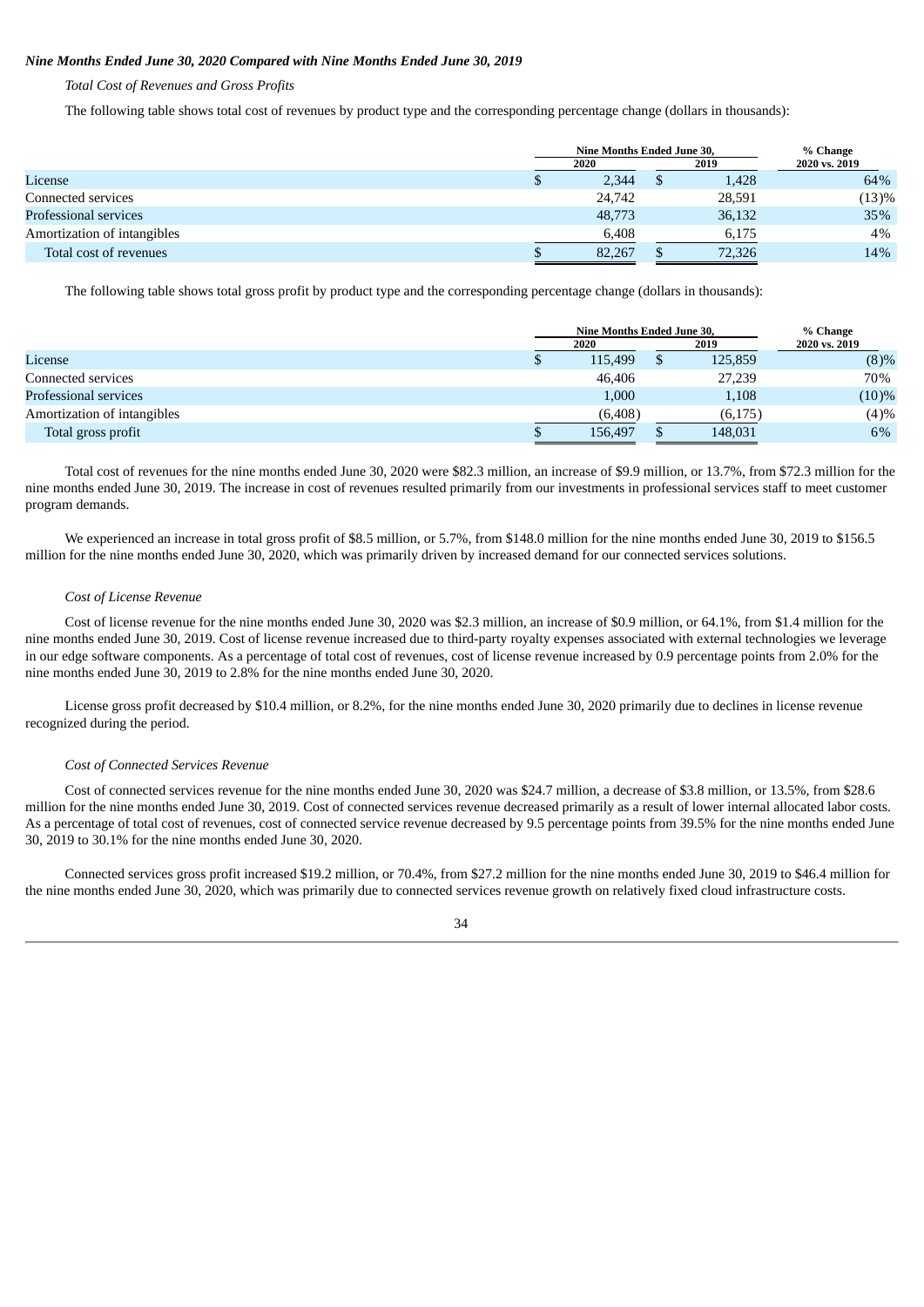## *Cost of Professional Services Revenue*

Cost of professional services revenue for the nine months ended June 30, 2020 was \$48.8 million, an increase of \$12.6 million, or 35.0%, from \$36.1 million for the nine months ended June 30, 2019. Cost of professional services revenue increased primarily due to investments in professional services staff to meet customer program demands. Investments included increases in stock-based compensation expenses of \$2.3 million, compensation-related expenses of \$3.5 million, and internal allocated labor costs of \$3.9 million. As a percentage of total cost of revenues, cost of professional services revenue increased by 9.3 percentage points from 50.0% for the nine months ended June 30, 2019 to 59.3% for the nine months ended June 30, 2020.

Professional services gross profit decreased \$0.1 million, or 9.7%, from \$1.1 million for the nine months ended June 30, 2019 to \$1.0 million for the nine months ended June 30, 2020, which was primarily due to investments in professional service staff.

## *Operating Expenses*

The tables below show each component of operating expense. Total other income (expense), net and provision for income taxes are non-operating expenses and presented in a similar format (dollars in thousands).

#### *R&D Expenses*

|                          | Three Months Ended June 30. |  | % Change                    |               |
|--------------------------|-----------------------------|--|-----------------------------|---------------|
|                          | 2020                        |  | 2019                        | 2020 vs. 2019 |
| Research and development | 22.041                      |  | $\sim$ $=$ $\sim$<br>$\sim$ | (4)%          |

#### *Three Months Ended June 30, 2020 Compared with Three Months Ended June 30, 2019*

Historically, R&D expenses are our largest operating expense as we continue to build on our existing software platforms and develop new technologies. R&D expenses for the three months ended June 30, 2020 were \$22.0 million, a decrease of \$0.9 million, or 4.1%, from \$23.0 million for the three months ended June 30, 2019. In response to the COVID-19 pandemic, we shifted a portion of our R&D workforce to support our professional service teams, which led to a decline in R&D expenses as a result of internal labor cost allocations, during the three months ended June 30, 2020. As a percentage of total operating expenses, R&D expenses decreased by 2.9 percentage points from 45.4% for the three months ended June 30, 2019 to 42.5% for the three months ended June 30, 2020. As a result of our response to the COVID-19 pandemic, we anticipate R&D expenses will continue to decline during the fourth quarter of fiscal 2020.

|                          | Nine Months Ended June 30. |        | % Change      |
|--------------------------|----------------------------|--------|---------------|
|                          | 2020                       | 2019   | 2020 vs. 2019 |
| Research and development | 66,898                     | 59,344 | (4)%          |

#### *Nine Months Ended June 30, 2020 Compared with Nine Months Ended June 30, 2019*

R&D expenses for the nine months ended June 30, 2020 were \$66.9 million, a decrease of \$2.4 million, or 3.5%, from \$69.3 million for the nine months ended June 30, 2019. In response to the COVID-19 pandemic, we shifted a portion of our R&D workforce to support our professional service teams, which led to a decline in R&D expenses as a result of internal labor cost allocations, during the nine months ended June 30, 2020. As a percentage of total operating expenses, R&D expenses decreased by 4.7 percentage points from 48.9% for the nine months ended June 30, 2019 to 44.2% for the nine months ended June 30, 2020. As a result of our response to the COVID-19 pandemic, we anticipate R&D expenses will continue to decline during the fourth quarter of fiscal 2020.

#### *Sales & Marketing Expenses*

|  | Three Months Ended June 30, |       | % Change      |
|--|-----------------------------|-------|---------------|
|  | 2020                        | 2019  | 2020 vs. 2019 |
|  | 9,180                       | 8,232 | 12%           |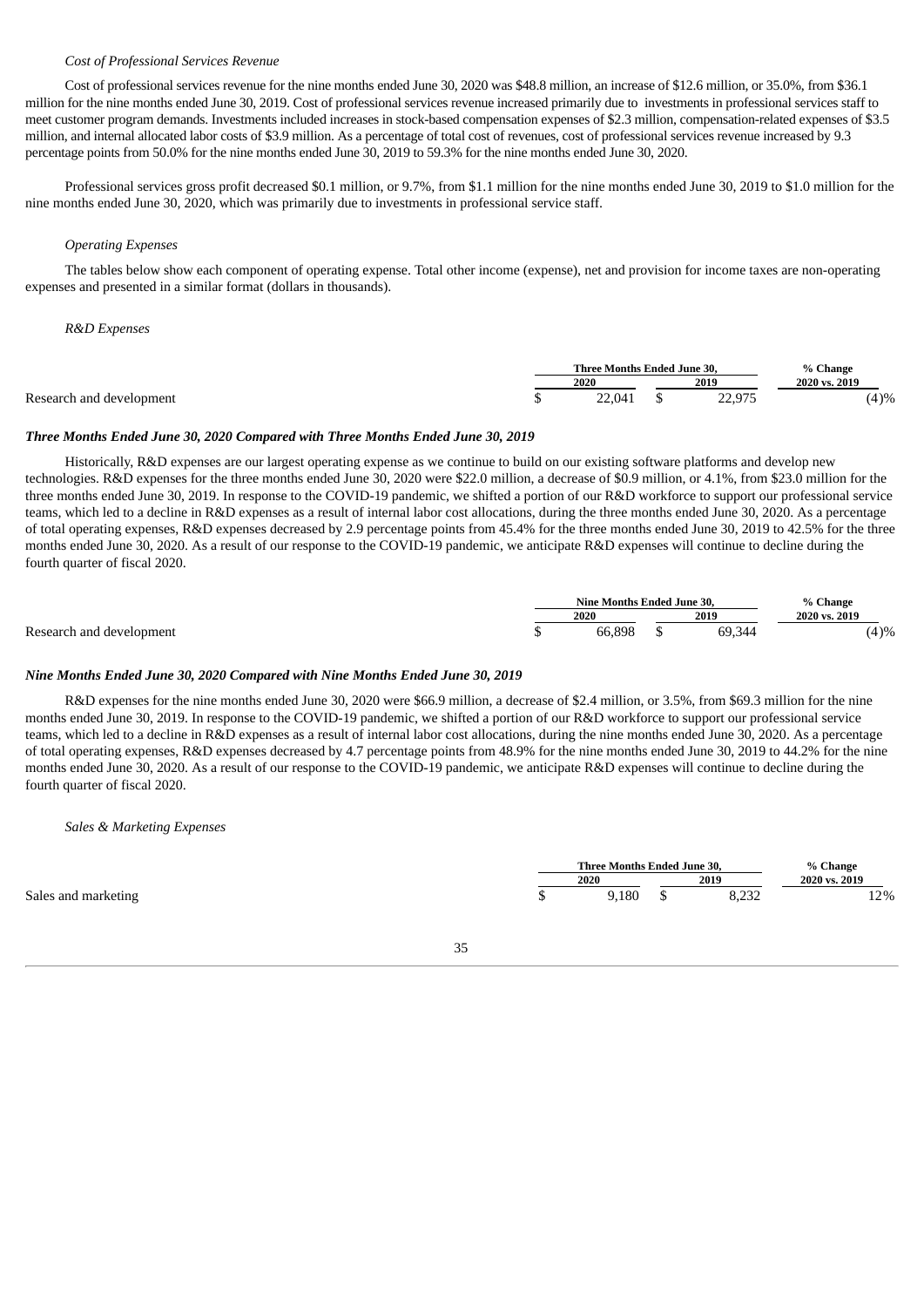## *Three Months Ended June 30, 2020 Compared with Three Months Ended June 30, 2019*

Sales and marketing expenses for the three months ended June 30, 2020 were \$9.2 million, an increase of \$0.9 million, or 11.5%, from \$8.2 million for the three months ended June 30, 2019. The increase in sales and marketing expenses was primarily attributed to stock-based compensation expenses, which increased \$1.9 million. The increase was partly offset by compensation expenses, which decreased \$0.5 million, and travel-related expenses, which decreased \$0.5 million. As a percentage of total operating expenses, sales and marketing expenses increased by 1.4 percentage points from 16.3% for the three months ended June 30, 2019 to 17.7% for the three months ended June 30, 2020.

|                     | Nine Months Ended June 30. |                          | % Change      |
|---------------------|----------------------------|--------------------------|---------------|
|                     | 2020                       | 2019                     | 2020 vs. 2019 |
| Sales and marketing | 24,829<br>- -              | $4-$<br><u>__</u><br>4/0 | $(10)\%$      |

## *Nine Months Ended June 30, 2020 Compared with Nine Months Ended June 30, 2019*

Sales and marketing expenses for the nine months ended June 30, 2020 were \$24.8 million, a decrease of \$2.6 million, or 9.6%, from \$27.5 million for the nine months ended June 30, 2019. Sales and marketing expenses decreased primarily as a result of lower compensation related expenses, including \$1.2 million attributed to salary-related expenses and \$2.3 million related to commission expenses, and travel-related expenses, which decreased \$0.7 million. The decrease was partly offset by stock-based compensation expenses, which increased \$2.2 million. As a percentage of total operating expenses, sales and marketing expenses decreased by 3.0 percentage points from 19.4% for the nine months ended June 30, 2019 to 16.4% for the nine months ended June 30, 2020.

*General & Administrative Expenses*

|  | Three Months Ended June 30. |                  | % Change      |
|--|-----------------------------|------------------|---------------|
|  | 2020                        | 2019             | 2020 vs. 2019 |
|  | 4.261                       | $\sim$<br>، ت∠,∪ | 129%          |

#### *Three Months Ended June 30, 2020 Compared with Three Months Ended June 30, 2019*

General and administrative expenses for the three months ended June 30, 2020 were \$14.3 million, an increase of \$8.0 million, or 128.7%, from \$6.2 million for the three months ended June 30, 2019. The increase in general and administrative expenses was primarily attributable to compensation expenses, which increased \$1.8 million, stock-based compensation expense, which increased \$5.5 million, and professional services, which increased \$1.2 million. As a percentage of total operating expenses, general and administrative expenses increased by 15.2 percentage points from 12.3% for the three months ended June 30, 2019 to 27.5% for the three months ended June 30, 2020.

|                            | Nine Months Ended June 30. |      |  |      | % Change      |
|----------------------------|----------------------------|------|--|------|---------------|
|                            |                            | 2020 |  | 2019 | 2020 vs. 2019 |
| General and administrative | ш                          | .456 |  | ,647 | 107%          |

#### *Nine Months Ended June 30, 2020 Compared with Nine Months Ended June 30, 2019*

General and administrative expenses for the nine months ended June 30, 2020 were \$36.5 million, an increase of \$18.8 million, or 106.6% from \$17.6 million for the nine months ended June 30, 2019. The increase in general and administrative expenses was primarily attributable to compensation expenses, which increased \$6.5 million, stock-based compensation expense, which increased \$8.4 million, and professional services, which increased \$3.9 million. As a percentage of total operating expenses, general and administrative expenses increased by 11.7 percentage points from 12.4% for the nine months ended June 30, 2019 to 24.1% for the nine months ended June 30, 2020.

*Amortization of Intangible Assets*

|                    | Three Months Ended June 30, | % Change |               |
|--------------------|-----------------------------|----------|---------------|
|                    | 2020                        | 2019     | 2020 vs. 2019 |
| Cost of revenues   | 2,063                       | 1,979    | 4%            |
| Operating expense  | 3,120                       | 3,132    | $(0)\%$       |
| Total amortization | 5,183                       | 5,111    | $1\%$         |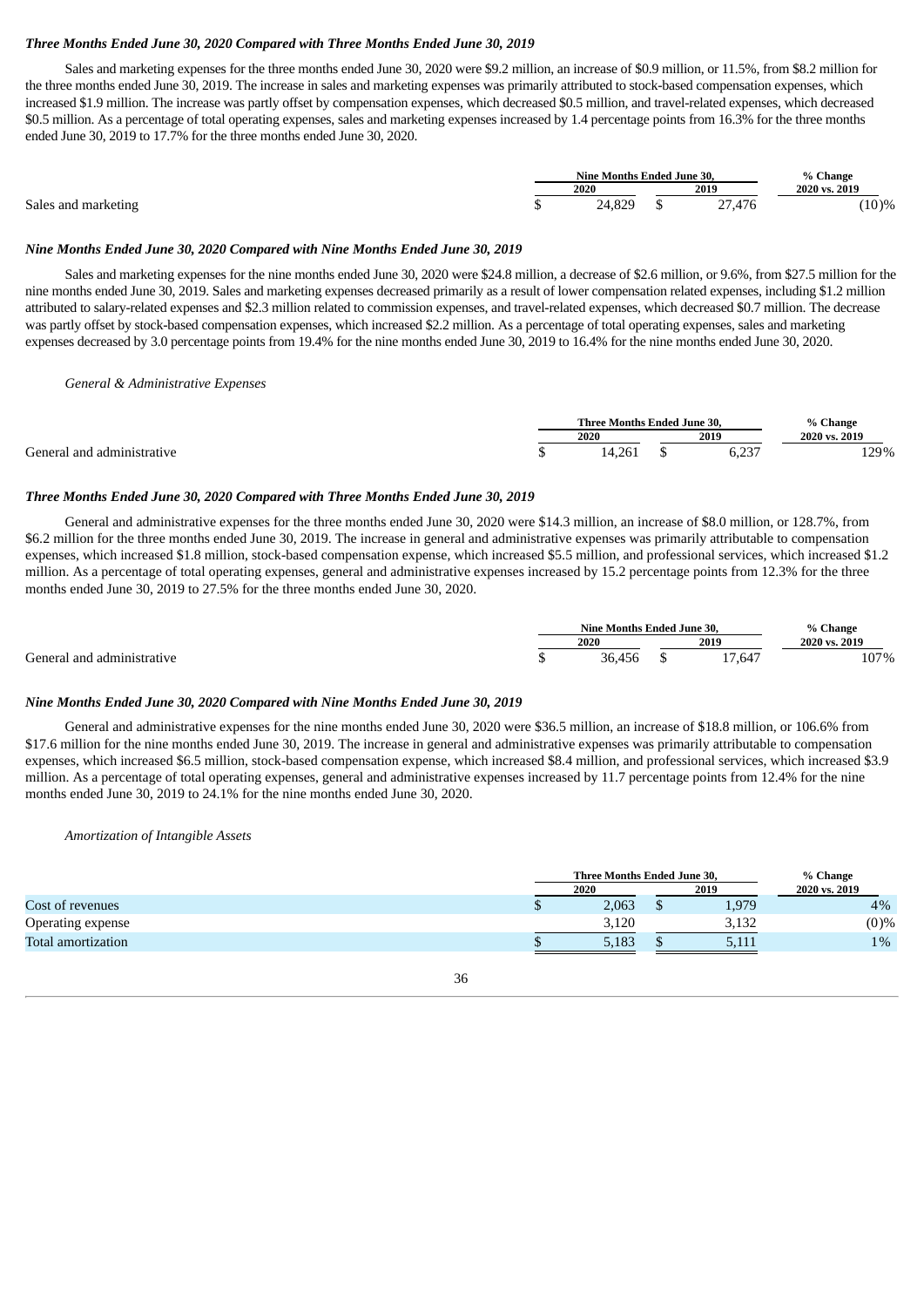## *Three Months Ended June 30, 2020 Compared with Three Months Ended June 30, 2019*

Intangible asset amortization for the three months ended June 30, 2020 was \$5.2 million, an increase of \$0.1 million, or 1.4%, from \$5.1 million for the three months ended June 30, 2019. Amortization expense for acquired technology and patents is included in the cost of revenues in the accompanying consolidated and combined statements of operations. Amortization expense for customer relationships is included in operating expenses in the accompanying consolidated and combined statements of operations. The increase primarily relates to the composition of intangible assets allocated to the Cerence business prior to the Spin-Off.

As a percentage of total cost of revenues, intangible asset amortization within cost of revenues decreased by 0.9 percentage points from 8.4% for the three months ended June 30, 2019 to 7.5% for the three months ended June 30, 2020. As a percentage of total operating expenses, intangible asset amortization expenses within operating expenses decreased by 0.2 percentage points from 6.2% for the three months ended June 30, 2019 as compared to 6.0% for the three months ended June 30, 2020.

|                    |  | Nine Months Ended June 30. | % Change |        |               |
|--------------------|--|----------------------------|----------|--------|---------------|
|                    |  | 2020                       |          | 2019   | 2020 vs. 2019 |
| Cost of revenues   |  | 6,408                      |          | 6,175  | 4%            |
| Operating expense  |  | 9,376                      |          | 9,396  | $(0)\%$       |
| Total amortization |  | 15,784                     |          | 15,571 | $1\%$         |

#### *Nine Months Ended June 30, 2020 Compared with Nine Months Ended June 30, 2019*

Intangible asset amortization for the nine months ended June 30, 2020 was \$15.8 million, an increase of \$0.2 million, or 1.4%, from \$15.6 million for the nine months ended June 30, 2019. The increase primarily relates to the composition of intangible assets allocated to the Cerence business prior to the Spin-Off.

As a percentage of total cost of revenues, intangible asset amortization within cost of revenues decreased by 0.7 percentage points from 8.5% for the nine months ended June 30, 2019 to 7.8% for the nine months ended June 30, 2020. As a percentage of total operating expenses, intangible asset amortization expenses within operating expenses decreased by 0.4 percentage points from 6.6% for the nine months ended June 30, 2019 to 6.2% for the nine months ended June 30, 2020.

#### *Restructuring and Other Costs, Net*

|                                    | Three Months Ended June 30. |  | % Change |               |
|------------------------------------|-----------------------------|--|----------|---------------|
|                                    | 2020                        |  | 2019     | 2020 vs. 2019 |
| Restructuring and other costs, net | 3.301                       |  | 9,691    | (66)%         |

#### *Three Months Ended June 30, 2020 Compared with Three Months Ended June 30, 2019*

Restructuring and other costs, net for the three months ended June 30, 2020 were \$3.3 million, a decrease of \$6.4 million, or 65.9%, from \$9.7 million for the three months ended June 30, 2019. The decrease in restructuring and other costs, net was primarily attributed to the winding down of costs to establish the Cerence business as a standalone public company during the three months ended June 30, 2020. The decrease was partly offset by severance charges related to our cost efficiency program implemented in response to the COVID-19 pandemic. As a percentage of total operating expenses, restructuring and other costs, net decreased by 12.8 percentage points from 19.1% for the three months ended June 30, 2019 to 6.4% for the three months ended June 30, 2020.

| Restructuring and other costs, net | Nine Months Ended June 30. |       | % Change      |  |  |
|------------------------------------|----------------------------|-------|---------------|--|--|
|                                    | 2020                       | 2019  | 2020 vs. 2019 |  |  |
|                                    | 705<br><u>n</u>            | 17.14 | $(20)\%$      |  |  |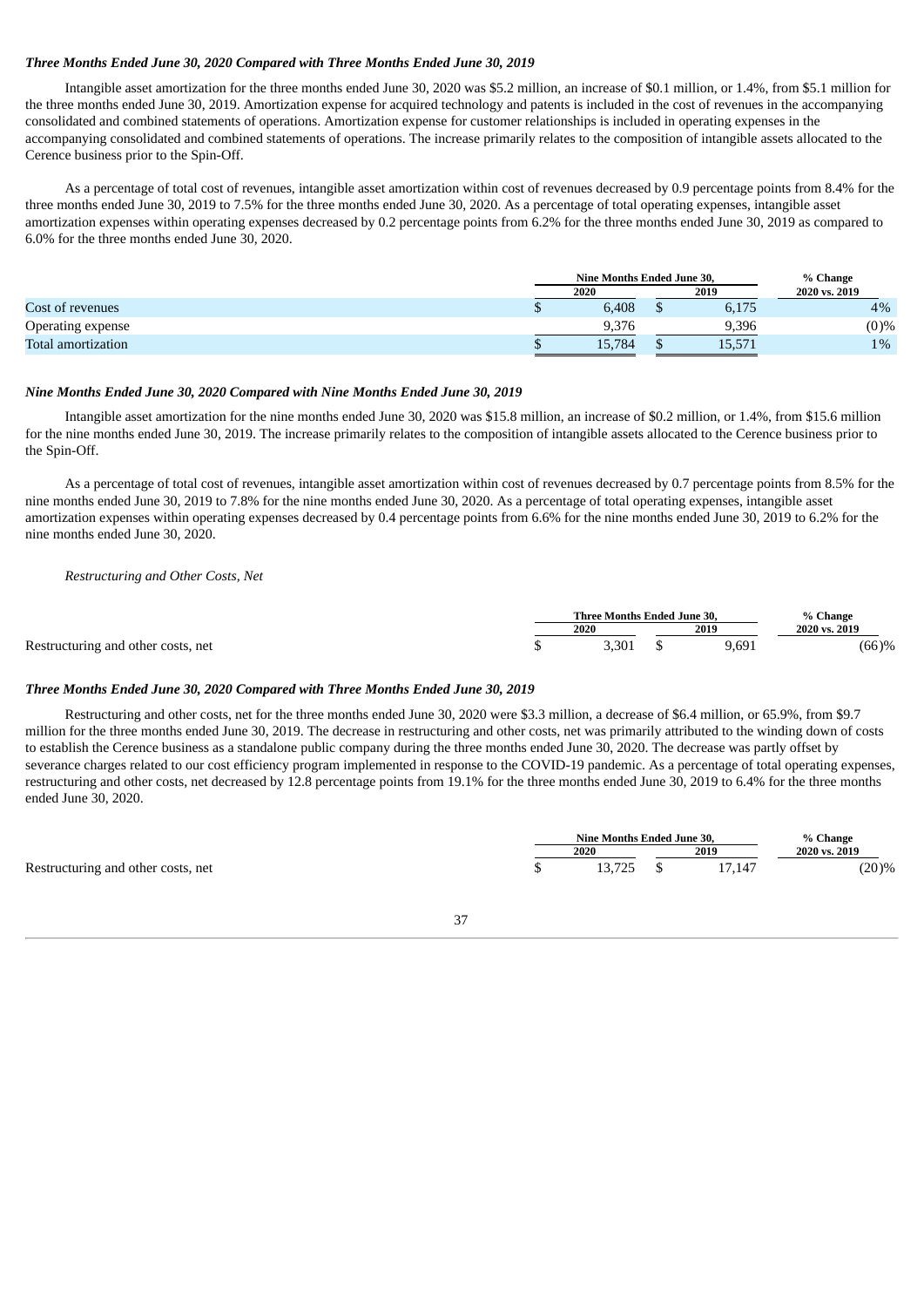## *Nine Months Ended June 30, 2020 Compared with Nine Months Ended June 30, 2019*

Restructuring and other costs, net for the nine months ended June 30, 2020 were \$13.7 million, a decrease of \$3.4 million, or 20.0%, from \$17.1 million for the nine months ended June 30, 2019. The decrease in restructuring and other costs, net was primarily attributed to the winding down of costs to establish the Cerence business as a standalone public company during the nine months ended June 30, 2020. The decrease was partly offset by severance charges related to our cost efficiency program implemented in response to the COVID-19 pandemic. As a percentage of total operating expenses, restructuring and other costs, net increased by 3.0 percentage points from 12.1% for the nine months ended June 30, 2019 to 9.1% for the nine months ended June 30, 2020.

#### *Acquisition-related Costs*

|                           |      | Three Months Ended June 30. |      | % Change      |
|---------------------------|------|-----------------------------|------|---------------|
|                           | 2020 |                             | 2019 | 2020 vs. 2019 |
| Acquisition-related costs |      |                             | 366  | 100)%         |

#### *Three Months Ended June 30, 2020 Compared with Three Months Ended June 30, 2019*

There were no acquisition-related costs for the three months ended June 30, 2020, a decrease of \$0.4 million, from \$0.4 million for the three months ended June 30, 2019. Acquisition costs in the prior period related to integration, legal, and other professional fees incurred resulting from the acquisition of Voicebox on April 2, 2018. We did not have any acquisition activities in the three months ended June 30, 2020. As a percentage of total operating expenses, acquisition-related costs decreased by 0.7 percentage points from 0.7% for the three months ended June 30, 2019 to 0.0% for the three months ended June 30, 2020.

|                           |  | Nine Months Ended June 30. |      |     | Change           |
|---------------------------|--|----------------------------|------|-----|------------------|
|                           |  | 2020                       | 2019 |     | 2019<br>2020 vs. |
| Acquisition-related costs |  |                            |      | 783 | 100)%            |

#### *Nine Months Ended June 30, 2020 Compared with Nine Months Ended June 30, 2019*

There were no acquisition-related costs for the nine months ended June 30, 2020, a decrease of \$0.8 million, from \$0.8 million for the nine months ended June 30, 2019. Acquisition costs in the prior period related to integration, legal, and other professional fees incurred resulting from the acquisition of Voicebox on April 2, 2018. We did not have any acquisition activities in the nine months ended June 30, 2020. As a percentage of total operating expenses, acquisition-related costs decreased by 0.6 percentage points from 0.6% for the nine months ended June 30, 2019 to 0.0% for the nine months ended June 30, 2020.

#### *Total Other Expense, Net*

|                             |  | Three Months Ended June 30, |                          | % Change      |
|-----------------------------|--|-----------------------------|--------------------------|---------------|
|                             |  | 2020                        | 2019                     | 2020 vs. 2019 |
| Interest income             |  | 38                          |                          | 100%          |
| Interest expense            |  | (5,546)                     | $\overline{\phantom{0}}$ | (100)%        |
| Other income (expense), net |  | (20, 446)                   | (150)                    | 13531%        |
| Total other expense, net    |  | (25,954)                    | (150)                    | 17203%        |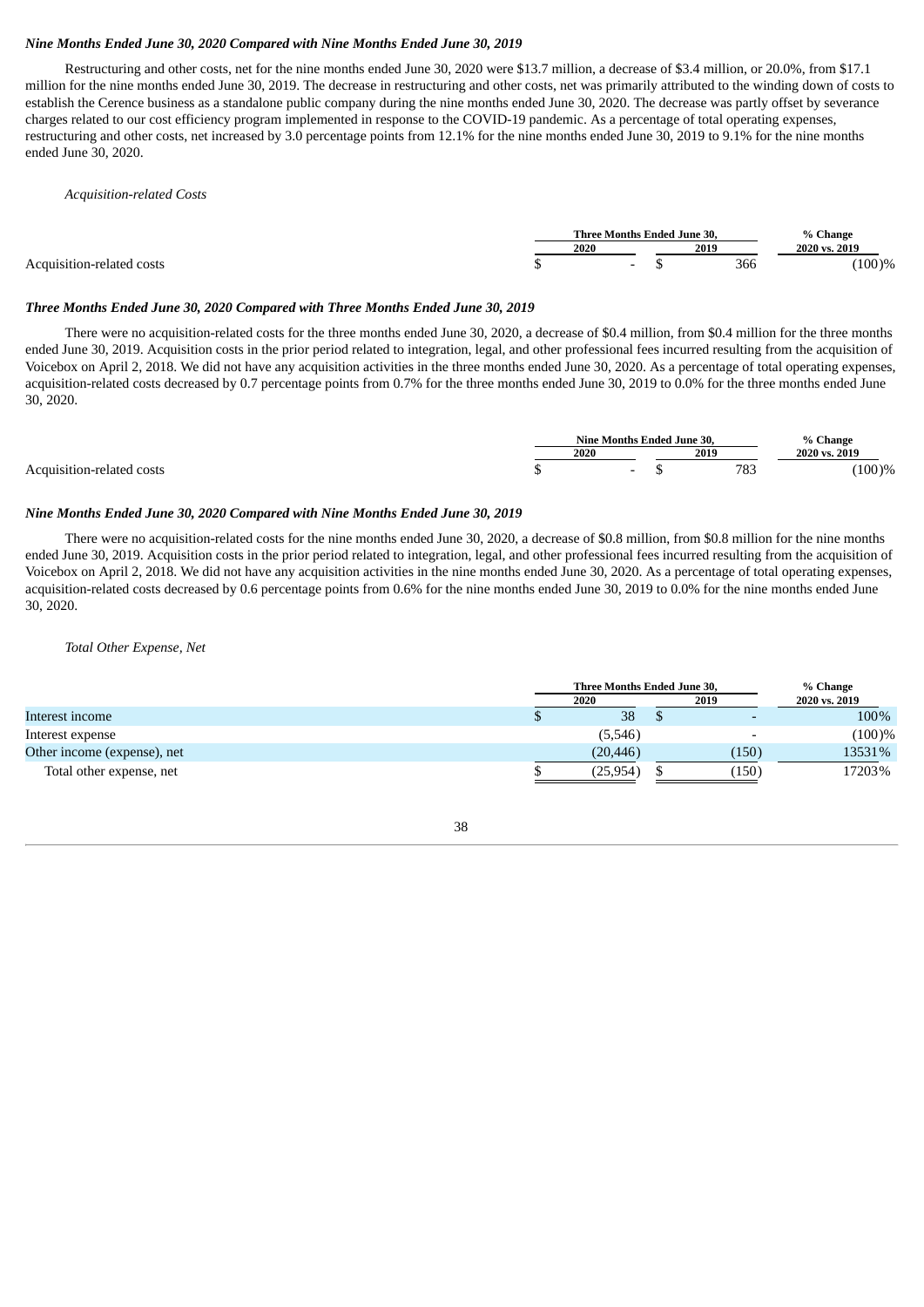## *Three Months Ended June 30, 2020 Compared with Three Months Ended June 30, 2019*

Total other expense, net for the three months ended June 30, 2020 was expense of \$26.0 million, an increase of \$25.8 million from \$0.2 million of income for the three months ended June 30, 2019. The increase from the prior year was primarily attributed to \$19.3 million loss on the extinguishment of debt related to our Existing Facilities. In addition, we incurred interest expenses related to our outstanding borrowing obligations during the three months ended June 30, 2020. For further information, see "Liquidity and Capital Resources" below.

|                             |  | Nine Months Ended June 30. | % Change |               |
|-----------------------------|--|----------------------------|----------|---------------|
|                             |  | 2020                       | 2019     | 2020 vs. 2019 |
| Interest income             |  | 563                        |          | 100%          |
| Interest expense            |  | (19, 043)                  |          | $(100)\%$     |
| Other income (expense), net |  | (20, 366)                  | 100      | $(20466)\%$   |
| Total other expense, net    |  | (38, 846)                  | 100      | (38946)%      |

#### *Nine Months Ended June 30, 2020 Compared with Nine Months Ended June 30, 2019*

Total other expense, net for the nine months ended June 30, 2020 was expense of \$38.8 million, an increase of \$38.9 million from \$0.1 million of income for the nine months ended June 30, 2019. The increase from the prior year was primarily attributed to a \$19.3 million loss on the extinguishment of debt related to our Existing Facilities. In addition, we incurred interest expenses related to our outstanding borrowing obligations during the nine months ended June 30, 2020.

*(Benefit from) provision for Income Taxes*

|                                           |  | Three Months Ended June 30. |  | % Change |               |
|-------------------------------------------|--|-----------------------------|--|----------|---------------|
|                                           |  | 2020                        |  | 2019     | 2020 vs. 2019 |
| (Benefit from) provision for income taxes |  | (2.469)                     |  |          | (284)%        |
| Effective income tax rate%                |  | 8.1%                        |  | 43.1%    |               |

#### *Three Months Ended June 30, 2020 Compared with Three Months Ended June 30, 2019*

Our effective income tax rate for the three months ended June 30, 2020 was 8.1%, compared to 43.1% for the three months ended June 30, 2019. Consequently, our benefit from income taxes for the three months ended June 30, 2020 was \$2.5 million, a net change of \$3.8 million from a provision for income taxes of \$1.3 million for the three months ended June 30, 2019. The effective tax rate for the three months ended June 30, 2020 differed from the U.S. federal statutory rate of 21.0%, primarily due to our composition of jurisdictional earnings and U.S. inclusions of foreign taxable income as a result of 2017 tax law changes. The effective tax rate for the three months ended June 30, 2019 differed from the U.S. federal statutory rate of 21.0% primarily due to our earnings in foreign jurisdictions.

|                                           |  | Nine Months Ended June 30. |  | % Change |               |
|-------------------------------------------|--|----------------------------|--|----------|---------------|
|                                           |  | 2020                       |  | 2019     | 2020 vs. 2019 |
| (Benefit from) provision for income taxes |  | (6.185)                    |  | 1,859    | (433)%        |
| Effective income tax rate%                |  | 18.4%                      |  | 29.3%    |               |

#### *Nine Months Ended June 30, 2020 Compared with Nine Months Ended June 30, 2019*

Our effective income tax rate for the nine months ended June 30, 2020 was 18.4%, compared to 29.3% for the nine months ended June 30, 2019. Consequently, our benefit from income taxes for the nine months ended June 30, 2020 was \$6.2 million, a net change of \$8.0 million, or 432.7%, from a provision for income taxes of \$1.9 million for the nine months ended June 30, 2019. The effective tax rate for the nine months ended June 30, 2020 differed from the U.S. federal statutory rate of 21.0%, primarily due to our composition of jurisdictional earnings, U.S. inclusions of foreign taxable income as a result of 2017 tax law changes, and an income tax benefit of approximately \$5.0 million related to an increase in tax rates in the Netherlands enacted in the first quarter. The effective tax rate for the nine months ended June 30, 2019 differed from the U.S. federal statutory rate of 21.0% primarily due to our earnings in foreign jurisdictions.

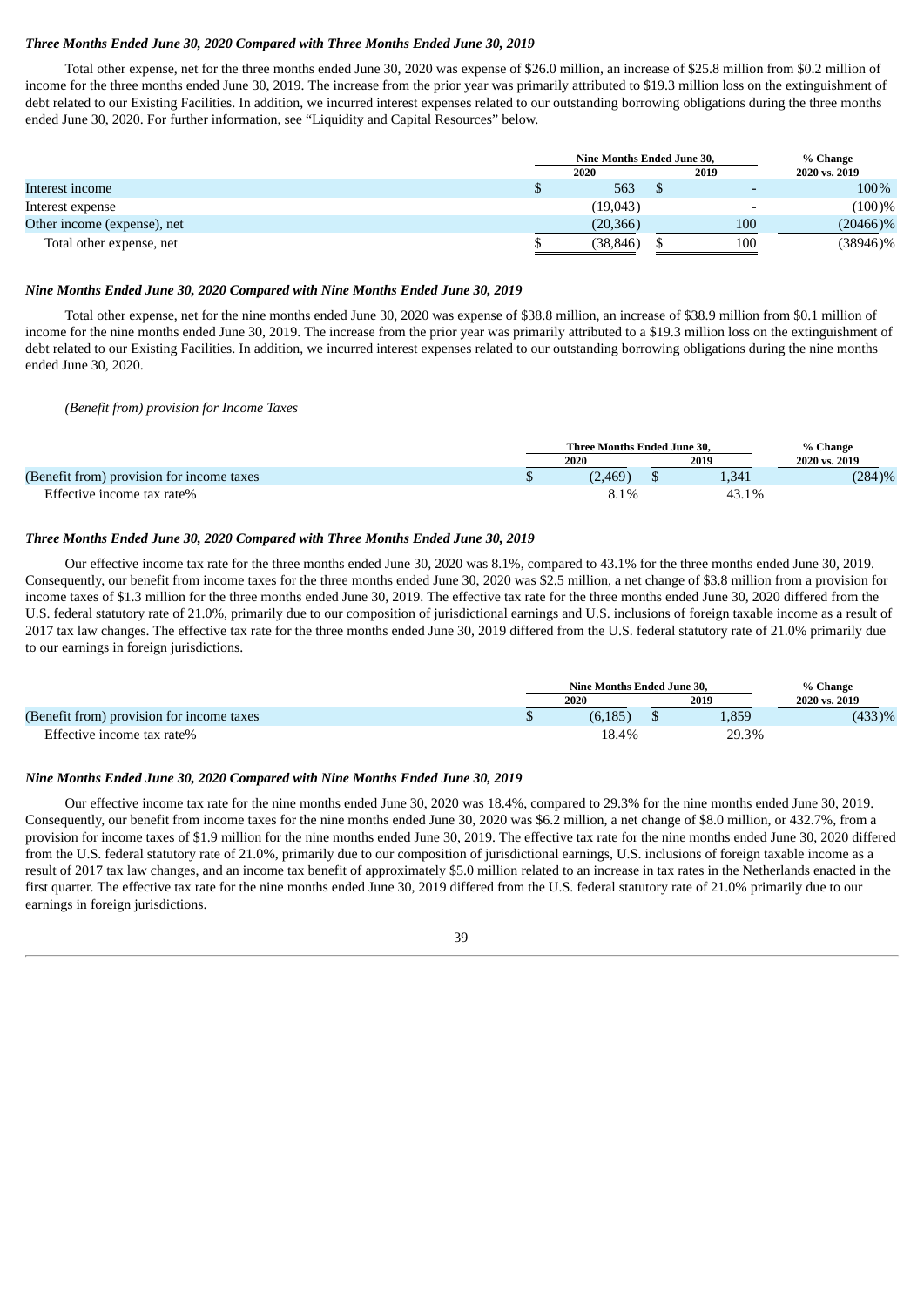## **Liquidity and Capital Resources**

Our ability to fund future operating needs will depend on our ability to generate positive cash flows from operations and finance additional funding in the capital markets as needed. Upon the Distribution, Nuance allocated \$110.0 million in cash and cash equivalents to the Cerence business, which was adequate to meet the short-term net working capital needs of our business at the close of the Distribution. More specifically, as of June 30, 2020, net working capital of our business, excluding current deferred revenue and deferred cost, was \$151.5 million. This balance is representative of the short-term net cash inflows based on the working capital at that date. Based on the history of the Cerence business generating positive cash flows and the \$132.8 million of cash and cash equivalents as of June 30, 2020, we believe that we will be able to meet our liquidity needs over the next 12 months. We believe that we will meet longer-term expected future cash requirements and obligations, through a combination of cash flows from operating activities, available cash balances, and available credit via our Revolving Credit Facility. Specifically, we anticipate our cost of revenues, funding our R&D activities, and debt obligations to be our primary uses of cash during the year ending September 30, 2020.

However, as the impact of the COVID-19 pandemic on the economy and our operations evolves, we will continue to assess our liquidity needs. Given the economic uncertainty as a result of the pandemic, we have taken actions to improve our current liquidity position, including, reducing working capital, and reducing operating costs by delaying research and development programs, initiating a workforce reduction, and substantially reducing discretionary spending. Should we need to secure additional sources of liquidity, we believe that we could finance our needs through the issuance of equity securities or debt offerings. However, we cannot guarantee that we will be able to obtain financing through the issuance of equity securities or debt offerings on reasonable terms in the future. The COVID-19 pandemic has negatively impacted the global economy and created significant volatility and disruption of financial markets. An extended period of economic disruption could materially affect our business, results of operations, ability to meet debt covenants, access to sources of liquidity and financial condition.

#### *3.00% Senior Convertible Notes due 2025*

On June 2, 2020, in an effort to refinance our debt structure, we issued \$175.0 million in aggregate principal amount of Notes, including the initial purchasers' exercise in full of their option to purchase an additional \$25.0 million principal amount of the Notes, between the Company and the Trustee, in a private offering to qualified institutional buyers pursuant to Rule 144A under the Securities Act of 1933, as amended. The net proceeds from the issuance of the Notes were \$169.8 million after deducting transaction costs. We used net proceeds from the issuance of the Notes to repay a portion of our indebtedness related to the Existing Facility.

The Notes are senior, unsecured obligations and will accrue interest payable semiannually in arrears on June 1 and December 1 of each year, beginning on December 1, 2020, at a rate of 3.00% per year. The Notes will mature on June 1, 2025, unless earlier converted, redeemed, or repurchased. The Notes are convertible into cash, shares of the Company's common stock or a combination of cash and shares of the Company's common stock, at the Company's election.

A holder of Notes may convert all or any portion of its Notes at its option at any time prior to the close of business on the business day immediately preceding March 1, 2025 only under the following circumstances: (1) during any fiscal quarter commencing after the fiscal quarter ending on September 30, 2020 (and only during such fiscal quarter), if the last reported sale price of our common stock for at least 20 trading days (whether or not consecutive) during a period of 30 consecutive trading days ending on, and including, the last trading day of the immediately preceding fiscal quarter is greater than or equal to 130% of the conversion price on each applicable trading day; (2) during the five business day period after any ten consecutive trading day period (the "measurement period") in which the "trading price" per \$1,000 principal amount of Notes for each trading day of the measurement period was less than 98% of the product of the last reported sale price of our common stock and the conversion rate on each such trading day; (3) if we calls such Notes for redemption, at any time prior to the close of business on the business day immediately preceding the redemption date; or (4) upon the occurrence of specified corporate events. On or after March 1, 2025 until the close of business on the second scheduled trading day immediately preceding the maturity date, a holder may convert all or any portion of its Notes at any time, regardless of the foregoing.

The conversion rate will initially be 26.7271 shares of our common stock per \$1,000 principal amount of Notes (equivalent to an initial conversion price of approximately \$37.42 per share of our common stock). The conversion rate is subject to adjustment in some events but will not be adjusted for any accrued and unpaid interest. In addition, following certain corporate events that occur prior to the maturity date or if we delivers a notice of redemption, we will, in certain circumstances, increase the conversion rate for a holder who elects to convert its Notes in connection with such a corporate event or convert its Notes called for redemption in connection with such notice of redemption, as the case may be.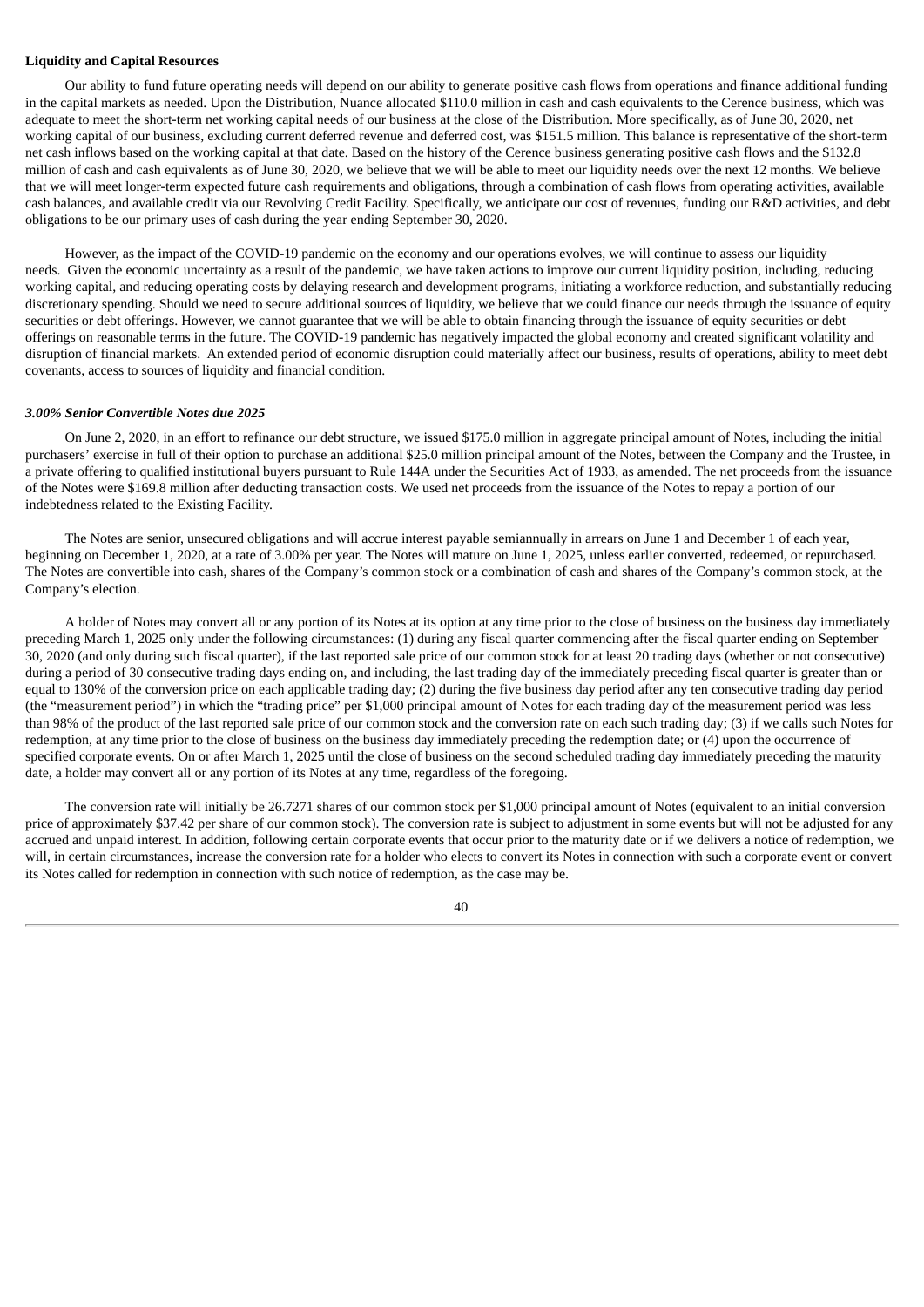We may not redeem the Notes prior to June 5, 2023. We may redeem for cash all or any portion of the Notes, at its option, on a redemption date occurring on or after June 5, 2023 and on or before the 31st scheduled trading day immediately before the maturity date, if the last reported sale price of our common stock has been at least 130% of the conversion price then in effect for at least 20 trading days (whether or not consecutive), including the trading day immediately preceding the date on which we provides notice of redemption, during any 30 consecutive trading day period ending on, and including, the trading day immediately preceding the date on which we provides notice of redemption at a redemption price equal to 100% of the principal amount of the notes to be redeemed, plus accrued and unpaid interest to, but excluding, the redemption date. No sinking fund is provided for the Notes.

If we undergo a "fundamental change", subject to certain conditions, holders may require us to repurchase for cash all or any portion of their Notes at a fundamental change repurchase price equal to 100% of the principal amount of the Notes to be repurchased, plus any accrued and unpaid interest to, but excluding, the fundamental change repurchase date.

The Notes contain customary terms and covenants, including that upon certain events of default occurring and continuing, either the Trustee or the holders of not less than 25% in aggregate principal amount of the Notes then outstanding may declare the entire principal amount of all the Notes plus accrued special interest, if any, to be immediately due and payable.

At issuance, we accounted for the Notes by allocating proceeds from the Notes into debt and equity components according to the accounting standards for convertible debt instruments that may be fully or partially settled in cash upon conversion. The initial carrying amount of the debt component, which approximates its fair value, was estimated by using an interest rate for nonconvertible debt, with terms similar to the Notes. The excess of the principal amount of the Notes over the fair value of the debt component was recorded as a debt discount and a corresponding increase in additional paid-in capital. The debt discount is accreted to the carrying value of the Notes over their term as interest expense using the interest method. Upon issuance of the Notes, we recorded \$155.3 million as debt and \$19.7 million as additional paid-in capital in stockholders' equity.

We incurred transaction costs of \$5.6 million relating to the issuance of the Notes. In accounting for these costs, we allocated the costs of the offering between debt and equity in proportion to the fair value of the debt and equity recognized. The transaction costs allocated to the debt component of approximately \$5.0 million were recorded as a direct deduction from the face amount of the Notes and are being amortized as interest expense over the term of the Notes using the interest method. The transaction costs allocated to the equity component of approximately \$0.6 million were recorded as a decrease in additional paid-in capital.

The interest expense recognized related to the Notes for the three and nine months ended June 30, 2020 was as follows (dollars in thousands):

|                                             | <b>Three and Nine</b><br><b>Months Ended</b><br><b>June 30, 2020</b> |
|---------------------------------------------|----------------------------------------------------------------------|
| Contractual interest expense                | 431                                                                  |
| Amortization of debt discount               | 276                                                                  |
| Amortization of issuance costs              | 70                                                                   |
| Total interest expense related to the Notes | ---                                                                  |

As of June 30, 2020, the conditions allowing holders of the Notes to convert have not been met and therefore the Notes are not yet convertible.

As of June 30, 2020, the estimated fair value of our Notes was \$233.7 million. We estimated the fair value based on the quoted market prices in an inactive market on the last trading day of the reporting period (Level 2). The Notes are recorded at face value less unamortized debt discount and transaction costs on our consolidated balance sheet.

## *Senior Credit Facilities*

On June 12, 2020, in connection with our effort to refinance our existing indebtedness, we entered into a Term Loan Facility. The net proceeds from the issuance of the Term Loan Facility were \$123.0 million, which together with proceeds from the Notes was intended to pay in full all indebtedness under the Existing Facility, and paid fees and expenses in connection with the Senior Credit Facilities. We also entered Revolving Facility, which shall be drawn on in the event that our working capital and other cash needs are not supported by our operating cash flow. As of June 30, 2020, there were no amounts outstanding under the Revolving Facility.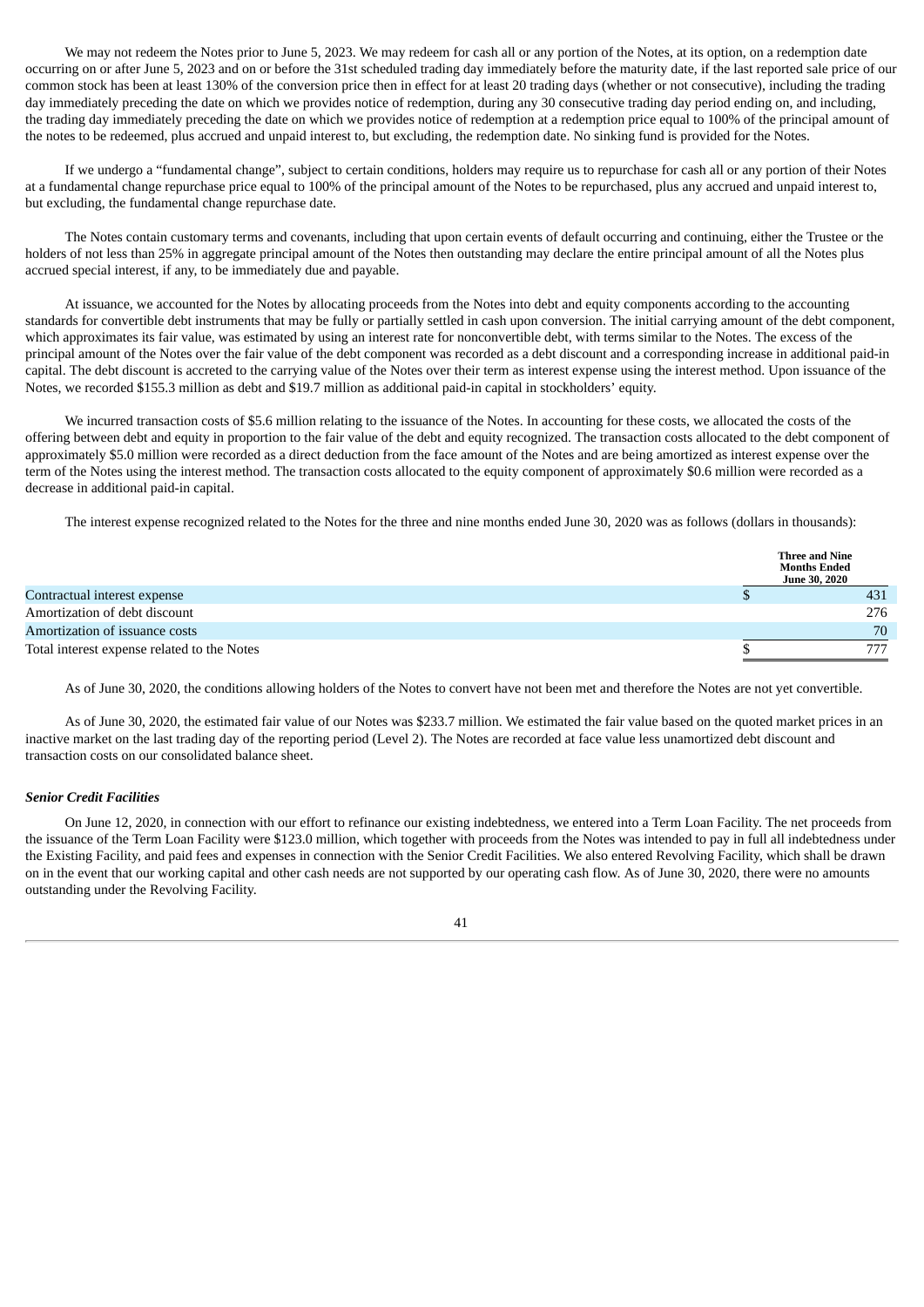Our obligations under the Credit Agreement are jointly and severally guaranteed by certain of our existing and future direct and indirect wholly owned domestic subsidiaries, subject to certain exceptions customary for financings of this type. All obligations are secured by substantially all of our tangible and intangible personal property and material real property, including a perfected first-priority pledge of all (or, in the case of foreign subsidiaries or subsidiaries ("FSHCO") that own no material assets other than equity interests in foreign subsidiaries that are "controlled foreign corporations" or other FSHCOs, 65%) of the equity securities of our subsidiaries held by any loan party, subject to certain customary exceptions and limitations.

We are obligated to make quarterly principal payments on the last day of each quarter in an aggregate annual amount equal to 5.0% of the original principal amount of the Term Loan Facility during the first two years of the Term Loan Facility, and 10% of the original principal amount of the Term Loan Facility thereafter, with the balance payable at the maturity date. Quarterly principal payments will commence on September 30, 2020.

Interest accrues on outstanding borrowings under the Senior Facilities at a rate, at the option of the Borrower, of either (a) base rate determined by reference to the highest of (1) the rate of interest last quoted by The Wall Street Journal as the "prime rate" in the United States, (2) the federal funds effective rate, plus 0.5% and (3) the one month adjusted LIBOR rate, plus 1% per annum ("ABR") or (b) an adjusted LIBOR rate ("LIBOR") (which shall not be less than 0.50% per annum), in each case, plus an applicable margin. Initially, the applicable margin is LIBOR plus 3.00% or ABR plus 2.00%. Following delivery of a compliance certificate for the first full fiscal quarter after the Financing Closing Date, the applicable margins for the Senior Credit Facilities is subject to a pricing grid based upon the net total leverage ratio as follows (i) if the net total leverage ratio is greater than 3.00 to 1.00, the applicable margin is LIBOR plus 3.50% or ABR plus 2.50%; (ii) if the net total leverage ratio is less than or equal to 3.00 to 1.00 but greater than 2.50 to 1.00, the applicable margin is LIBOR plus 3.25% or ABR plus 2.25%; (iii) if the net total leverage ratio is less than or equal to 2.50 to 1.00 but greater than 2.00 to 1.00, the applicable margin is LIBOR plus 3.00% or ABR plus 2.00%; (iv) if the net total leverage ratio is less than or equal to 2.00 to 1.00 but greater than 1.50 to 1.00, the applicable margin is LIBOR plus 2.75% or ABR plus 1.75%; and (v) if the net total leverage ratio is less than or equal to 1.50 to 1.00, the applicable margin is LIBOR plus 2.50% or ABR plus 1.50%. Total interest expense relating to the Senior Credit Facilities for the three and nine months ended June 30, 2020 was \$0.3 million, reflecting the coupon and accretion of the discount.

Borrowings under the Credit Agreement are prepayable at our option without premium or penalty. We may request and each lender may agree in its sole discretion, to extend the maturity date of all or a portion of the Senior Credit Facilities subject to certain conditions customary for financings of this type. The Credit Agreement also contains certain mandatory prepayment provisions in the event that we incur certain types of indebtedness or receives net cash proceeds from certain non-ordinary course asset sales or other dispositions of property, in each case subject to terms and conditions customary for financings of this type.

The Credit Agreement contains certain affirmative and negative covenants customary for financings of this type that, among other things, limit our and our subsidiaries' ability to incur additional indebtedness or liens, to dispose of assets, to make certain fundamental changes, to designate subsidiaries as unrestricted, to make certain investments, to prepay certain indebtedness and to pay dividends, or to make other distributions or redemptions/repurchases, in respect of our and our subsidiaries' equity interests. In addition, the Credit Agreement contains financial covenants, each tested quarterly commencing with the quarter ended September 30, 2020, (1) a net secured leveraged ratio of not greater than 3.25 to 1.00; (2) a net total leverage ratio of not greater than 4.25 to 1.00; and (3) minimum liquidity of at least \$75 million. The Credit Agreement also contains events of default customary for financings of this type, including certain customary change of control events.

## *Existing Facilities*

On October 1, 2019, in connection with the Spin-Off, we entered into an Existing Facility consisting of a five-year senior secured term loan facility in the aggregate principal amount of \$270.0 million. The net proceeds from the issuance of the Existing Facility were \$249.7 million, which was primarily intended to finance a cash distribution of approximately \$153.0 million to Nuance and provide approximately \$110.0 million initial support for the cash flow needs of the Cerence business. We also entered into a 54-month Existing Revolving Facility in an aggregate principal amount of \$75.0 million, which shall be drawn on in the event that our working capital and other cash needs are not supported by our operating cash flow.

During June 2020, in connection with the issuance of the Notes and Senior Credit Facilities, we initiated prepayments towards our Existing Facilities in the amount of \$267.6 million in cash. As a result, we recorded \$267.6 million extinguishment of debt and \$19.3 million loss on the extinguishment of debt. As of June 30, 2020, our obligations related to the Existing Facilities have been settled. Total interest expense relating to the Existing Facilities for the three and nine months ended June 30, 2020 was \$4.4 million and \$18.0 million, respectively, reflecting the coupon and accretion of the discount.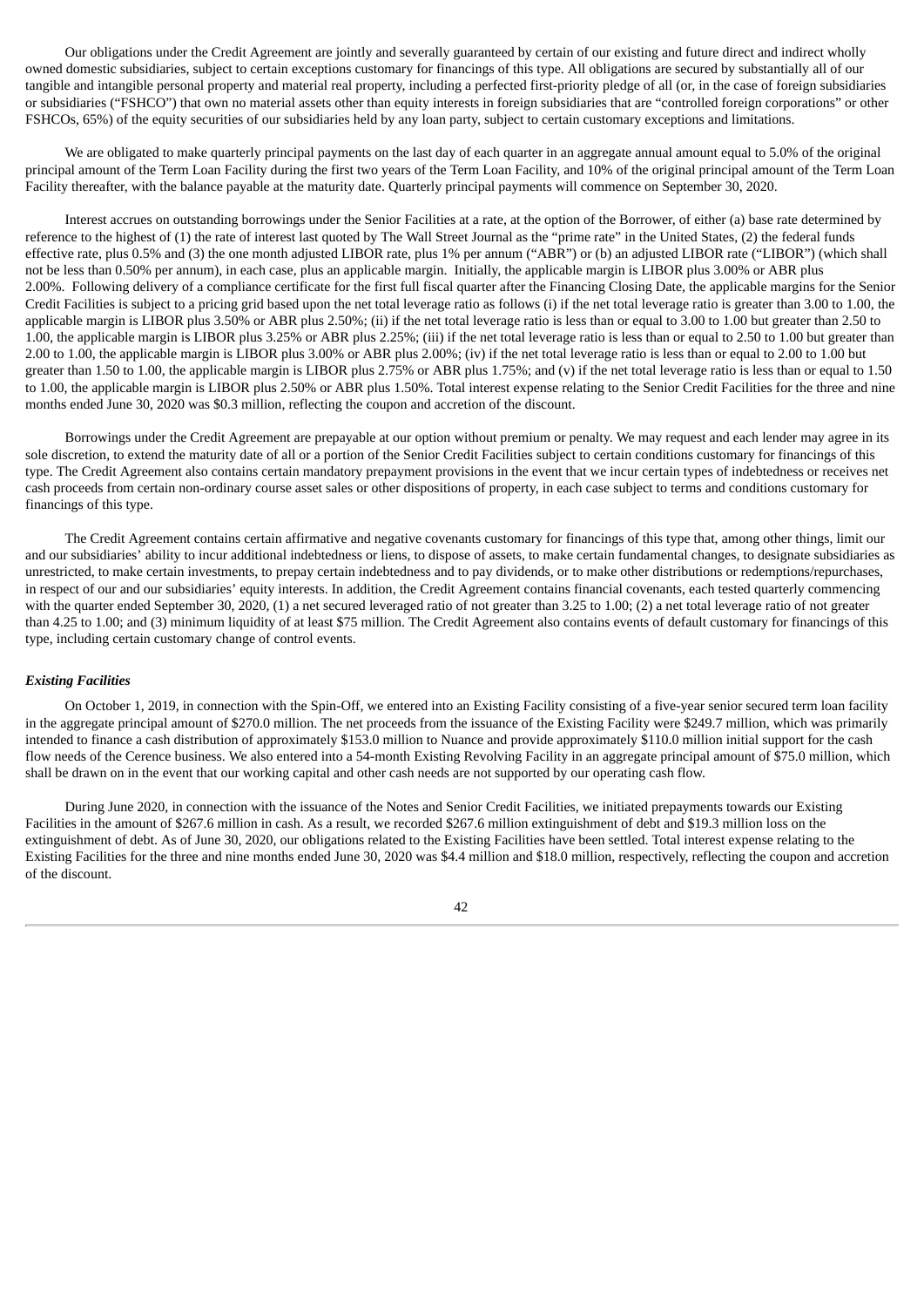## *Cash Flows*

Cash flows from operating, investing and financing activities for the nine months ended June 30, 2020 and 2019, as reflected in the unaudited consolidated and combined statement of cash flows included in Item 1 of this Form 10-Q, are summarized in the following table (dollars in thousands):

|                                                                        |  | Nine Months Ended June 30. | % Change |               |
|------------------------------------------------------------------------|--|----------------------------|----------|---------------|
|                                                                        |  | 2020                       | 2019     | 2020 vs. 2019 |
| Net cash provided by operating activities                              |  | 18.577                     | 68,659   | (73)%         |
| Net cash used in investing activities                                  |  | (16,075)                   | (2,868)  | 460%          |
| Net cash provided by (used in) financing activities                    |  | 130,231                    | (65,791) | (298)%        |
| Effect of foreign currency exchange rates on cash and cash equivalents |  | 111                        |          | $(100)\%$     |
| Net changes in cash and cash equivalents                               |  | 132,844                    |          | 100%          |

#### *Net Cash Provided by Operating Activities*

Net cash provided by operating activities for the nine months ended June 30, 2020 was \$18.6 million, a net decrease of \$50.1 million, or 72.9%, from net cash provided by operating activities of \$68.7 million for the nine months ended June 30, 2019. The net decrease in cashflows stems from changes in working capital, primarily due to the timing of cash receipts and payments, which decreased accounts receivable by \$11.2 million and increased prepaid expenses and other assets by \$15.8 million, compared to the prior year. The remaining decline in cashflows was attributed to the changes in deferred revenue, which decreased \$43.6 million, compared to the prior year.

Deferred revenue represents a significant portion of our net cash provided by operating activities and, depending on the nature of our contracts with customers, this balance can fluctuate significantly from period to period. Due to the evolution of our connected offerings and architecture, trending away from providing legacy infotainment and connected services and a change in our professional services pricing strategies, we expect our deferred revenue balances to decrease in the future, including due to a wind-down of a legacy connected service relationship with a major OEM, since the majority of cash from the contract has been collected. We do not expect any changes in deferred revenue to affect our ability to meet our contractual obligations.

#### *Net Cash Used in Investing Activities*

Net cash used in investing activities for the nine months ended June 30, 2020 was \$16.1 million, an increase in cash used of \$13.2 million, or 460%, from \$2.9 million for the nine months ended June 30, 2019. The increase in cash outflows reflects the purchase of property and equipment to support the standalone operations of the Company.

#### *Net Cash Provided by (Used in) Financing Activities*

Net cash provided by financing activities for the nine months ended June 30, 2020 was \$130.2 million, a net increase of \$196.0 million, from cash used in financing activities of \$65.8 million for the nine months ended June 30, 2019. The increase in cashflows were the result of \$169.8 million proceeds from the issuance of the Notes, \$123.0 million proceeds from the issuance of the Senior Credit Facilities, and \$249.7 million proceeds from the issuance of the Existing Facilities. The increase in cashflows were partly offset by principal payments of long-term debt, in the amount of \$270.0 million, payments of debt issuance costs, in the amount of \$5.8 million, and the \$153.0 million distribution paid to Nuance.

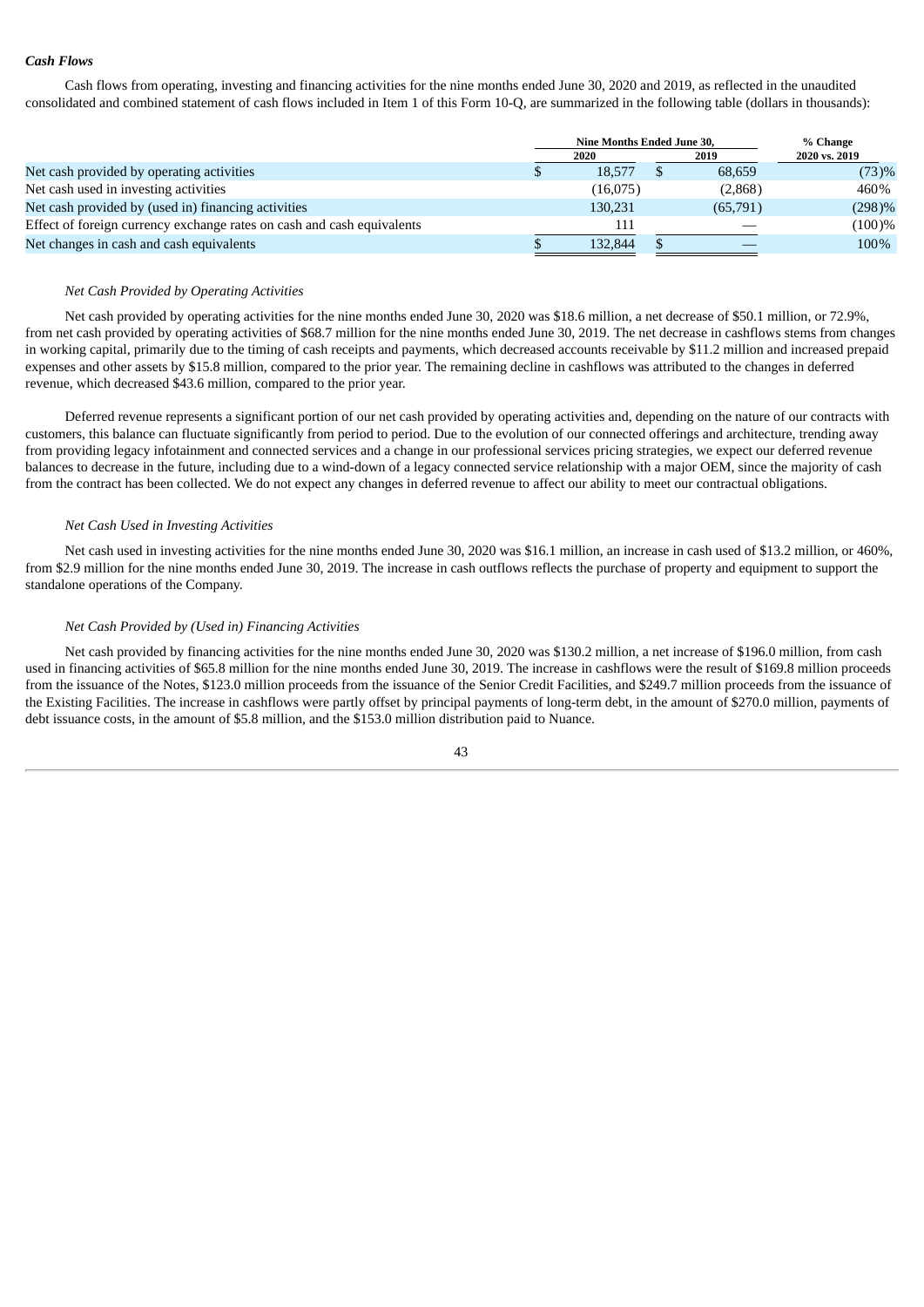## **Off-Balance Sheet Arrangements, Contractual Obligations**

## *Contractual Obligations*

The following table outlines our contractual payment obligations as of June 30, 2020 (dollars in thousands):

|                                                  | <b>Contractual Payments Due by Period</b> |                          |                  |                          |                  |         |            |    |  |         |  |  |
|--------------------------------------------------|-------------------------------------------|--------------------------|------------------|--------------------------|------------------|---------|------------|----|--|---------|--|--|
| <b>Contractual Obligations</b>                   | 2020                                      |                          | $2021 -$<br>2023 |                          | $2023 -$<br>2025 |         | Thereafter |    |  | Total   |  |  |
| <b>Notes</b>                                     |                                           | $\overline{\phantom{0}}$ | - D              | $\overline{\phantom{a}}$ |                  | 175,000 |            | ۰. |  | 175,000 |  |  |
| Interest payable on the Notes (1)                |                                           | 1,754                    |                  | 15,739                   |                  | 8,768   |            |    |  | 26,261  |  |  |
| <b>Senior Credit Facilities</b>                  |                                           | 1,562                    |                  | 26,563                   |                  | 96,875  |            |    |  | 125,000 |  |  |
| Interest payable on Senior Credit Facilities (1) |                                           | 1,326                    |                  | 11,844                   |                  | 2,184   |            |    |  | 15,354  |  |  |
| <b>Operating leases</b>                          |                                           | 2,089                    |                  | 16,563                   |                  | 7,795   |            |    |  | 26,447  |  |  |
| Financing leases                                 |                                           | 30                       |                  | 20                       |                  |         |            |    |  | 50      |  |  |
| Total contractual cash obligations               |                                           | 6.761                    |                  | 70,729                   |                  | 290,622 |            | -  |  | 368,112 |  |  |

(1) Interest per annum is due and payable monthly and is determined based on the outstanding principal as of June 30, 2020.

## *Off-Balance Sheet Arrangements*

As of June 30, 2020, there were no off-balance sheet arrangements that may have a material impact on the consolidated financial statements.

#### **Critical Accounting Policies, Judgments and Estimates**

Our consolidated and combined financial statements have been prepared in accordance with accounting principles generally accepted in the United States of America. The preparation of these financial statements requires us to make estimates and assumptions that affect the reported amounts of assets and liabilities and the disclosures of contingent assets and liabilities as of the date of the financial statements, and the reported amounts of revenues and expenses during the reporting period. We base our estimates and judgments on historical experience and various other factors we believe to be reasonable under the circumstances, the results of which form the basis for judgments about the carrying values of assets and liabilities and the amounts of revenues and expenses. Actual results may differ from these estimates.

We believe that our critical accounting policies and estimates are those related to revenue recognition, business combinations, goodwill impairment, long-lived assets with definite lives, stock-based compensation, income taxes and loss contingencies. We believe these policies and estimates are critical because they most significantly affect the portrayal of our financial condition and results of operations and involve our most complex and subjective estimates and judgments. A discussion of our critical accounting policies and estimates may be found in our Annual Report on Form 10-K for the year ended September 30, 2019 in Item 7, "Management's Discussion and Analysis of Financial Condition and Results of Operations," under the heading "Critical Accounting Policies" and below.

## *Revenue Recognition*

We primarily derive revenue from the following sources: (1) royalty-based software license arrangements, (2) connected services, and (3) professional services. Revenue is reported net of applicable sales and use tax, value-added tax and other transaction taxes imposed on the related transaction including mandatory government charges that are passed through to our customers. We account for a contract when both parties have approved and committed to the contract, the rights of the parties are identified, payment terms are identified, the contract has commercial substance and collectability of consideration is probable.

Our arrangements with customers may contain multiple products and services. We account for individual products and services separately if they are distinct—that is, if a product or service is separately identifiable from other items in the contract and if a customer can benefit from it on its own or with other resources that are readily available to the customer.

See Note 3 for further discussion of revenue, deferred revenue performance obligations and the timing of revenue recognition.

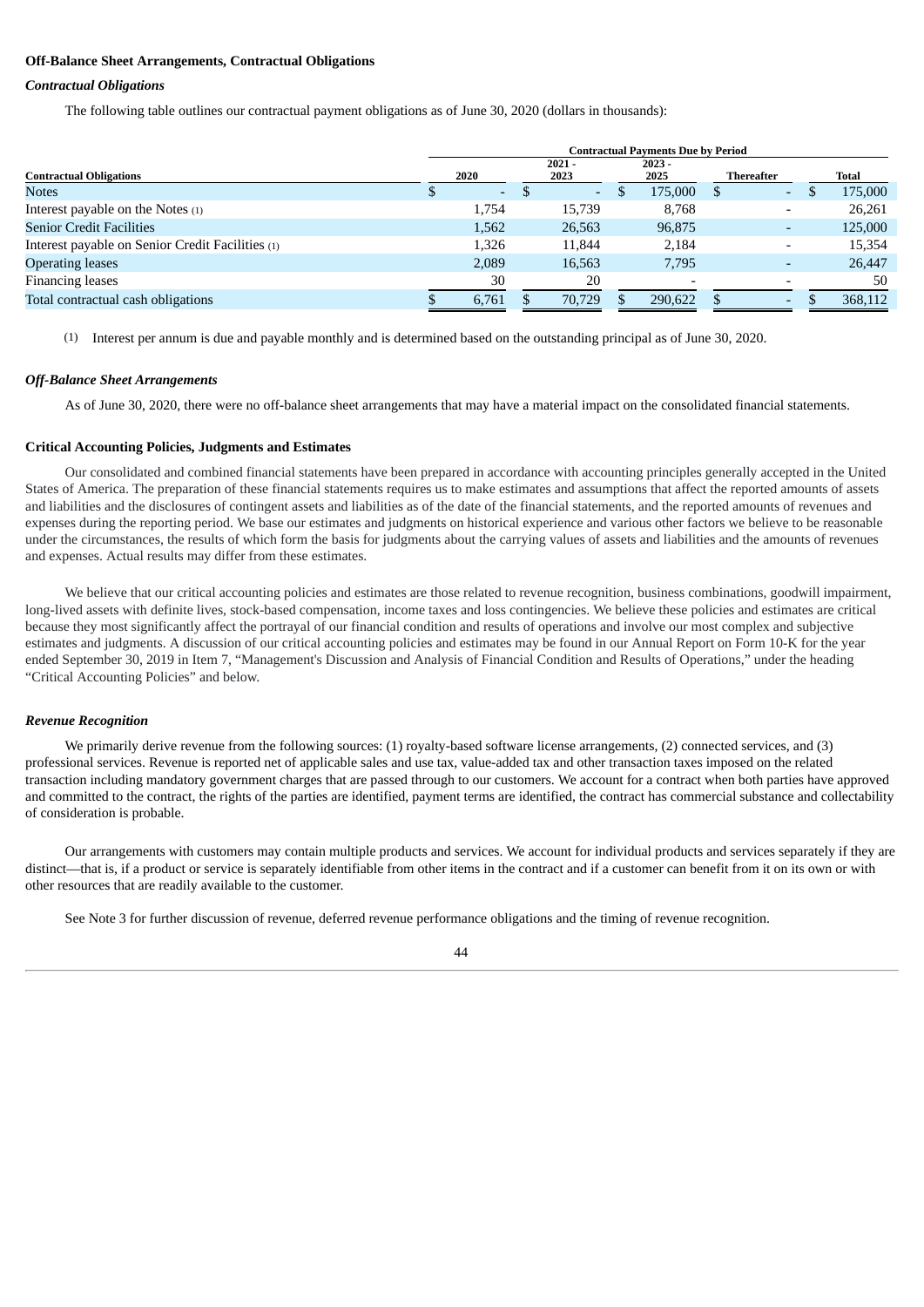## *Leases*

We have operating and financing leases for facilities and certain equipment in North America, Europe, and Asia. Our lease right-of-use assets and liabilities are recognized based on the present value of the future minimum lease payments over the lease term at commencement date. As our leases generally do not provide an implicit rate, we use our incremental borrowing rate based on the information available at commencement date in determining the present value of future payments. An average incremental borrowing rate of 8% as of October 1, 2019, the adoption date of ASC 842, was used for our operating leases that commenced prior to that date.

See Note 6 for further discussion on our leases.

## *Goodwill*

Goodwill represents the excess of the purchase price in a business combination over the fair value of net assets acquired. Goodwill has been allocated to Cerence based upon its relative fair value as of March 31, 2018, when Cerence became a reporting unit of Nuance. Goodwill is reported at the reporting unit level. Upon consideration of the discrete financial information reviewed by our CODM, we have concluded that our goodwill is associated with one reporting unit.

Goodwill is not amortized but tested annually for impairment or when interim indicators of impairment are present. Upon our adoption of ASU 2017-04, "*Simplifying the Test for Goodwill Impairment*", the test for goodwill impairment involves an assessment of impairment indicators. If indicators are present, a quantitative test of impairment is performed. During the quantitative test, the fair value of the reporting unit is compared to its carrying value. If the fair value of the reporting unit is less than the carrying value, the difference represents an impairment. If the fair value of the reporting unit is greater than the carrying value, no impairment is recognized.

On July 1, 2019, our goodwill was assessed for impairment as a reporting unit of Nuance. On July 1, 2019, the fair value of our reporting unit was determined using a combination of the income approach and the market approach. We assessed each valuation methodology based upon the relevance and availability of the data at the time and weighted the methodologies appropriately to calculate a fair value which exceeded the carrying value of our reporting unit by more than 50%.

Due to the macroeconomic conditions driven by the COVID-19 pandemic, we concluded that indicators of impairment were present as of March 31, 2020. We performed an interim assessment of goodwill and concluded that no impairment existed as the fair value of our reporting unit exceeded its carrying value as of March 31, 2020. On June 30, 2020, we concluded that no goodwill impairment indicators were present.

See Note 5 for further discussion on our goodwill.

#### **Recently Adopted Accounting Pronouncements and Recent Accounting Pronouncements To Be Adopted**

Refer to Note 2 to the accompanying unaudited consolidated financial statements and combined financial statements for a description of certain issued accounting standards that have been recently adopted and are expected to be adopted by us and may impact our results of operations in future reporting periods.

## <span id="page-46-0"></span>**Item 3. Quantitative and Qualitative Disclosures About Market Risk.**

We are exposed to market risk from changes in foreign currency exchange rates and interest rates which could affect operating results, financial position and cash flows. We manage our exposure to these market risks through our regular operating and financing activities and, when appropriate, through the use of derivative financial instruments.

## *Exchange Rate Sensitivity*

We are exposed to changes in foreign currency exchange rates. Any foreign currency transaction, defined as a transaction denominated in a currency other than the local functional currency, will be reported in the functional currency at the applicable exchange rate in effect at the time of the transaction. A change in the value of the functional currency compared to the foreign currency of the transaction will have either a positive or negative impact on our financial position and results of operations.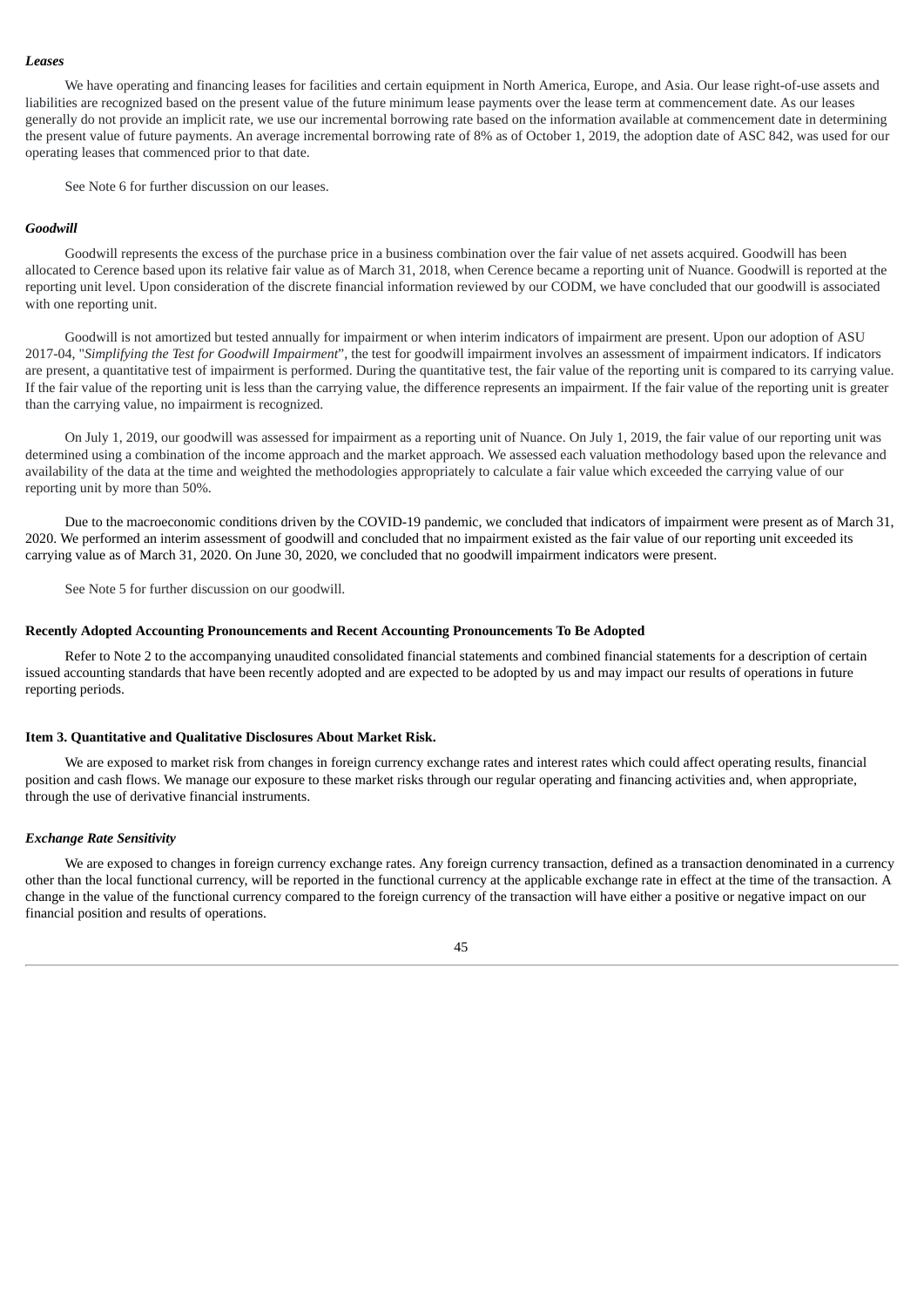Assets and liabilities of our foreign entities are translated into U.S. dollars at exchange rates in effect at the balance sheet date and income and expense items are translated at average rates for the applicable period. Therefore, the change in the value of the U.S. dollar compared to foreign currencies will have either a positive or negative effect on our financial position and results of operations. Historically, our primary exposure has been related to transactions denominated in the Canadian dollar, Chinese yuan, Euro, Indian rupee, Japanese yen, and Korean won. Based on the nature of the transactions for which our contracts are purchased, a hypothetical 10% change in exchange rates would not have a material impact on the financial position, results of operations or cash flows.

We have the ability to enter into forward exchange contracts to hedge against foreign currency fluctuations when necessary. The Cerence business did not maintain any hedging instruments in any of the historical or interim periods presented in the accompanying combined financial statements.

#### *Interest Rate Sensitivity*

We are exposed to interest rate risk as a result of our cash and cash equivalents and indebtedness related to the Senior Credit Facilities.

At June 30, 2020, we held approximately \$132.8 million of cash and cash equivalents consisting of cash and money-market funds. Assuming a 1% increase in interest rates, our interest income on our money-market funds classified as cash and cash equivalents would increase by \$1.1 million per annum, based on June 30, 2020 reported balances.

The borrowings under our Senior Credit Facilities are subject to interest rates based on LIBOR. As of June 30, 2020, assuming a 1% increase in interest rates and our Revolving Facility being fully drawn, our interest expense on our Senior Credit Facilities would increase by approximately \$1.75 million per annum.

#### <span id="page-47-0"></span>**Item 4. Controls and Procedures.**

*Evaluation of disclosure controls and procedures.* Under the supervision and with the participation of management, including our Chief Executive Officer and Chief Financial Officer, we evaluated the effectiveness of the design and operation of our disclosure controls and procedures, as such term is defined in Rules 13a-15(e) and 15d-15(e) promulgated under the Securities Exchange Act of 1934, as amended (the "Exchange Act"), as of the end of the period covered by this quarterly report. Based on this evaluation, our management, including our Chief Executive Officer and Chief Financial Officer, concluded that our disclosure controls and procedures were effective as of June 30, 2020 to ensure that all material information required to be disclosed by us in reports that we file or submit under the Exchange Act is accumulated and communicated to them as appropriate to allow timely decisions regarding required disclosure and that all such information is recorded, processed, summarized and reported within the time periods specified in the SEC's rules and forms.

*Changes in internal control over financial reporting.* There were no changes in our internal control over financial reporting that occurred during the most recent fiscal quarter that has materially affected, or are reasonably likely to materially affect, our internal control over financial reporting.

*Limitations of the effectiveness of internal control.* A control system, no matter how well conceived and operated, can provide only reasonable, not absolute, assurance that the objectives of the internal control system are met. Because of the inherent limitations of any internal control system, no evaluation of controls can provide absolute assurance that all control issues, if any, within a company have been detected.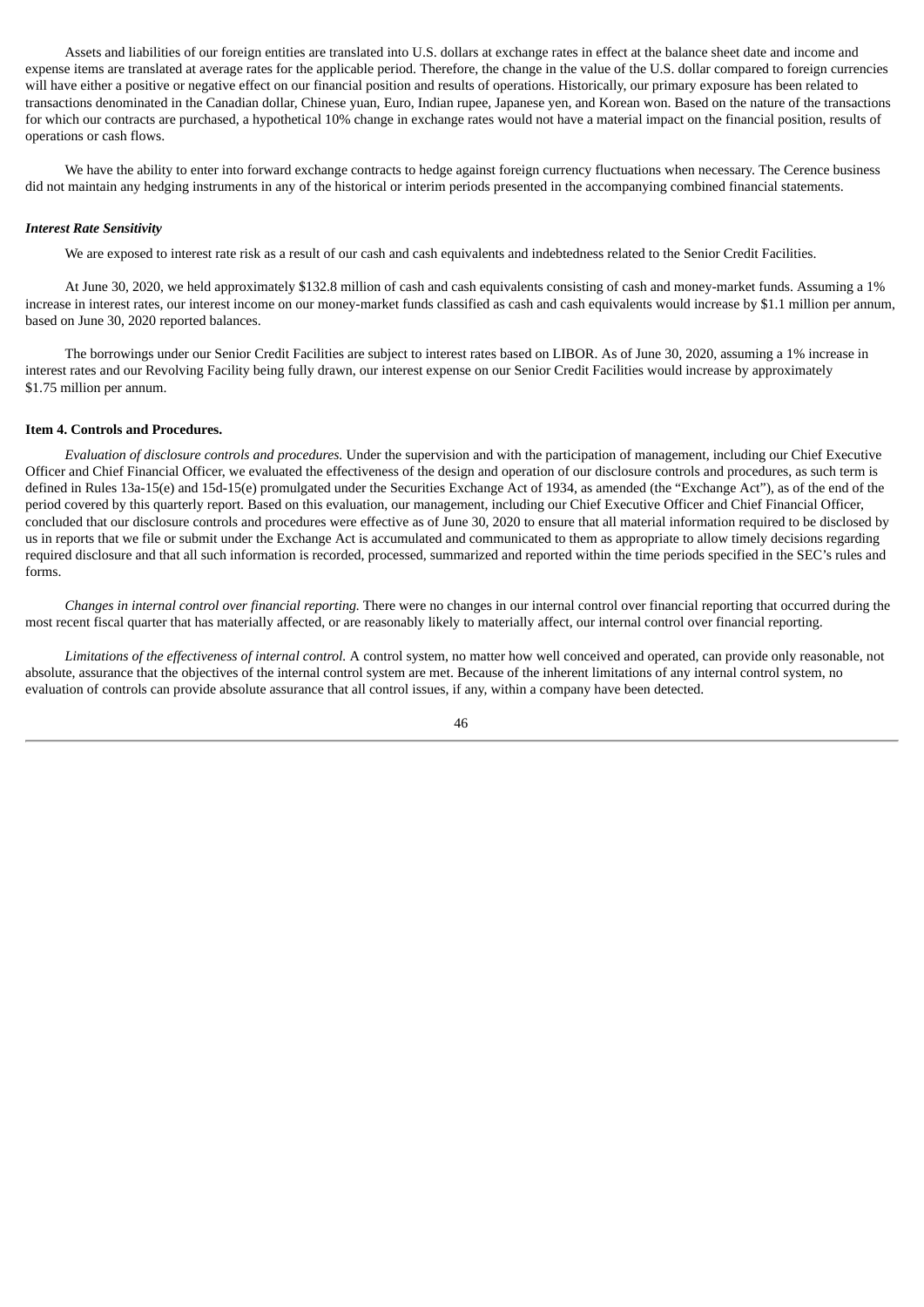#### **PART II—OTHER INFORMATION**

#### <span id="page-48-1"></span><span id="page-48-0"></span>**Item 1. Legal Proceedings.**

From time to time, we may become a party to other legal proceedings, including, without limitation, product liability claims, employment matters, commercial disputes, governmental inquiries and investigations (which may in some cases involve our entering into settlement arrangements or consent decrees), and other matters arising out of the ordinary course of our business. While the results of any legal proceeding cannot be predicted with certainty, in our opinion none of our pending matters are currently anticipated to have a material adverse effect on our consolidated financial position, liquidity or results of operations.

#### <span id="page-48-2"></span>**Item 1A. Risk Factors.**

In addition to the other information set forth in this Quarterly Report, you should carefully consider the factors discussed in Part I, "Item 1A. Risk Factors" in our Annual Report on Form 10-K for the fiscal year ended September 30, 2019, which could materially affect our business, financial condition or future results. The risks described in our Annual Report on Form 10-K are not the only risks facing our Company. Additional risks and uncertainties not currently known to us or that we currently deem to be immaterial also may materially adversely affect our business, financial condition and/or operating results. In addition to the risk factors disclosed by us under Part I, Item 1A. Risk Factors contained in the Annual Report on Form 10-K for the fiscal year ended September 30, 2019, we believe the following factors may also present a material risk to our business, results of operations or financial condition:

## Pandemics or disease outbreaks, such as COVID-19, have disrupted, and may continue to disrupt, our business, which could adversely affect *our financial performance.*

Our business depends on, and is directly affected by, the output and sales of the global automotive industry and the use of automobiles by consumers. Pandemics or disease outbreaks, such as COVID-19, have disrupted, and may continue to disrupt, global automotive industry customer sales and production volumes. Vehicle production initially decreased significantly in China, which was first affected by COVID-19, then Europe and also the United States. Subsequent events resulted in the shutdown of manufacturing operations in China, Europe and the United States, and even though manufacturing operations has begun, in part, the capacity of such global manufacturing operations remains uncertain. As a result, we have experienced, and may continue to experience, difficulties in entering into new contracts with our customers, a decline in revenues resulting from the decrease in the production and sale of automobiles by our customers, the use of automobiles, increased difficulties in collecting payment obligations from our customers and the possibility customers will continue with existing projects. These all may be further exacerbated by the global economic downturn resulting from the pandemic which could further decrease consumer demand for vehicles or result in the financial distress of one or more of our customers.

As COVID-19 pandemic continues, our business operations could be further disrupted or delayed. The pandemic has already resulted in, and may continue to result in, work stoppages, slowdowns and delays, travel restrictions, and other factors that cause a decrease in the production and sale of automobiles by our customers. The production of automobiles with our products has been and may continue to be adversely affected with production delays and our ability to provide engineering support and implement design changes for customers may be impacted by restrictions on travel and quarantine policies put in place by businesses and governments.

The full extent to which the ongoing COVID-19 pandemic adversely affects our financial performance will depend on future developments, many of which are outside of our control, are highly uncertain and cannot be predicted, including, but not limited to, the duration and spread of the pandemic, its severity, the effectiveness of actions to contain the virus or treat its impact and how quickly and to what extent normal economic and operating conditions can resume. The COVID-19 pandemic could also result in additional governmental restrictions and regulations, which could adversely affect our business and financial results. In addition, a recession, depression or other sustained adverse market impact resulting from COVID-19 could materially and adversely affect our business, our access to needed capital and liquidity, and the value of our common stock. Even after the COVID-19 pandemic has lessened or subsided, we may continue to experience adverse impacts on our business and financial performance as a result of its global economic impact.

To the extent that the COVID-19 pandemic adversely affects our business, results of operations, financial condition or liquidity, it also may heighten many of the other risks described in Part I, "Item 1A. Risk Factors" in our Annual Report on Form 10-K for the fiscal year ended September 30, 2019.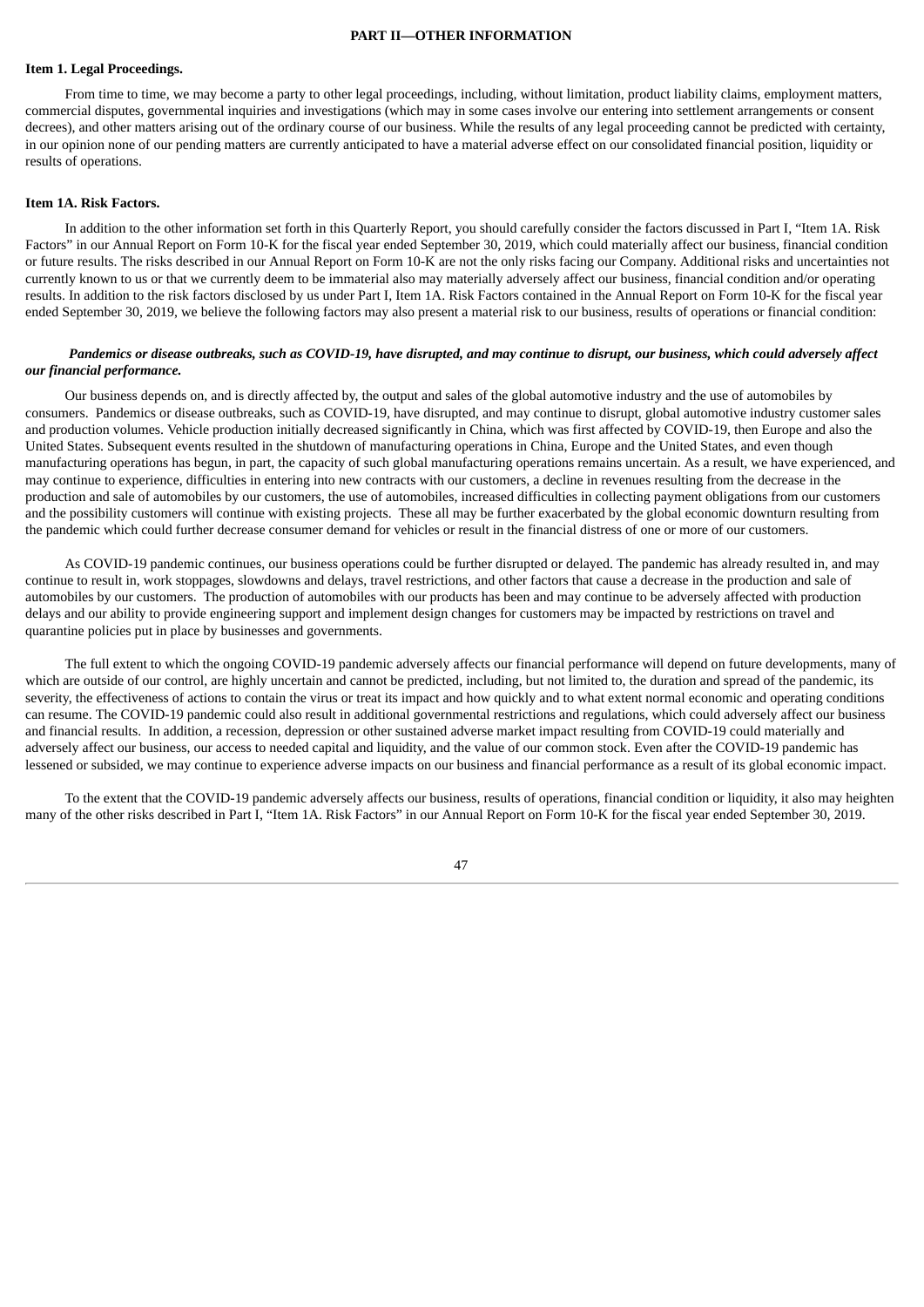## Some of our employees represented by workers councils or unions or are subject to local laws that are less favorable to employers than the laws *of the U.S.*

Most of our employees in Europe are represented by workers councils or unions. Although we believe we have a good working relationship with our employees and their legal representatives, they must approve any changes in terms which may impede efforts to restructure our workforce.

## Servicing our debt may require a significant amount of cash. We may not have sufficient cash flow from our business to pay our indebtedness, and we may not have the ability to raise the funds necessary to settle for cash conversions of the Notes or to repurchase the Notes for cash upon a *fundamental change, which could adversely affect our business and results of operations.*

In June 2020, we completed the private offering of Notes, issuing an aggregate principal amount of \$175 million 3.00% convertible senior notes due 2025. The interest rate is fixed at 3.00% per annum and is payable semi-annually in arrears on June 1 and December 1 of each year, beginning on December 1, 2020. Our ability to make scheduled payments of the principal of, to pay interest on, or to refinance our indebtedness, including the Notes, depends on our future performance, which is subject to economic, financial, competitive, and other factors beyond our control. Our business may not generate cash flows from operations in the future that are sufficient to service our debt and make necessary capital expenditures. If we are unable to generate such cash flows, we may be required to adopt one or more alternatives, such as selling assets, restructuring debt, or obtaining additional debt financing or equity capital on terms that may be onerous or highly dilutive. Our ability to refinance any future indebtedness will depend on the capital markets and our financial condition at such time. We may not be able to engage in any of these activities or engage in these activities on desirable terms, which could result in a default on our debt obligations. In addition, any of our future debt agreements may contain restrictive covenants that may prohibit us from adopting any of these alternatives.

Holders of the Notes have the right to require us to repurchase their Notes upon the occurrence of a fundamental change (as defined in the indenture governing the Notes) at a repurchase price equal to 100% of the principal amount of the Notes to be repurchased, plus accrued and unpaid interest, if any. Upon conversion, unless we elect to deliver solely shares of our common stock to settle such conversion (other than paying cash in lieu of delivering any fractional share), we will be required to make cash payments in respect of the Notes being converted. We may not have enough available cash or be able to obtain financing at the time we are required to make repurchases in connection with such conversion and our ability to pay may additionally be limited by law, by regulatory authority, or by agreements governing our existing and future indebtedness. Our failure to repurchase the Notes at a time when the repurchase is required by the indenture governing the Notes or to pay any cash payable on future conversions as required by such indenture would constitute a default under such indenture. A default under the indenture or the fundamental change itself could also lead to a default under agreements governing our existing and future indebtedness. If the repayment of the related indebtedness were to be accelerated after any applicable notice or grace periods, we may not have sufficient funds to repay the indebtedness and repurchase the Notes or make cash payments upon conversions thereof.

In addition, our indebtedness, combined with our other financial obligations and contractual commitments, could have other important consequences. For example, it could:

- make us more vulnerable to adverse changes in general U.S. and worldwide economic, industry, and competitive conditions and adverse changes in government regulations;
- limit our flexibility in planning for, or reacting to, changes in our business and our industry;
- place us at a disadvantage compared to our competitors who have less debt;
- limit our ability to borrow additional amounts for funding acquisitions, for working capital, and for other general corporate purposes; and
- make an acquisition of our company less attractive or more difficult.

Any of these factors could harm our business, results of operations, and financial condition. In addition, if we incur additional indebtedness, the risks related to our business and our ability to service or repay our indebtedness would increase.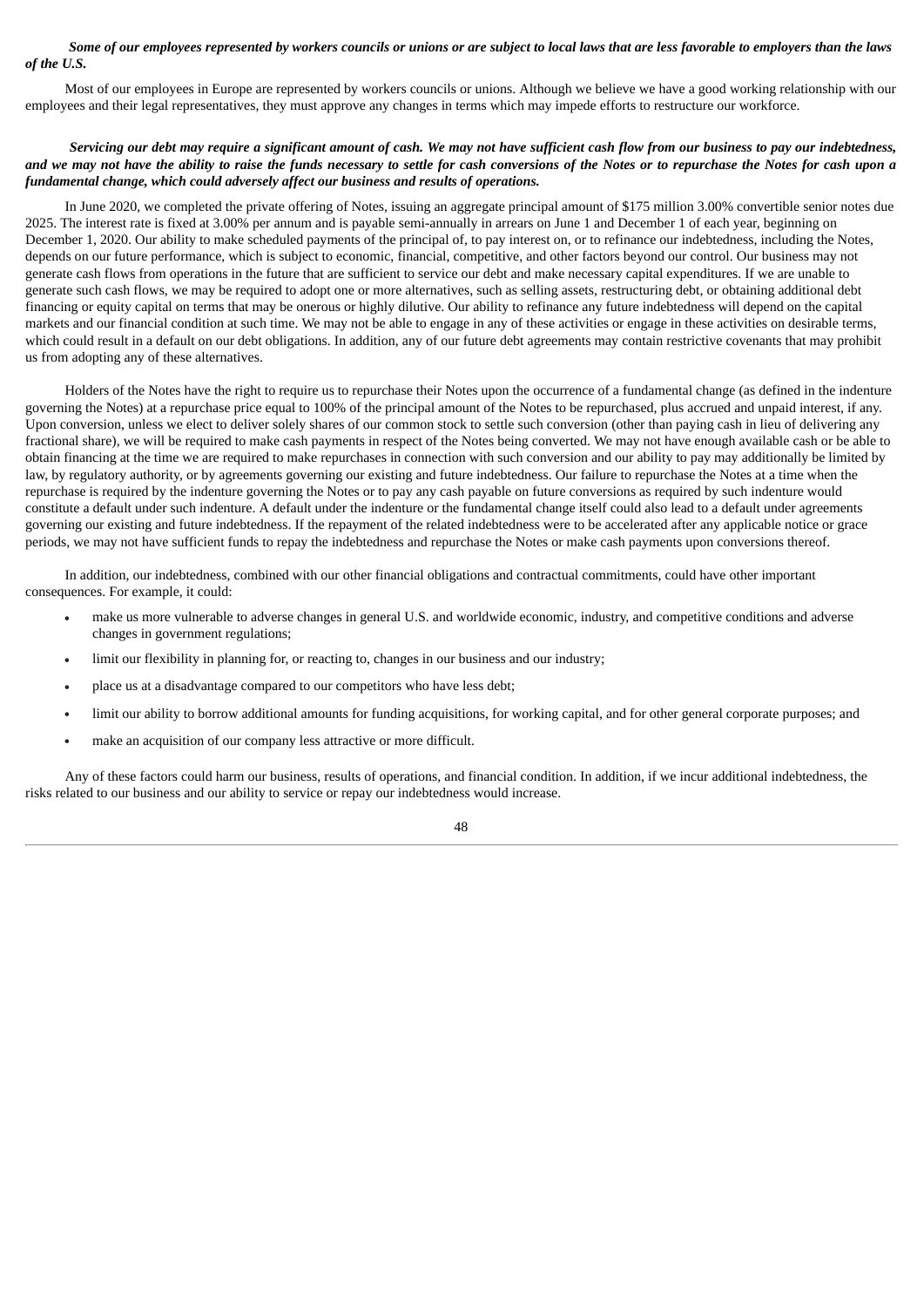## The conditional conversion feature of the Notes, if triggered, may adversely affect our financial condition and results of operations and the *value of our common stock.*

In the event the conditional conversion feature of the Notes is triggered, holders of Notes will be entitled to convert the Notes at any time during specified periods at their option. If one or more holders elect to convert their Notes, unless we elect to satisfy our conversion obligation by delivering solely shares of our common stock (other than paying cash in lieu of delivering any fractional share), we would be required to settle a portion or all of our conversion obligation through the payment of cash, which could adversely affect our liquidity. In addition, even if holders do not elect to convert their Notes, we could be required under applicable accounting rules to reclassify all or a portion of the outstanding principal of the Notes as a current rather than long-term liability, which would result in a material reduction of our net working capital.

The conversion of some or all of the Notes would dilute the ownership interests of existing stockholders to the extent we satisfy our conversion obligation by delivering shares of our common stock upon any conversion of such Notes. Our Notes may become in the future convertible at the option of their holders under certain circumstances. If holders of our Notes elect to convert their Notes, we may settle our conversion obligation by delivering to them a significant number of shares of our common stock, which would cause dilution to our existing stockholders.

## The accounting method for convertible debt securities that may be settled in cash, such as the Notes, could have a material effect on our *reported financial results.*

Under FASB ASC Subtopic 470-20, *Debt with Conversion and Other Options*, or ASC 470-20, an entity must separately account for the liability and equity components of convertible debt instruments (such as the Notes) that may be settled entirely or partially in cash upon conversion in a manner that reflects the issuer's economic interest cost. ASC 470-20 requires the value of the conversion options of the Notes, representing the equity component, to be recorded as additional paid-in capital within stockholders' equity in our consolidated balance sheet and as a discount to the Notes, which reduces their initial carrying value. The carrying value of the Notes, net of the applicable discount recorded, will be accreted up to the principal amount of the Notes, as the case may be, from the issuance date until maturity, which will result in non-cash charges to interest expense in our consolidated statement of operations. Accordingly, we will report lower net income or higher net loss in our financial results because ASC 470-20 requires interest to include both the current period's accretion of the debt discount and the instrument's coupon interest, which could adversely affect our reported or future financial results, the trading price of our common stock, and the respective trading price of the Notes.

In addition, under certain circumstances, convertible debt instruments (such as the Notes) that may be settled entirely or partly in cash are currently permitted to be accounted for utilizing the treasury stock method, the effect of which is that the shares issuable upon conversion of the Notes are not included in the calculation of diluted earnings per share except to the extent that the conversion value of the Notes exceeds their principal amount. Under the treasury stock method, for diluted earnings per share purposes, the transaction is accounted for as if the number of shares of common stock that would be necessary to settle such excess, if we elected to settle such excess in shares, are issued. We cannot be sure that the accounting standards in the future will continue to permit the use of the treasury stock method. For example, in July 2019, the FASB published an exposure draft proposing to amend these accounting standards to eliminate the treasury stock method for convertible instruments and instead require application of the "if-converted" method. We currently already apply the "if-converted" method for calculating any potential dilutive effect of the conversion options embedded in the Notes on diluted net income per share, which assumes that all of the Notes were converted solely into shares of common stock at the beginning of the reporting period, unless the result would be anti-dilutive.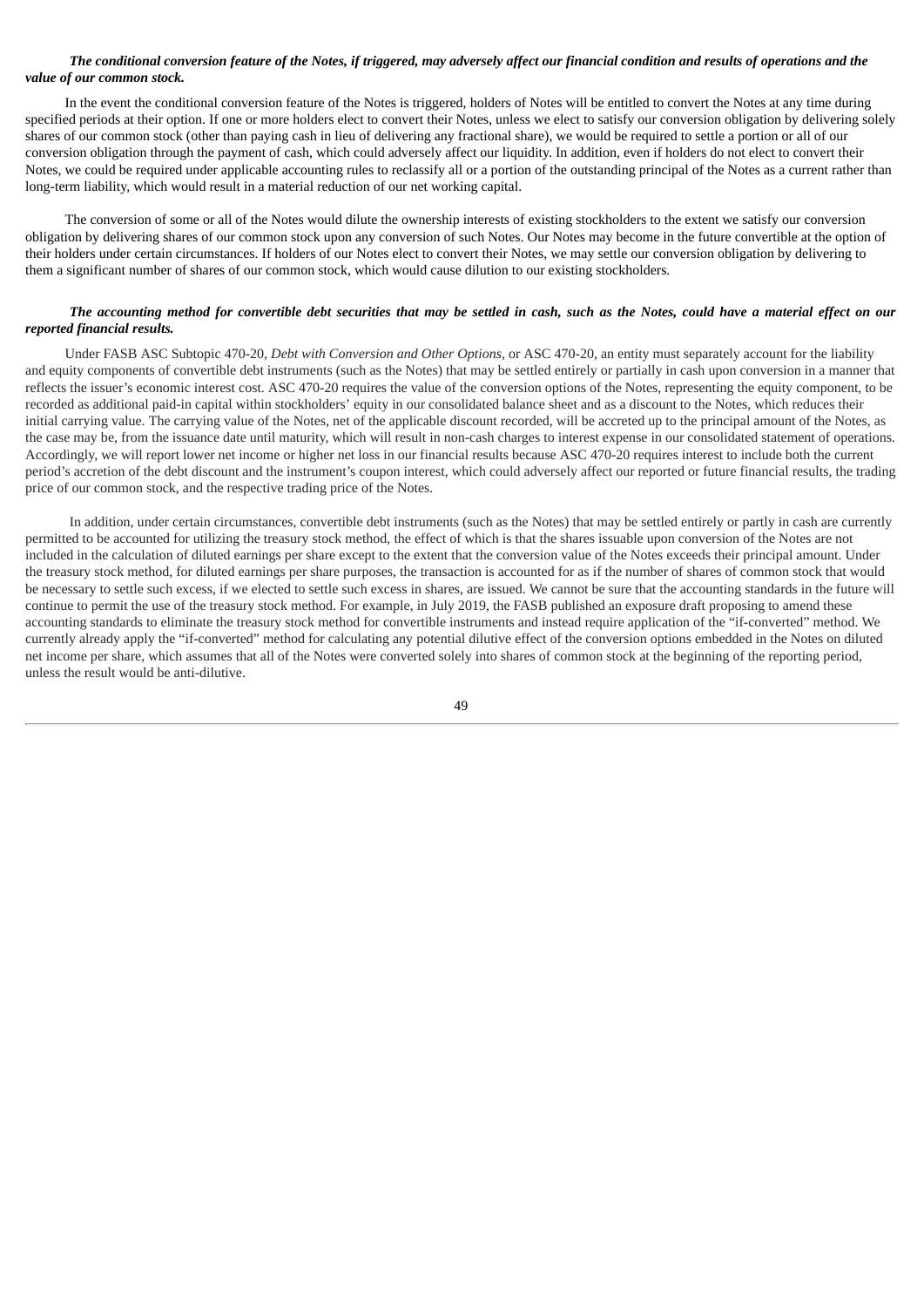<span id="page-51-0"></span>The exhibits listed on the Exhibit Index are filed as part of this Quarterly Report on Form 10-Q.

## **EXHIBIT INDEX**

|                           |                                                                                |                          | <b>Incorporated by Reference</b> |           |                |                    |
|---------------------------|--------------------------------------------------------------------------------|--------------------------|----------------------------------|-----------|----------------|--------------------|
| <b>Exhibit</b><br>Index # | <b>Exhibit Description</b>                                                     | <b>Filed</b><br>Herewith | Form                             | File No.  | <b>Exhibit</b> | <b>Filing Date</b> |
|                           | Separation and Distribution Agreement between Nuance                           |                          |                                  |           |                |                    |
| 2.1                       | Communications, Inc., and Cerence Inc.                                         |                          | $8-K$                            | 001-39030 | 2.1            | October 2, 2019    |
|                           | <b>Amended and Restated Certificate of Incorporation of</b>                    |                          |                                  |           |                |                    |
| 3.1                       | Cerence Inc.                                                                   |                          | $8-K$                            | 001-39030 | 3.1            | October 2, 2019    |
| 3.2                       | Amended and Restated By-Laws of Cerence Inc.                                   |                          | $8-K$                            | 001-39030 | 3.2            | October 2, 2019    |
|                           | Indenture, dated as of June 2, 2020, between Cerence Inc. and                  |                          |                                  |           |                |                    |
| 4.1                       | <b>U.S. Bank, National Association, as Trustee.</b>                            |                          | $8-K$                            | 001-39030 | 4.1            | June 2, 2020       |
|                           | Form of Global Note, representing Cerence Inc.'s 3.00%                         |                          |                                  |           |                |                    |
|                           | Convertible Senior Notes due 2025 (included as Exhibit A to                    |                          |                                  |           |                |                    |
| 4.2                       | the Indenture filed as Exhibit 4.1).                                           |                          | $8-K$                            | 001-39030 | 4.1            | June 2, 2020       |
|                           | Credit Agreement, dated June 12, 2020, by and between                          |                          |                                  |           |                |                    |
|                           | Cerence Inc., the lenders and issuing banks party thereto and                  |                          |                                  |           |                |                    |
| $10.1\,$                  | Wells Fargo Bank, N.A., as administrative agent.                               |                          | $8-K$                            | 001-39030 | $10.1\,$       | June 17, 2020      |
|                           | Subsidiary Guarantee Agreement, dated June 12, 2020, by                        |                          |                                  |           |                |                    |
|                           | and between certain domestic subsidiaries of Cerence, as                       |                          |                                  |           |                |                    |
| 10.2                      | subsidiary guarantors, and Wells Fargo Bank, N.A., as<br>administrative agent. |                          |                                  |           |                |                    |
|                           | Collateral Agreement, dated June 12, 2020, by and between                      |                          | $8-K$                            | 001-39030 | 10.2           | June 17, 2020      |
|                           | Cerence Inc. and certain subsidiaries of Cerence, as pledgors,                 |                          |                                  |           |                |                    |
| 10.3                      | and Wells Fargo Bank, N.A., as collateral agent.                               |                          | $8-K$                            | 001-39030 | 10.3           | June 17, 2020      |
|                           | <b>Certification of Principal Executive Officer Pursuant to Rules</b>          |                          |                                  |           |                |                    |
|                           | 13a-14(a) and 15d-14(a) under the Securities Exchange Act of                   |                          |                                  |           |                |                    |
|                           | 1934, as Adopted Pursuant to Section 302 of the Sarbanes-                      |                          |                                  |           |                |                    |
| 31.1                      | Oxley Act of 2002.                                                             | $\mathbf X$              |                                  |           |                |                    |
|                           | <b>Certification of Principal Financial Officer Pursuant to Rules</b>          |                          |                                  |           |                |                    |
|                           | 13a-14(a) and 15d-14(a) under the Securities Exchange Act of                   |                          |                                  |           |                |                    |
|                           | 1934, as Adopted Pursuant to Section 302 of the Sarbanes-                      |                          |                                  |           |                |                    |
| 31.2                      | Oxley Act of 2002.                                                             | $\mathbf X$              |                                  |           |                |                    |
|                           | <b>Certification of Principal Executive Officer Pursuant to 18</b>             |                          |                                  |           |                |                    |
|                           | U.S.C. Section 1350, as Adopted Pursuant to Section 906 of                     |                          |                                  |           |                |                    |
| 32.1                      | the Sarbanes-Oxley Act of 2002.                                                | $\mathbf X$              |                                  |           |                |                    |
|                           | Certification of Principal Financial Officer Pursuant to 18                    |                          |                                  |           |                |                    |
|                           | U.S.C. Section 1350, as Adopted Pursuant to Section 906 of                     |                          |                                  |           |                |                    |
| 32.2                      | the Sarbanes-Oxley Act of 2002.                                                | $\mathbf X$              |                                  |           |                |                    |
| 101.INS                   | <b>XBRL Instance Document</b>                                                  | $\mathbf X$              |                                  |           |                |                    |
| 101.SCH                   | XBRL Taxonomy Extension Schema Document                                        | $\mathbf X$              |                                  |           |                |                    |
| 101.CAL                   | XBRL Taxonomy Extension Calculation Linkbase Document                          | $\mathbf X$              |                                  |           |                |                    |
| 101.DEF                   | XBRL Taxonomy Extension Definition Linkbase Document                           | $\mathbf X$              |                                  |           |                |                    |
| 101.LAB                   | XBRL Taxonomy Extension Label Linkbase Document                                | $\mathbf X$              |                                  |           |                |                    |
| 101.PRE                   | XBRL Taxonomy Extension Presentation Linkbase Document                         | $\mathbf X$              |                                  |           |                |                    |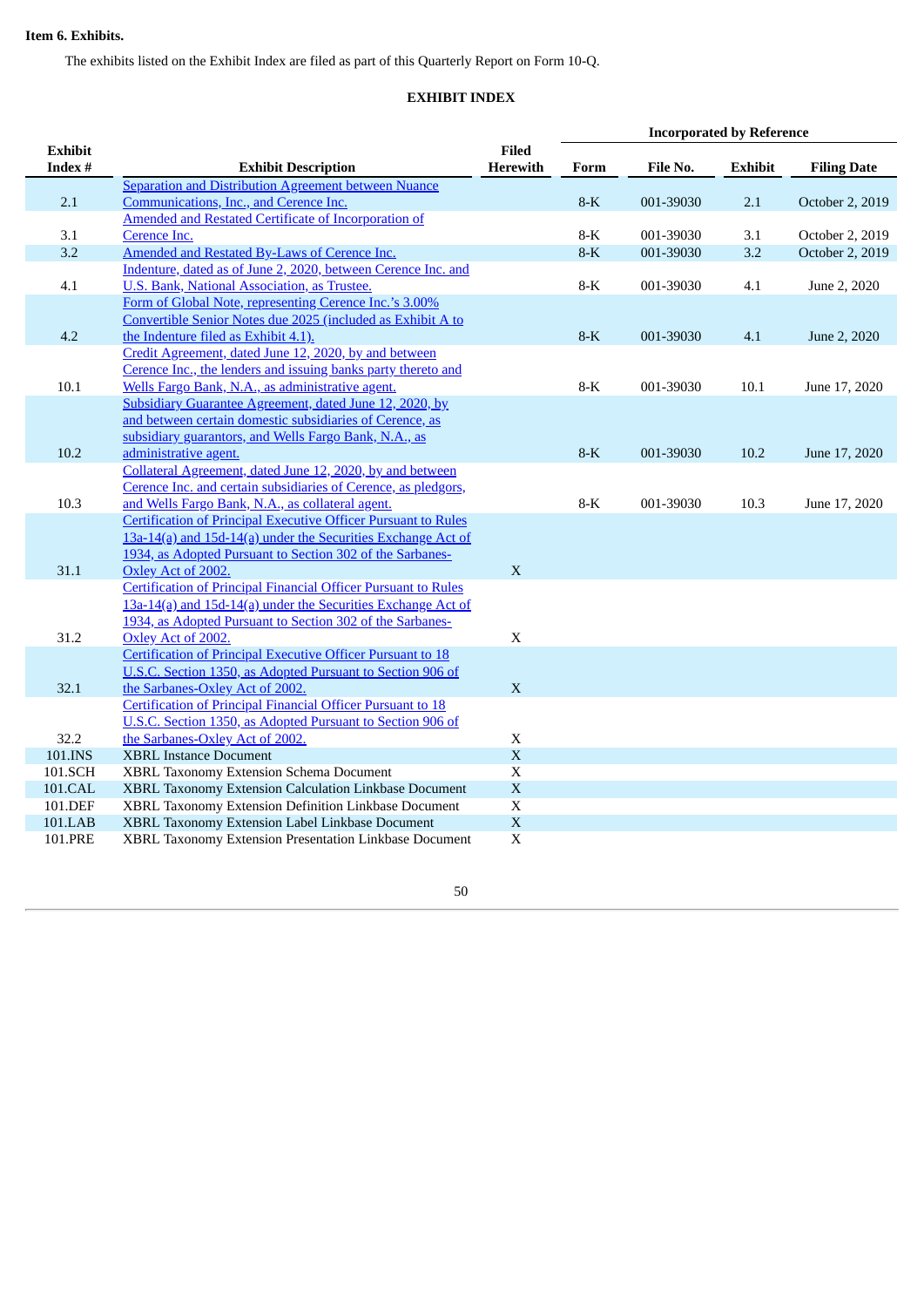## **SIGNATURES**

<span id="page-52-0"></span>Pursuant to the requirements of the Securities Exchange Act of 1934, the registrant has duly caused this report to be signed on its behalf by the undersigned thereunto duly authorized.

|                      | <b>Cerence Inc.</b> |                                              |
|----------------------|---------------------|----------------------------------------------|
| Date: August 5, 2020 | By:                 | /s/ Sanjay Dhawan                            |
|                      |                     | Sanjay Dhawan                                |
|                      |                     | <b>Chief Executive Officer</b>               |
|                      |                     | (Principal Executive Officer)                |
| Date: August 5, 2020 | By:                 | /s/ Mark Gallenberger                        |
|                      |                     | Mark Gallenberger                            |
|                      |                     | Chief Financial Officer                      |
|                      |                     | (Principal Financial and Accounting Officer) |
|                      |                     |                                              |
|                      |                     |                                              |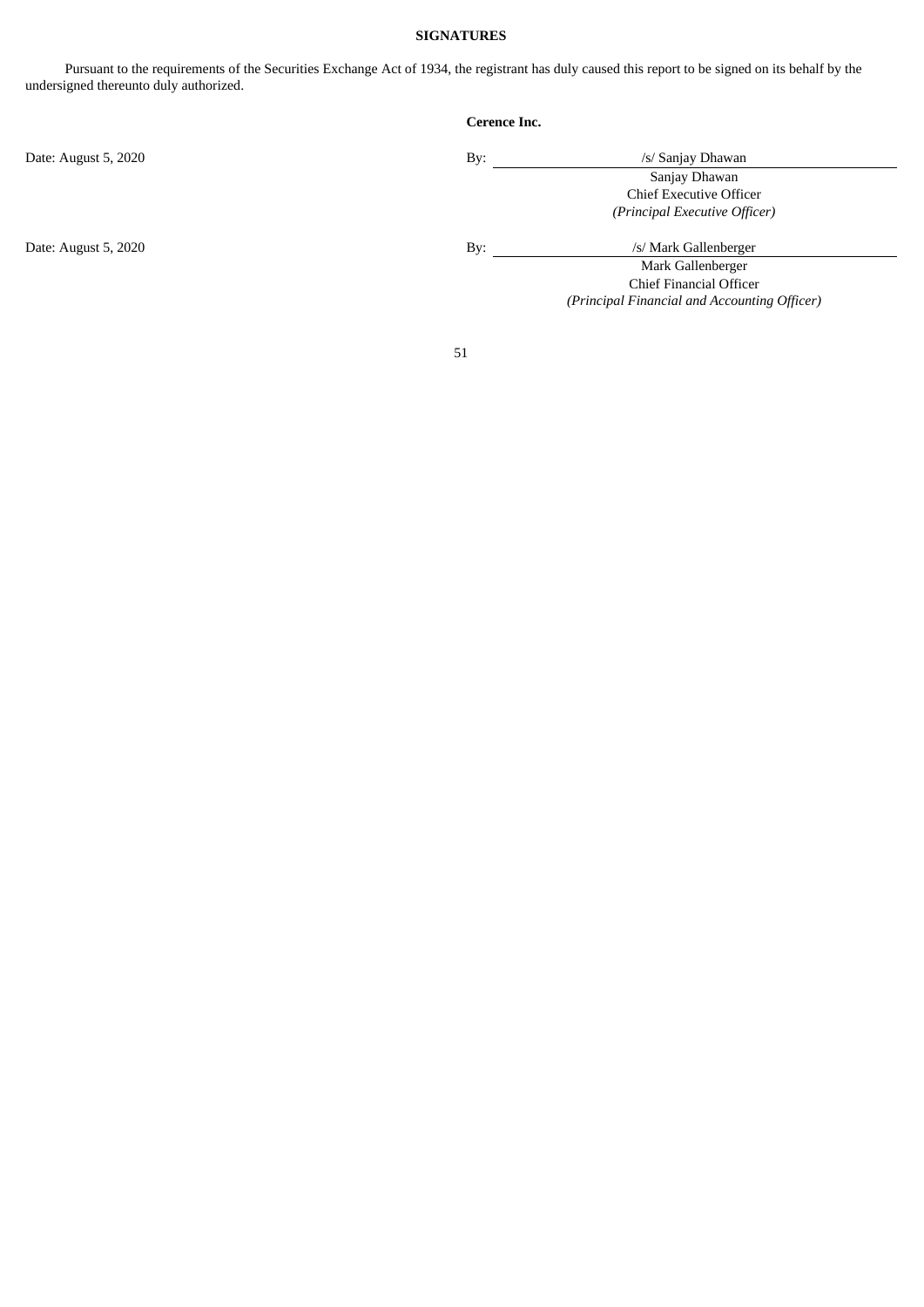## **CERTIFICATION PURSUANT TO RULES 13a-14(a) AND 15d-14(a) UNDER THE SECURITIES EXCHANGE ACT OF 1934, AS ADOPTED PURSUANT TO SECTION 302 OF THE SARBANES-OXLEY ACT OF 2002**

<span id="page-53-0"></span>I, Sanjay Dhawan, certify that:

- 1. I have reviewed this Quarterly Report on Form 10-Q of Cerence Inc.;
- 2. Based on my knowledge, this report does not contain any untrue statement of a material fact or omit to state a material fact necessary to make the statements made, in light of the circumstances under which such statements were made, not misleading with respect to the period covered by this report;
- 3. Based on my knowledge, the financial statements, and other financial information included in this report, fairly present in all material respects the financial condition, results of operations and cash flows of the registrant as of, and for, the periods presented in this report;
- 4. The registrant's other certifying officer(s) and I are responsible for establishing and maintaining disclosure controls and procedures (as defined in Exchange Act Rules 13a-15(e) and 15d-15(e)) and internal control over financial reporting (as defined in Exchange Act Rules 13a-15(f) and 15d- $15(f)$ ) for the registrant and have:
	- (a) Designed such disclosure controls and procedures, or caused such disclosure controls and procedures to be designed under our supervision, to ensure that material information relating to the registrant, including its consolidated subsidiaries, is made known to us by others within those entities, particularly during the period in which this report is being prepared;
	- (b) Designed such internal control over financial reporting, or caused such internal control over financial reporting to be designed under our supervision, to provide reasonable assurance regarding the reliability of financial reporting and the preparation of financial statements for external purposes in accordance with generally accepted accounting principles;
	- (c) Evaluated the effectiveness of the registrant's disclosure controls and procedures and presented in this report our conclusions about the effectiveness of the disclosure controls and procedures, as of the end of the period covered by this report based on such evaluation; and
	- (d) Disclosed in this report any change in the registrant's internal control over financial reporting that occurred during the registrant's most recent fiscal quarter (the registrant's fourth fiscal quarter in the case of an annual report) that has materially affected, or is reasonably likely to materially affect, the registrant's internal control over financial reporting; and
- 5. The registrant's other certifying officer(s) and I have disclosed, based on our most recent evaluation of internal control over financial reporting, to the registrant's auditors and the audit committee of the registrant's board of directors (or persons performing the equivalent functions):
	- (a) All significant deficiencies and material weaknesses in the design or operation of internal control over financial reporting which are reasonably likely to adversely affect the registrant's ability to record, process, summarize and report financial information; and
	- (b) Any fraud, whether or not material, that involves management or other employees who have a significant role in the registrant's internal control over financial reporting.

Date: August 5, 2020 By: <u>By:</u> *Is/ Sanjay Dhawan* 

Sanjay Dhawan Chief Executive Officer *(Principal Executive Officer)*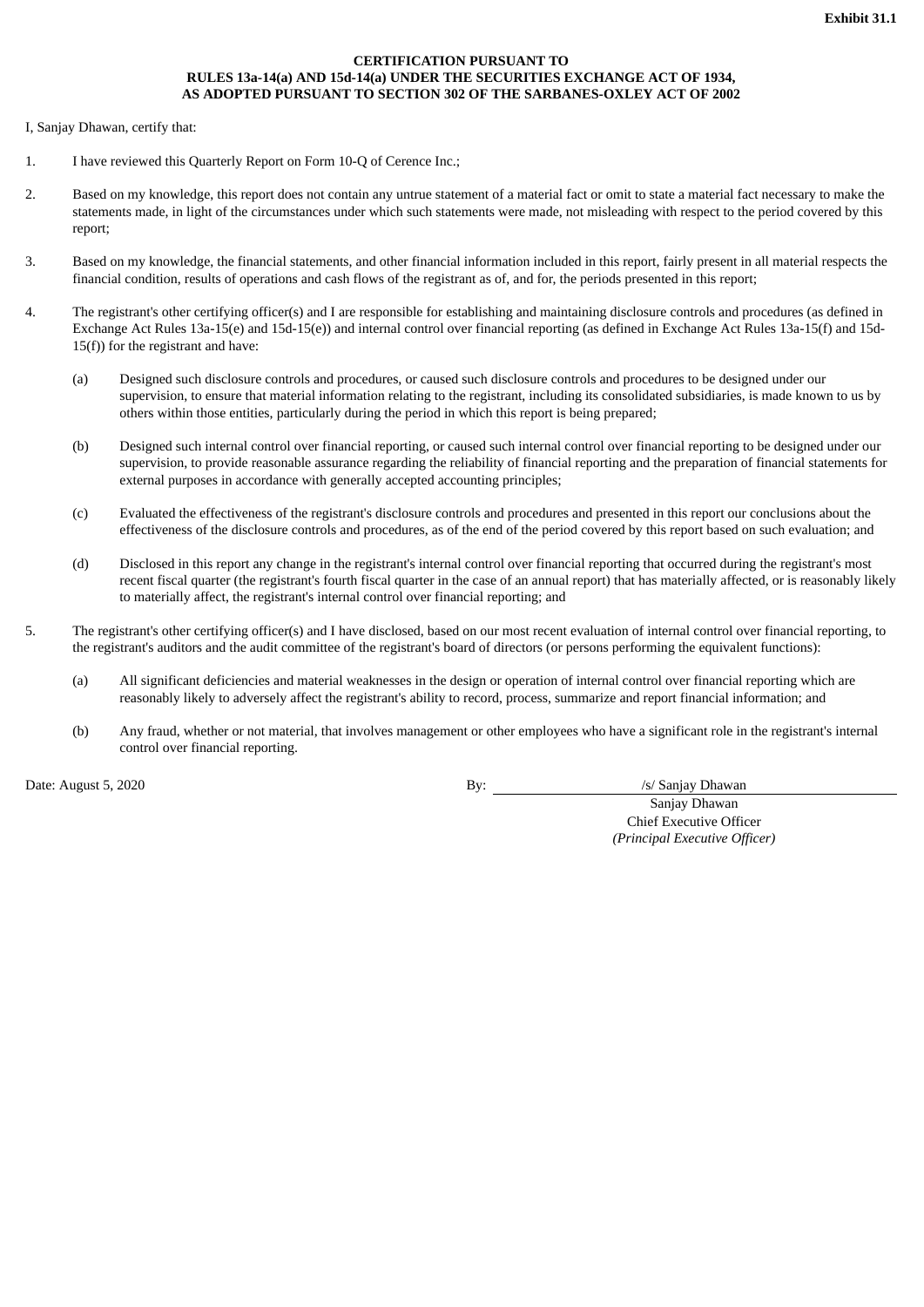## **CERTIFICATION PURSUANT TO RULES 13a-14(a) AND 15d-14(a) UNDER THE SECURITIES EXCHANGE ACT OF 1934, AS ADOPTED PURSUANT TO SECTION 302 OF THE SARBANES-OXLEY ACT OF 2002**

<span id="page-54-0"></span>I, Mark Gallenberger, certify that:

- 1. I have reviewed this Quarterly Report on Form 10-Q of Cerence Inc.;
- 2. Based on my knowledge, this report does not contain any untrue statement of a material fact or omit to state a material fact necessary to make the statements made, in light of the circumstances under which such statements were made, not misleading with respect to the period covered by this report;
- 3. Based on my knowledge, the financial statements, and other financial information included in this report, fairly present in all material respects the financial condition, results of operations and cash flows of the registrant as of, and for, the periods presented in this report;
- 4. The registrant's other certifying officer(s) and I are responsible for establishing and maintaining disclosure controls and procedures (as defined in Exchange Act Rules 13a-15(e) and 15d-15(e)) and internal control over financial reporting (as defined in Exchange Act Rules 13a-15(f) and 15d- $15(f)$ ) for the registrant and have:
	- (a) Designed such disclosure controls and procedures, or caused such disclosure controls and procedures to be designed under our supervision, to ensure that material information relating to the registrant, including its consolidated subsidiaries, is made known to us by others within those entities, particularly during the period in which this report is being prepared;
	- (b) Designed such internal control over financial reporting, or caused such internal control over financial reporting to be designed under our supervision, to provide reasonable assurance regarding the reliability of financial reporting and the preparation of financial statements for external purposes in accordance with generally accepted accounting principles;
	- (c) Evaluated the effectiveness of the registrant's disclosure controls and procedures and presented in this report our conclusions about the effectiveness of the disclosure controls and procedures, as of the end of the period covered by this report based on such evaluation; and
	- (d) Disclosed in this report any change in the registrant's internal control over financial reporting that occurred during the registrant's most recent fiscal quarter (the registrant's fourth fiscal quarter in the case of an annual report) that has materially affected, or is reasonably likely to materially affect, the registrant's internal control over financial reporting; and
- 5. The registrant's other certifying officer(s) and I have disclosed, based on our most recent evaluation of internal control over financial reporting, to the registrant's auditors and the audit committee of the registrant's board of directors (or persons performing the equivalent functions):
	- (a) All significant deficiencies and material weaknesses in the design or operation of internal control over financial reporting which are reasonably likely to adversely affect the registrant's ability to record, process, summarize and report financial information; and
	- (b) Any fraud, whether or not material, that involves management or other employees who have a significant role in the registrant's internal control over financial reporting.

Date: August 5, 2020 By: /s/ Mark Gallenberger

Mark Gallenberger Chief Financial Officer *(Principal Financial Officer)*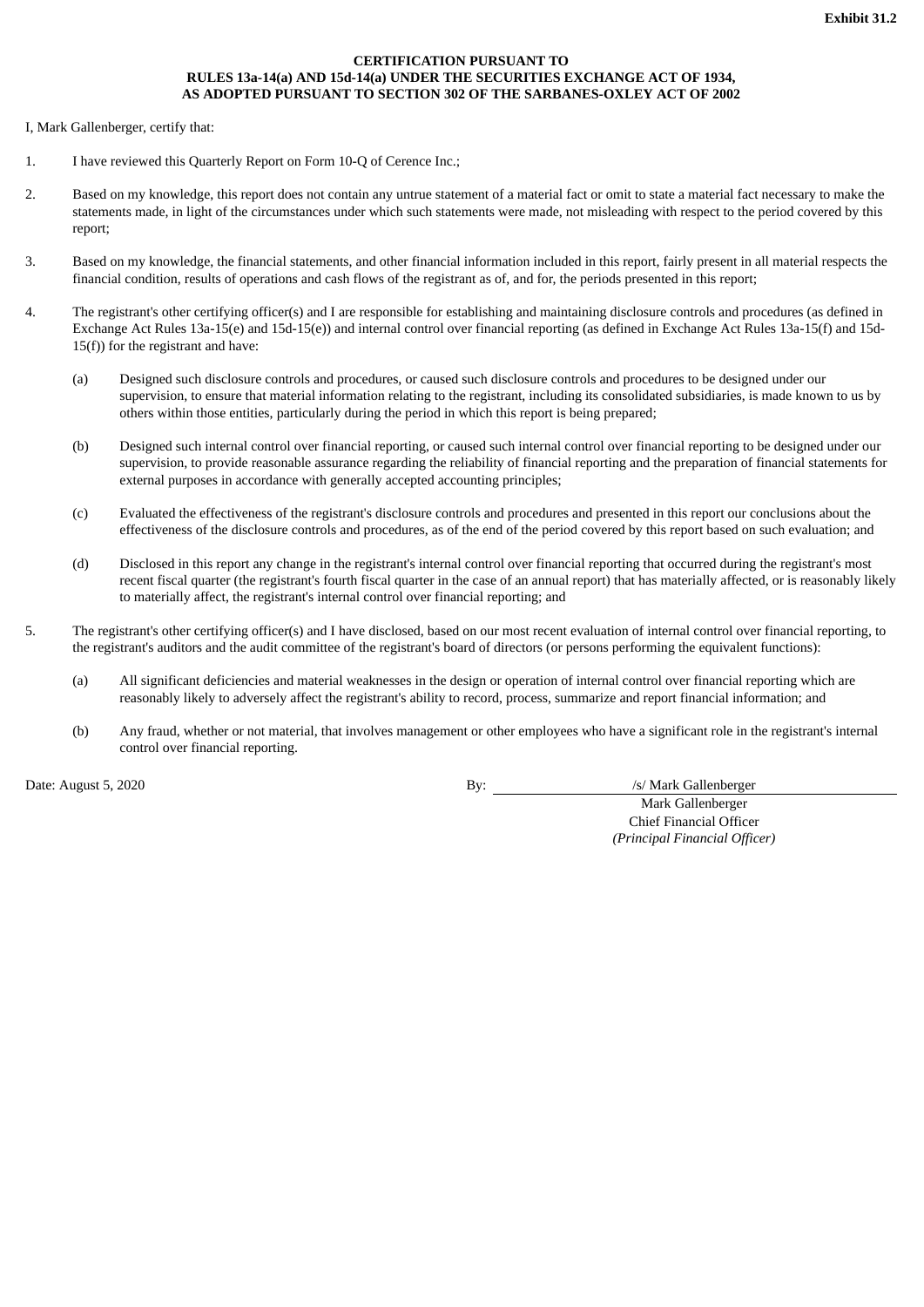## **CERTIFICATION PURSUANT TO 18 U.S.C. SECTION 1350, AS ADOPTED PURSUANT TO SECTION 906 OF THE SARBANES-OXLEY ACT OF 2002**

<span id="page-55-0"></span>In connection with the Quarterly Report of Cerence Inc. (the "Company") on Form 10-Q for the period ending June 30, 2020 as filed with the Securities and Exchange Commission on the date hereof (the "Report"), I certify, pursuant to 18 U.S.C. § 1350, as adopted pursuant to § 906 of the Sarbanes-Oxley Act of 2002, that:

- (1) The Report fully complies with the requirements of section 13(a) or 15(d) of the Securities Exchange Act of 1934; and
- (2) The information contained in the Report fairly presents, in all material respects, the financial condition and result of operations of the Company.

Date: August 5, 2020 By: */s/ Sanjay Dhawan* 

Sanjay Dhawan Chief Executive Officer *(Principal Executive Officer)*